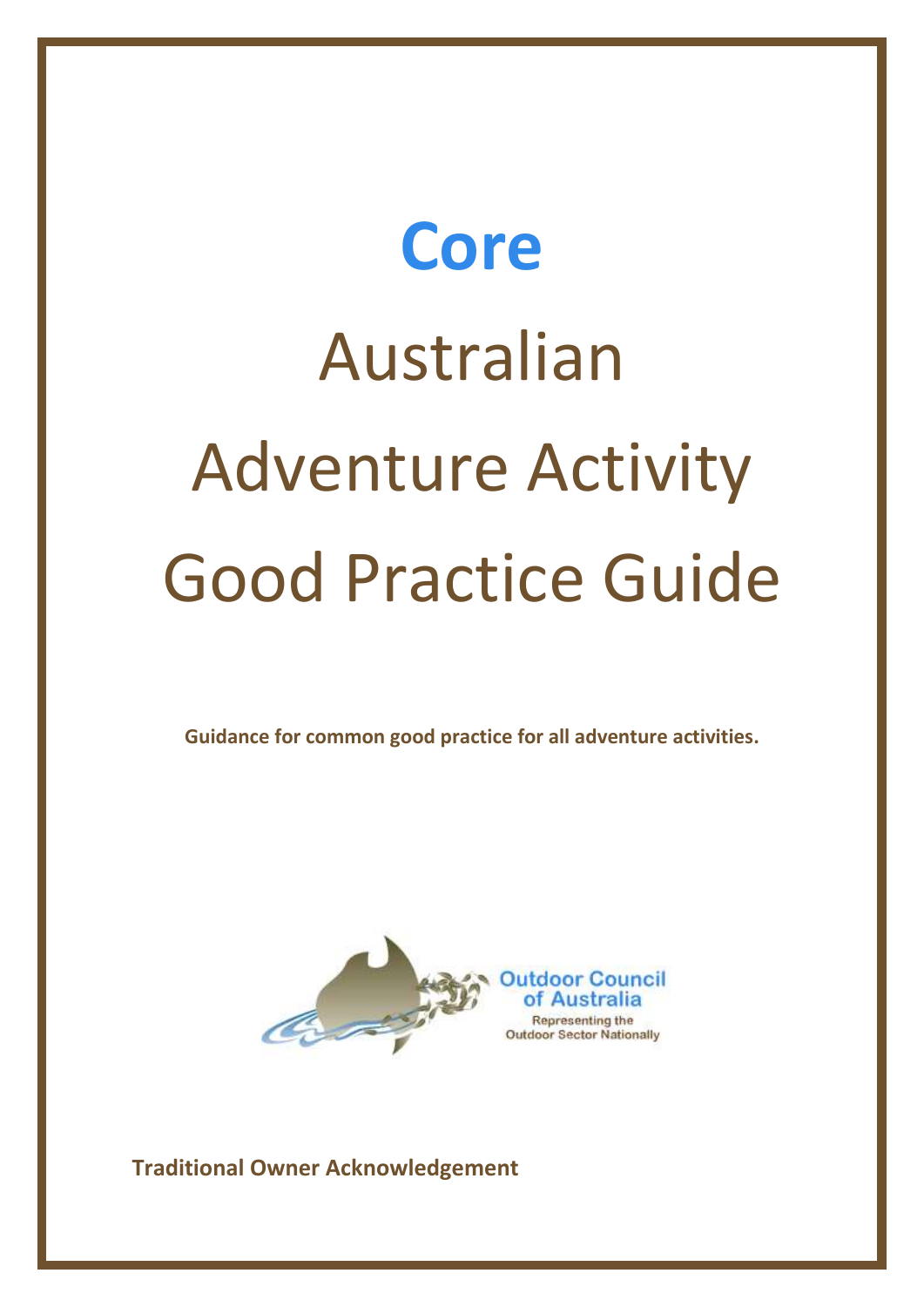The Outdoor Council of Australia and the Australian Adventure Activity Standard Steering Committee would respectfully like to acknowledge the Traditional Owners, their Elders past, present and emerging, for the important role Indigenous people continue to play in Australia and most especially on the land and waters used for outdoor activities and recreation.

# **Copyright**

Copyright 2019 Outdoor Council of Australia.

# **Disclaimer**

The information published in the Australian Adventure Activity Standard (AAAS) and accompanying Good Practice Guides (GPGs), including this document, is for information purposes only and is not a substitute for, or intended to replace, independent, professional or legal advice. The information contained in the Australian Adventure Activity Standard and the Good Practice Guides are a guide only. Activity providers and any other person accessing the documentation should consider the need to obtain any appropriate professional advice relevant to their own particular circumstances, including the specific adventure activities and needs of the dependent participants.

The information published in the Australian Adventure Activity Standard and Good Practice Guides are subject to change from time to time. Outdoor Council of Australia gives no warranty that the information is current, correct or complete and is not a definitive statement of procedures. Outdoor Council of Australia reserves the right to vary the content of the Australian Adventure Activity Standard and/or Good Practice Guides as and when required. Activity providers should make independent inquiries as to the correctness and currency of the content and use their own skill and care with respect to their use of the information.

The Australian Adventure Activity Standard and Good Practice Guides do not replace any statutory requirements under any relevant State and Territory legislation and are made available on the express condition that Outdoor Council of Australia together with the authors, consultants, advisers and the Australian Adventure Activity Standard Steering Committee members who assisted in compiling, drafting and ratifying the documents:

- are not providing professional or legal advice to any person or organisation; and
- are not liable for any loss resulting from an action taken or reliance made on any information or material contained within the Australian Adventure Activity Standard, Good Practice Guides and associated documents.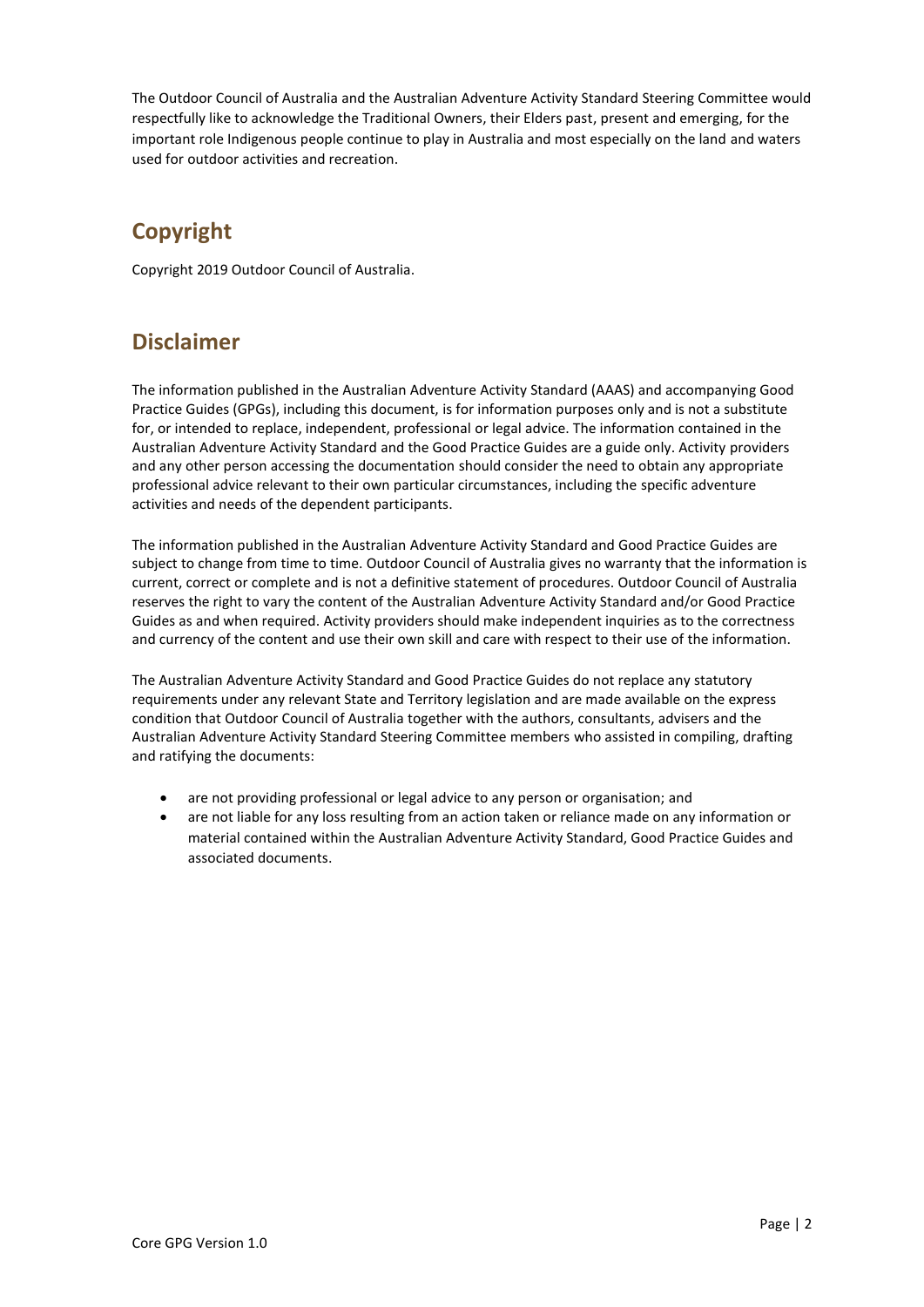# **Contents Overview**

| $\boldsymbol{9}$ |
|------------------|
| 14               |
| 19               |
| 24               |
| 26               |
| 37               |
| 41               |
| 64               |

# **Version details**

| <b>Version</b> | Date         | <b>Details</b>       |
|----------------|--------------|----------------------|
| $\sim$<br>1.U  | 23 Sept 2019 | Version one release. |

# **Foreword**

#### **"Adventure is worthwhile" – Aristotle**

The Australian Adventure Activity Standard and Good Practice Guides are designed to ensure effective, responsible, sustainable and safe delivery of adventure activities to dependent participants. They can help people across the outdoor sector to develop appropriately managed adventure activities which enhance individuals and our communities, while protecting the environment and culturally significant places. In doing this, these documents can help ensure that people will continue to enjoy the benefits of adventure activities well into the future.

Best wishes for all your adventures.

The Australian Adventure Activity Standard Steering Committee.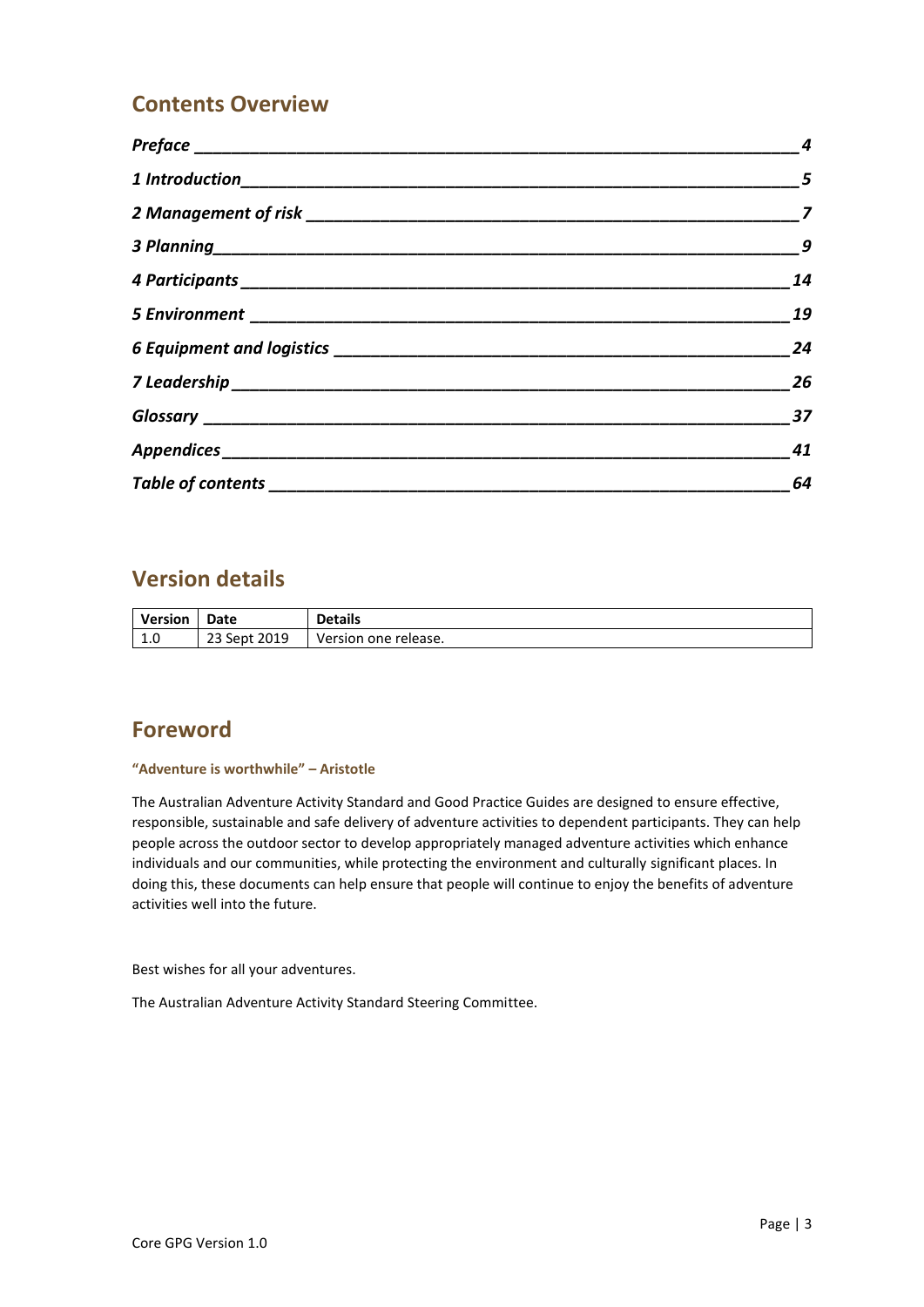# <span id="page-3-1"></span><span id="page-3-0"></span>Interpretation of the Standard and Good Practice Guides

The following words and phrases are used in all documents and have specific meanings:

- Must: used where a provision is mandatory, if the *provider* is to operate fully in accordance with AAAS or GPGs. (This is equivalent to the keyword "shall" used in other voluntary standards e.g. Standards Australia, other International Standards Organisations (ISO's) etc.)
- Should: used where a provision is recommended, not mandatory. It indicates that the *provider* needs to consider their specific situation and decide for themselves whether it applies or is relevant.
- Can/cannot: indicates a possibility and capability.
- May/need not: indicates a permission or existence of an option.
- But are/is not limited to: used to indicate that a list is not definitive and additional items may need to be considered depending on the context.

The following formatting is used throughout:

- Defined words are in *italics.* They are defined in the [Glossary.](#page-36-0)
- Examples are in smaller italic 9-point font.
- In document references are in underlined. References are to section heading titles.
- External web or Australian AAS & GPG document links are in dotted underline italic.

# <span id="page-3-2"></span>Creation

The AAAS and GPGs were developed with the input from a wide range of outdoors and adventure activity experts with extensive field experience. They draw on state and territory-specific standards previously in place across Australia. The development process included work by a range of technical expert working groups, as well as open consultation throughout the community of activity providers and other experts.

The Steering Committee wishes to thank all the Technical Working Group (TWG) members for their work and contributions.

The Steering Committee acknowledges all the State and Territory Governments for funding the creation of the first national adventure activity standard and set of good practice guides for the sector.

Further details of the creation of the AAAS and GPGs can be found at www.australianaas.org.au

It is intended that the AAAS and GPGs will be regularly updated to reflect changing practice and better understanding over time. Updates will be noted on the website www.australianaas.org.au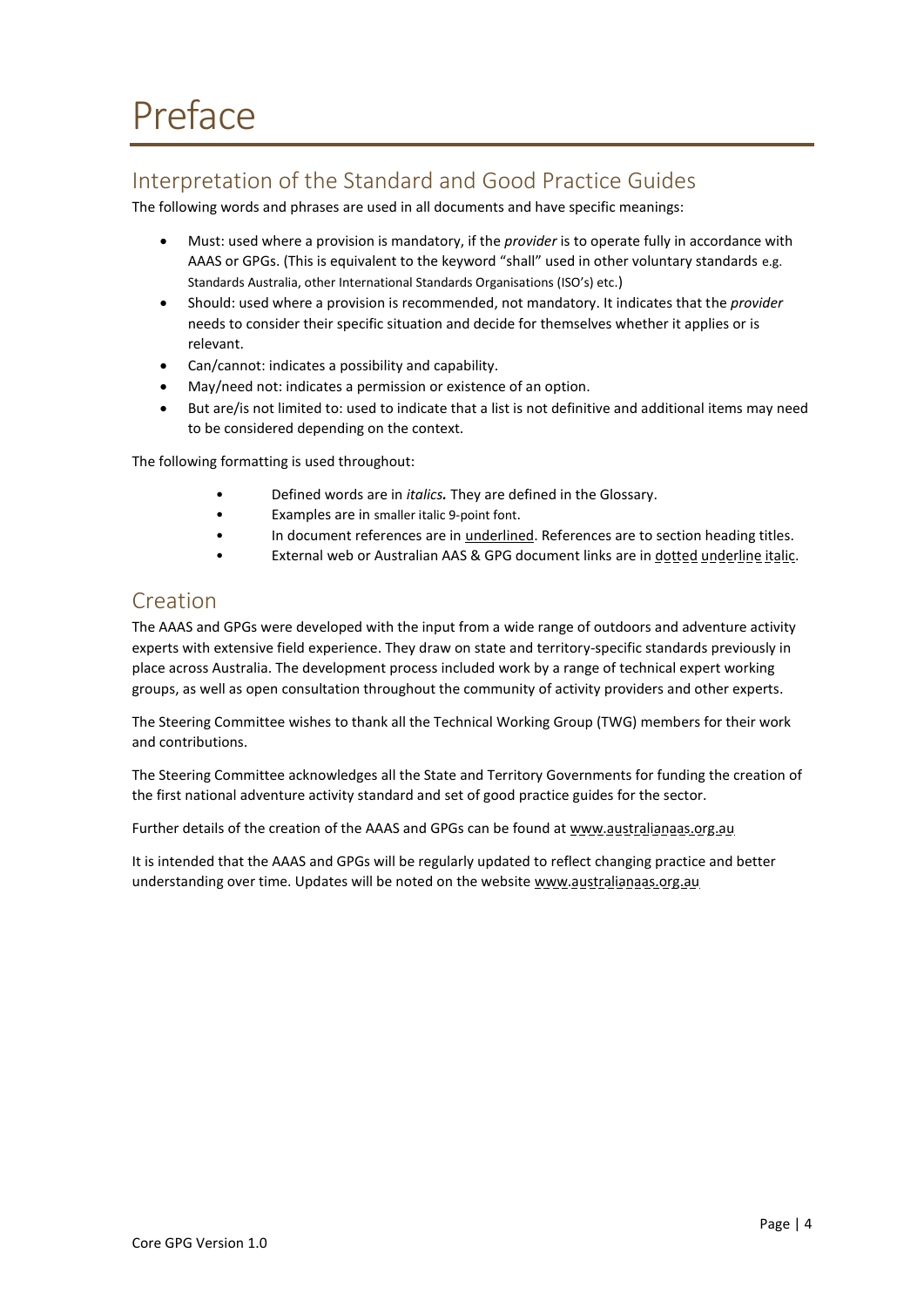# <span id="page-4-0"></span>1 Introduction

# <span id="page-4-1"></span>1.1 About these documents

The **Australian Adventure Activity Standard (AAAS)** and related **Good Practice Guides (GPGs)** are a voluntary good-practice framework for safe and responsible planning and delivery of outdoor adventure activities with *dependent participants*.

The AAAS and related GPGs provide guidance on safety and other aspects of responsible activity delivery, such as respect for the environment, cultural heritage and other users. They are not a full legal compliance guide, nor are they a "how to" guide or field manual for outdoor activities. They do not provide guidance on providing a high-quality experience over and above safe and responsible delivery.

Activity *providers* are encouraged to obtain independent professional and legal advice in relation to their obligations and duties in delivering adventure activities and should reference the relevant laws to the area in which they intend to undertake the adventure activity.

# <span id="page-4-2"></span>1.2 Does the Standard and Good Practice Guides apply to me?

The AAAS and related GPGs are specifically designed to help activity *providers* who are conducting activities involving *dependent participants*, to provide a safe and responsible experience. It is for each *provider* to determine based on their own individual circumstances, if they are working with *dependent participants* or not.

A *dependent participant* is a person owed a duty of care by the activity *provider* who is reliant upon the *activity leaders* for supervision, guidance or instruction to support the person's participation in an activity. For example, this often includes participants under the age of 18, participants lacking the ability to safely undertake the activity, or participants reasonably relying on the activity *provider* for their safety. The degree of dependence may vary during an activity.

Considerations for determining if a person is a *dependent participant* may include, but is not limited to:

- the foreseeable level of *competence* of the participant in the activity and the associated level of reliance this creates on the *activity leaders*
- the level of foreseeable self-reliance of the participant to reasonably manage their own safety
- the possible variation throughout the activity of the level of reliance
- the variation of the degree of dependence throughout the activity
- the individual context, nature and circumstances of the activity
- the relevant circumstances and particular facts relating to the responsibilities assumed by the *provider*.

An activity *provider* can be any organisation – business, community group, government agency, school or any other groups – that organises and leads adventure activities. Individuals can also be an activity *provider*, if they have the ultimate legal duty of care to participants. In general, 'the Standard' and GPGs relate to a provider as a 'whole organisation', rather than to 'specific roles' within the provider 'organisation'.

Some providers may have their own standards or guidelines appropriate to their duty of care. It is recommended that these be reviewed periodically to ensure current duty of care expectations are met. 'The Standard' and GPGs may aid such reviews.

# <span id="page-4-3"></span>1.3 Are they legally binding?

The AAAS and GPGs are voluntary, not legal requirements. However, they may refer to specific laws and regulations which may be legally binding on activity *providers*.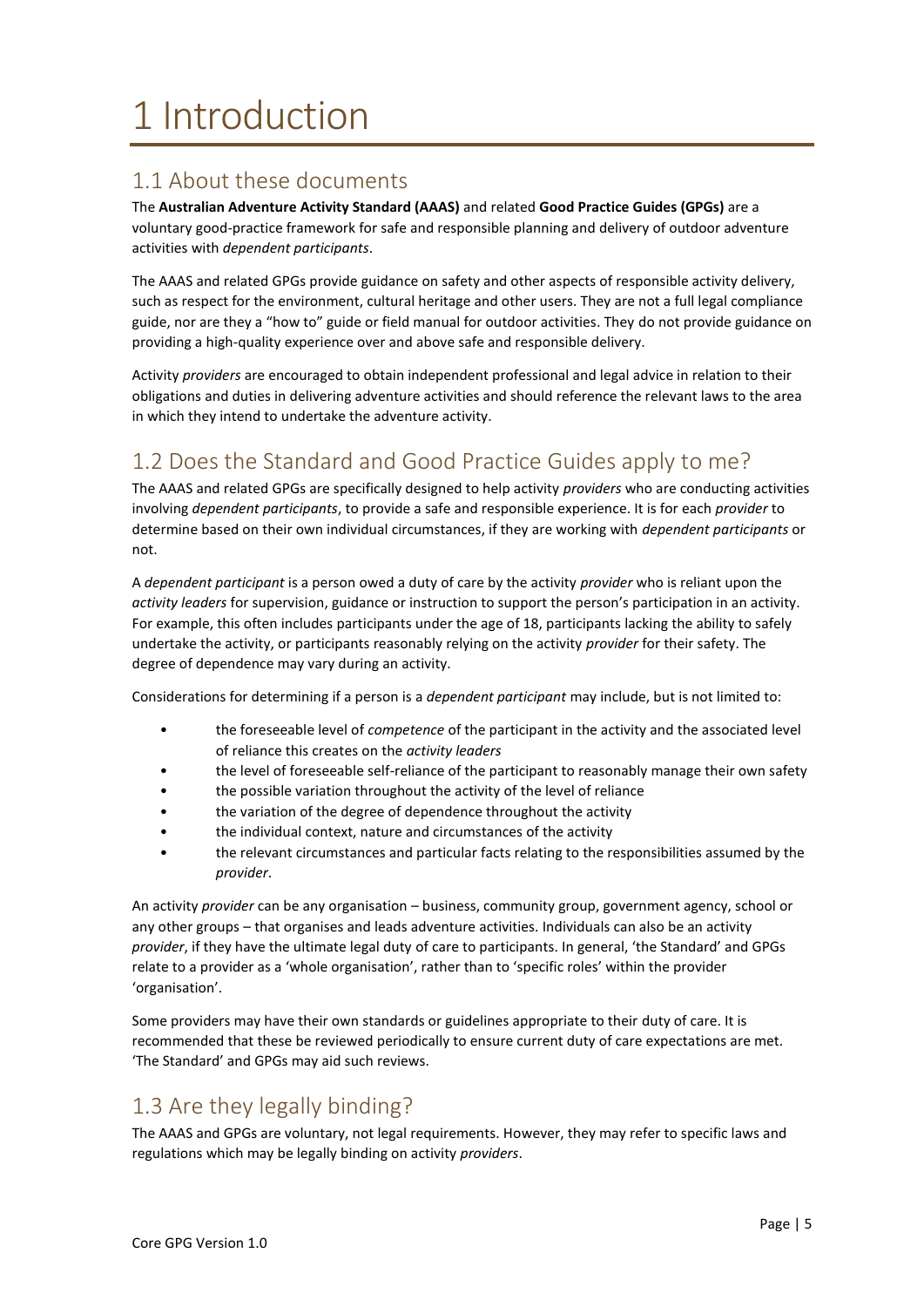While the AAAS and GPGs are voluntary, some *land manager*s and other organisations may require compliance. This may be as a condition of obtaining a licence, permit or other permission, or some other condition (e.g. a contract).

Under Australian common law and relevant legislation, *providers* have a legal duty of care towards *dependent participants* in some circumstances. In broad terms, the legal duty requires *providers* to take reasonable care that their actions and omissions do not cause reasonably foreseeable injury to *dependent participants*.

The AAAS and GPGs are not legal advice, and they cannot answer whether a legal duty exists in specific circumstances. All adventure activity *providers* should check what legal requirements apply in their own situation and seek legal advice if at all in doubt.

Even in cases where participants are not dependent, other legal duties and obligations may arise. The AAAS and GPGs have not been developed for those contexts.

# <span id="page-5-0"></span>1.4 Structure of the Standard and Good Practice Guides

The AAAS (i.e. the Standard) has a related Core Good Practice Guide (Core GPG). They both include guidance that applies to all adventure activities. They set out recommendations for a common approach to risk management that can generally apply regardless of the specific activity being undertaken.



Individual activity Good Practice Guides include guidance on specific adventure activities.

For any given activity, (i) the AAAS (the Standard), (ii) the Core GPG and (iii) the activity Good Practice Guide that applies to that specific activity, should be consulted.

The AAAS and Core GPG cover only those activities specifically listed. While the AAAS and Core GPG may be useful in managing *risk* generally for other activities, they may not reflect good practice for such other activities.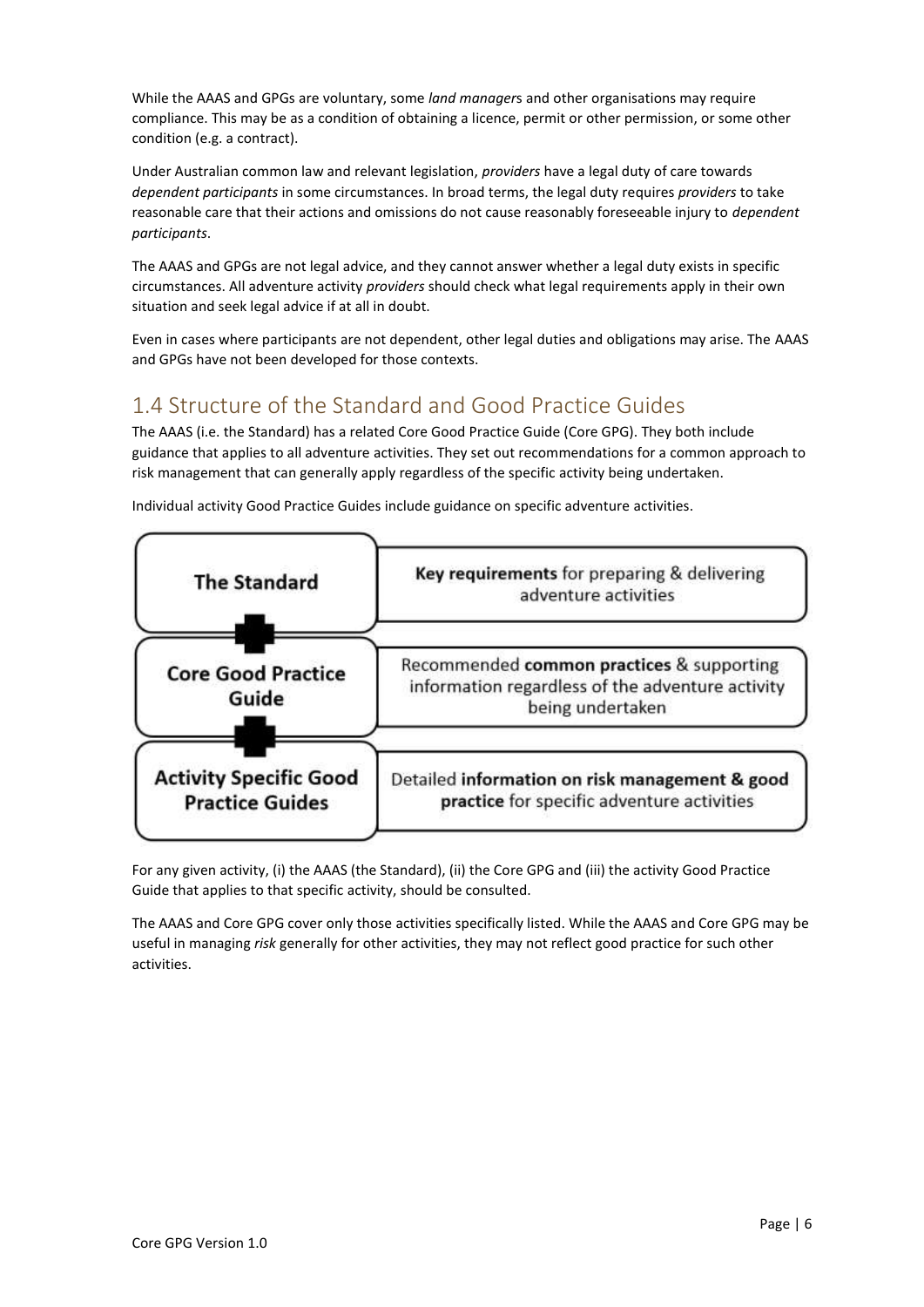# <span id="page-6-0"></span>2 Management of risk

# <span id="page-6-3"></span>2.1 Context matters

Effective *risk management* in outdoors and adventure settings is highly *context*-specific. In natural environments, there are an infinite range of possible combinations of *participants*, purpose, weather, local environmental factors, and many other parameters. Some of these factors, such as weather, can change rapidly, necessitating rapid and dynamic responses.

Further, each *provider* will have a unique structure, purpose, size, philosophy, *activity leader* requirements and operating environments.

Because of this, *risk management* cannot be a 'tick the box' exercise, nor can it take a 'one size fits all' approach across all *providers*. Instead, risk management systems should be flexible, adaptive and highly responsive to the specific circumstances of the individual *activity.*

Each *provider* will need to consider how to apply the AAAS and GPGs to their own unique *context*. This may mean that individual *providers* should address areas not identified in these documents, depending on their specific *context***.**

For a discussion on Risk Management refer [Appendix A Management of risk.](#page-40-1)

# <span id="page-6-4"></span>2.2 Risk management framework and process

There must be a *risk management framework* and *process* suitable for the *context* in which it is being used.

The *risk management framework* and *process* must be documented.

Communication between all relevant stakeholders should occur throughout the *risk management process*.

The *risk management framework* and *process* must be periodically reviewed to ensure it remains relevant for the *context* in which it is being used.

For a discussion on Risk Management Framework refer Appendix B [Summary of ISO 31000](#page-41-0) – Risk [Management.](#page-41-0)

For a discussion on Risk Management Process refer [Appendix C Risk Management process.](#page-45-0)

# <span id="page-6-1"></span>2.3 Risk management plan

A *risk management plan* must be completed for each activity.

The *risk management plan* must be documented.

For a discussion on Risk Analysis refer [Appendix D Risk analysis information.](#page-47-0)

For Risk Management Plan Template examples refe[r Appendix E Risk management plan template examples.](#page-49-0)

# <span id="page-6-2"></span>2.4 Dynamic risk assessment

*Risks* can change over time and need to be monitored and reviewed. *Dynamic risk assessment* is the *process* of assessing newly identified *risks* and changes in previously identified *risks*, and the modification of management arrangements accordingly. Refer to Appendix F [Dynamic risk assessment process](#page-51-0) for additional information.

*Dynamic risk assessment* must be completed before, during and after *activities*.

The use of *dynamic risk assessment* is not meant to enable a greater level of *risk* to be accepted than what was the original level of *risk*, as documented in a *risk management plan*.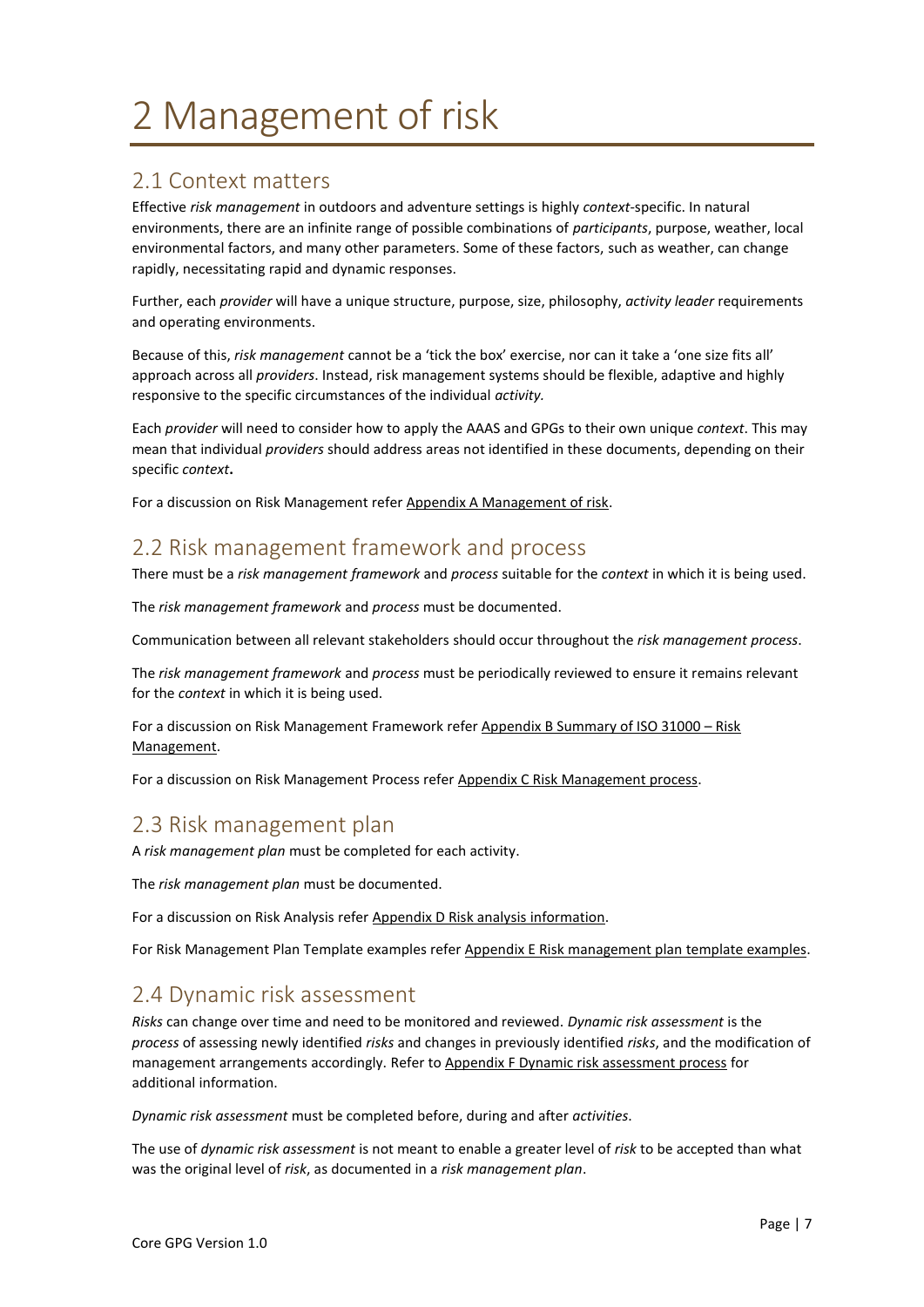Actions taken and/or the accepted *risk* derived from *dynamic risk assessment* must not:

- negate or reduce the effectiveness of risk treatment measures identified in a *risk management plan*
- increase the level of *risk* previously identified in a *risk management plan*
- increase the level of *risk* that participants, legal guardians or *client organisations* were informed of and/or consented to.

# <span id="page-7-0"></span>2.5 Incident reporting

Reporting of incidents and near misses helps identify *risks* and improve risk management in future, both within a *particular provider* and across the community generally. This includes any case where an event or set of circumstances occurred during an activity that led to, or could foreseeably have led to, death, injury, illness or significant loss of property. Incidents and near misses should be reported regardless of whether the *provider* and/or any individuals were "at fault" in the incident or near miss.

There must be a *process* for reporting incidents and near misses.

All reported incidents and near misses should be analysed individually immediately (or as soon as practicable) and collectively on a periodic basis, to determine if a change to the treatment of *risks* or risk factors is required.

Some incidents are required to be reported to relevant government authorities. Refer to 3.5 [Activity leader](#page-13-1)  required [documentation](#page-13-1) for details.

The UPLOADS project (www.uploadsproject.org) goal is to develop a standardised, national approach to incident reporting and learning for the outdoor sector in Australia, and a corresponding national incident dataset. The information produced by UPLOADS will support providers and the sector in future injury prevention activities.

Consideration should be given to reporting incidents and near misses to the Uploads Project.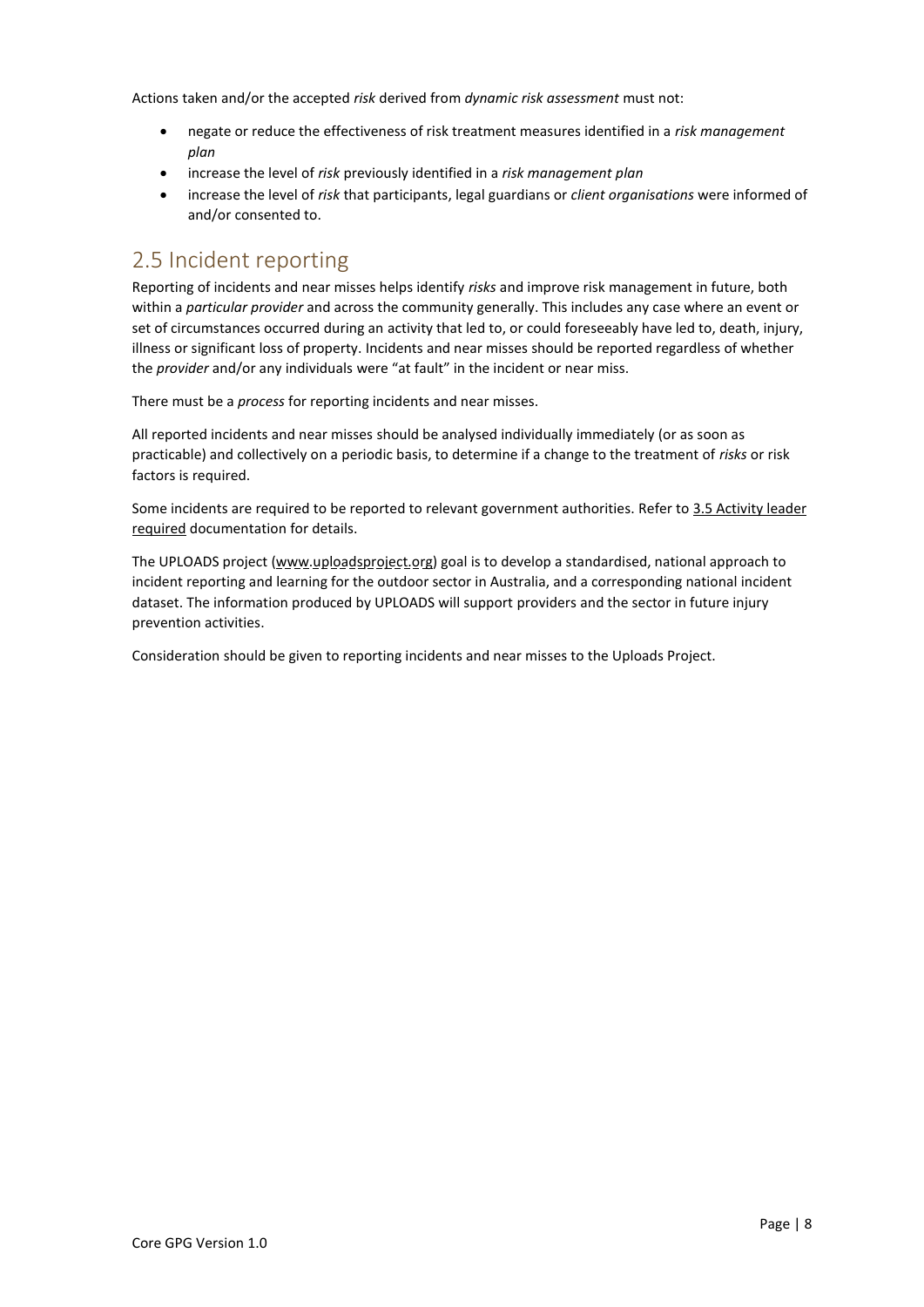# <span id="page-8-0"></span>3 Planning

# <span id="page-8-2"></span>3.1 Management and approval of activities

Clear management and approval *processes* help a *provider* manage risk effectively and consistently. The person(s) responsible for managing and approving *processes*, *procedures* and plans will vary based on the organisation's *context*.

*Processes* must be established to approve:

- the *risk management* process
- the emergency management process
- activity plans
- *leaders*, *assistant leaders* and *responsible adults* to undertake the various roles and *activities* in activity plans, based on their *competencies*
- the involvement of *dependent participants* who are *minors* and/or *vulnerable dependent participants*.

Supervision and management of activities should include but are not limited to the following components:

- ensuring safety systems are implemented
- correcting known problems or issues as quickly as possible
- ensuring systems and *processes* are followed
- ensuring that allocated *leaders* have the required and appropriate *competence* for their role and responsibilities
- adequately screening *participants* to ensure suitability for the *activity*
- ensuring program or activity design is suitable for the *context* in which it is being used
- planning for everyday *activities* as well as contingencies.

Where part or all of an adventure *activity* is provided by a third party:

- the responsibility for *participants* cannot be entirely delegated to the third party
- reasonable steps must be taken to ensure the third party:
	- o has a suitable activity plan
	- o has a suitable *risk management plan*
	- o has a suitable emergency management plan
	- o employs *activity leaders* with the appropriate *competence* to supervise the *activity*
	- o follows the relevant activity GPG(s)
	- o complies with relevant *land owner* and/or manager requirements
	- o complies with relevant law(s) and/or regulation(s).

# <span id="page-8-1"></span>3.2 Activity plans

An activity plan helps define and achieve objectives. There are many different ways to plan an *activity*. The detail and amount of planning can vary according to the individual *context* of the *activity*.

A *process* for developing activity plans should be implemented.

All *activities* should have an activity plan.

The activity plan should be documented.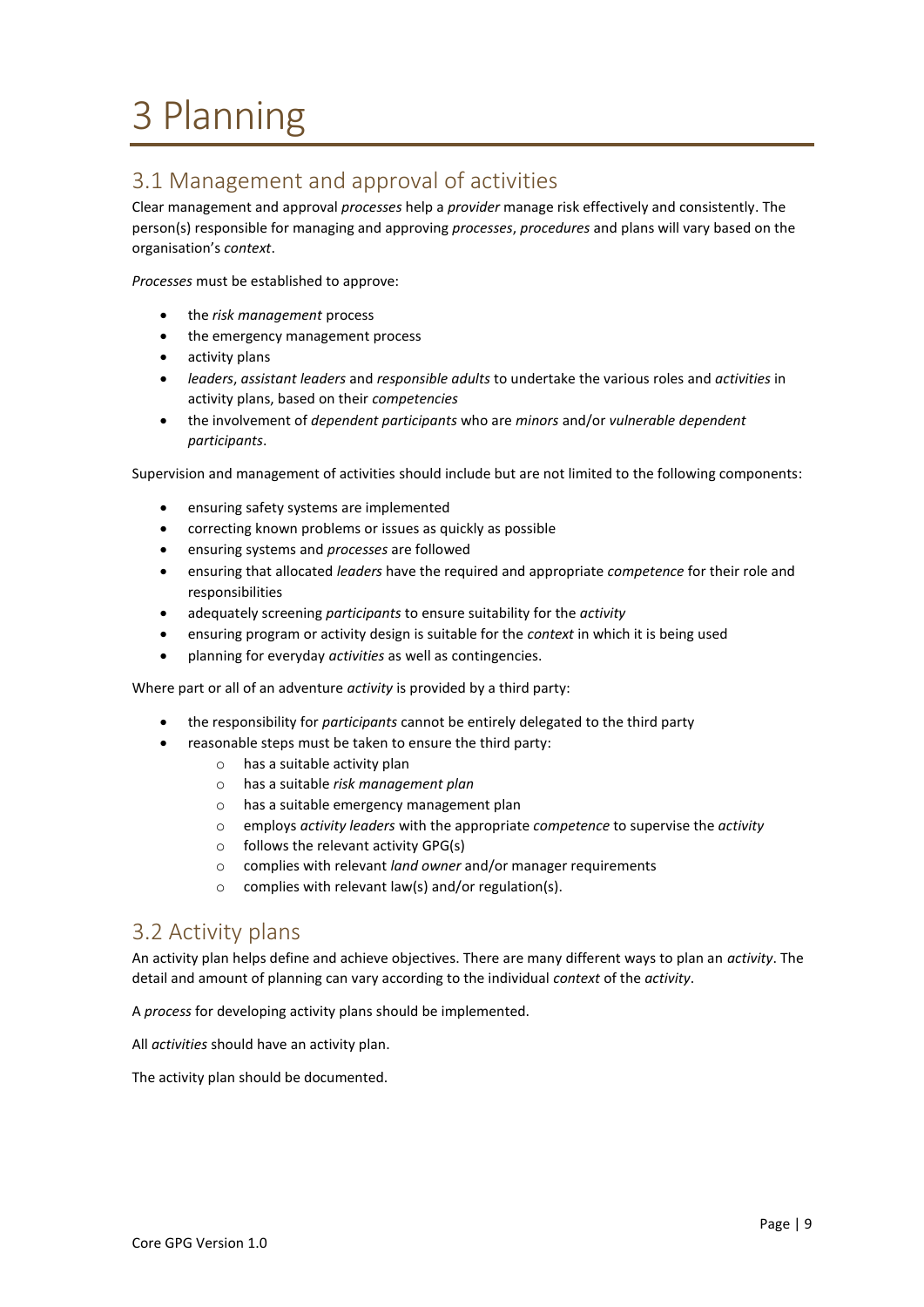#### <span id="page-9-1"></span>3.2.1 Activity plan framework

The following activity plan *framework* should be used, with the components adapted to suit specific needs:

- Risk management What are the *risks* involved and how will they be managed?
- Planning What is the purpose of the activity, what needs to happen before it occurs and what is the emergency management plan?
- Participants Who will be involved in the *activity*?
- Environment Where will the *activity* take place and in what conditions?
- Equipment and logistics What logistical arrangements and/or equipment are needed to undertake the *activity*?
- Leadership Who will lead the *activity* and what *competencies* are required?

The AAAS and GPGs are structured using the above framework.

#### <span id="page-9-2"></span>3.2.2 Purpose of activity

Having an understanding of the purpose of the *activity* informs decisions made both before and during the *activity*. An activity's purpose should frame risk management for that activity, by making explicit the goals and level of acceptable risk. Establishing the purpose also facilitates decision-making before and during the activity, by establishing a clear point of reference for determining whether particular risks require modification or cancellation of the activity.

The purpose of an activity may include but is not limited to enjoyment or pleasure, educational benefits, personal development, skill development, contact with nature and/or health and wellbeing.

An *activity plan* must specify the primary and any secondary purpose(s) of the activity.

#### <span id="page-9-3"></span>3.2.3 Modification or cancellation of activities

Modifications to or cancellation of the *activity* may occur before or during the activity for a variety of reasons.

Any modification should remain at or below the level of *risk* of the original planned *activity.* If the level of *risk* is greater than originally planned, then informed consent should be obtained again.

Factors which may influence decisions to modify or cancel an *activity* include the:

- participants
- environment
- equipment and logistics
- leadership and leaders.

# <span id="page-9-0"></span>3.3 Cultural, environmental and historical values

Adventure activities occur in a range of built and natural environments and these may have significant cultural, environmental, spiritual or historical values. These values should be considered during planning to minimise impact, demonstrate respect, ensure relevant permissions are obtained and to enable appropriate behaviours.

Some adventure activities may not be suitable in some locations because of cultural, spiritual, historical or environmental reasons. For example, abseiling, mountain biking or photography may be considered inappropriate in or near Aboriginal art sites, historic ruins or other sensitive and declared areas (e.g. parts of Uluru-Kata Tjuta National Park).

#### <span id="page-9-4"></span>3.3.1 Cultural and historical considerations

Respect should be given to the special status that *custodians*, owners or communities apply to natural areas and/or human-built structures, symbols, monuments.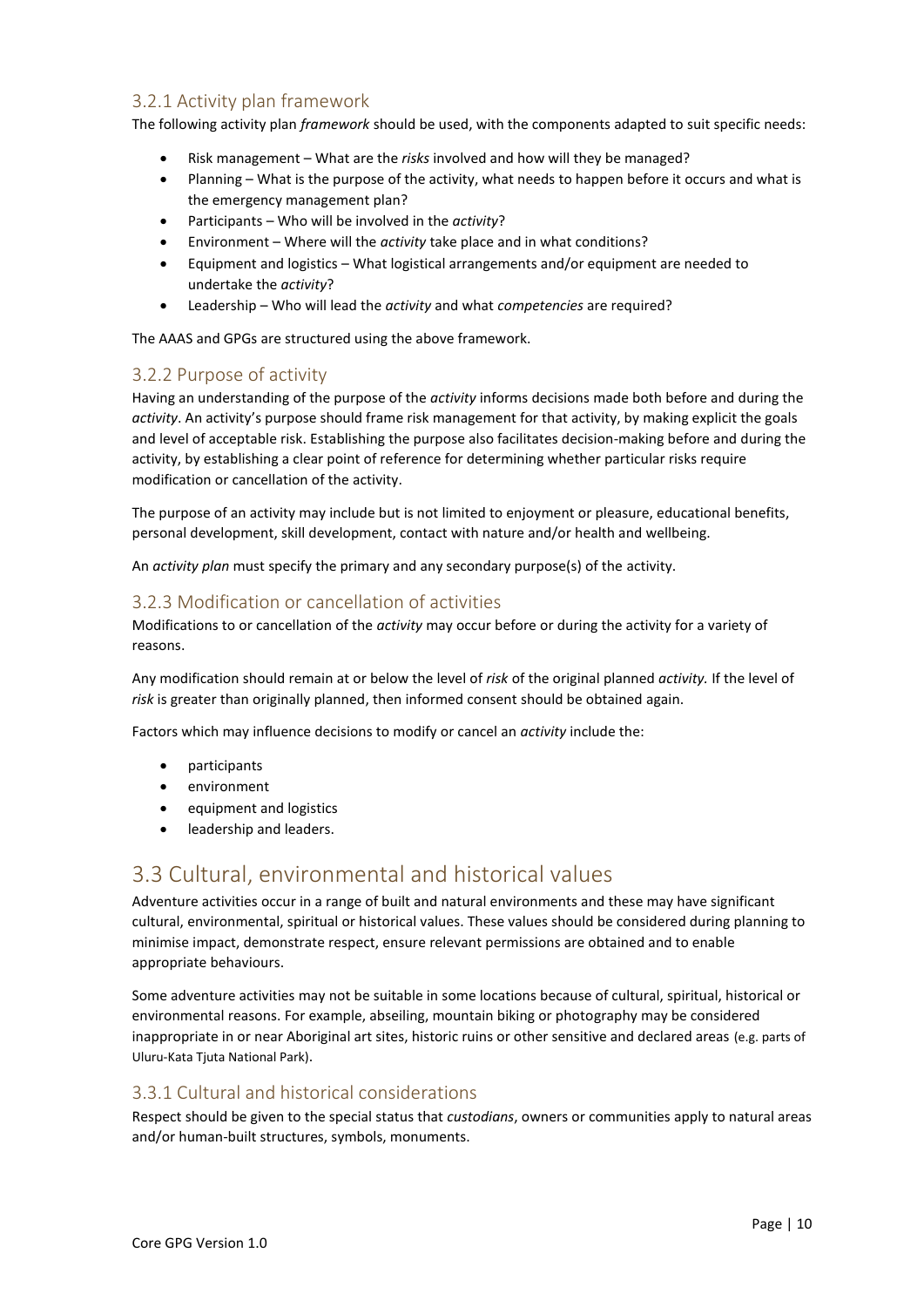Providers should seek prior and informed consent from appropriate *custodians* before planning access to sensitive areas.

Adventure activities should be culturally sensitive and respectful of the value systems of c*ustodians* or relevant communities.

Appropriate planning of adventure activities should include consideration of:

- the cultural and environmental significance of areas
- permit areas
- sensitivity to others' perspectives and beliefs
- bio-cultural diversity
- group size
- the potential for, and impact of, abrasion or degradation through touching or photographing site features (e.g. aboriginal art, historical artefacts or ruins, sensitive flora etc)
- appropriate dress and behavioural standards. This may include the need to cover the head/ dress appropriately in some religious or spiritual sites (e.g. gender specific sites, church, mosque)
- the need for silence or minimal noise (e.g. breeding grounds, burial places etc).

#### <span id="page-10-0"></span>3.3.2 Traditional owners and cultural heritage

For *Traditional Owners* connections to land and sea country are integral to cultural values, identity, traditions and heritage.

Adventure activity providers have a responsibility to recognise and respect native title rights, land rights and interests, and to ensure activities accord with the cultural and natural values of these areas. This SHOULD include:

- identifying *Traditional Owners* and other Indigenous people with rights and interests in the area
- ensuring awareness of the cultural significance of places and sites (e.g. consult with land managers, speak with Traditional Owners, online search etc)
- where relevant, modifying the activity or location to avoid or reduce potential conflict
- obtaining permission to enter sensitive areas prior to access
- respecting traditional lore and customs as they align with Commonwealth and State law
- acknowledging the traditional *custodians* of the land or sea country
- abiding by regulations and other by-laws that may restrict or prohibit alcohol supply and consumption
- complying with all reasonable requests from recognised *Traditional Owners* and other I*ndigenous people with interests.*

#### <span id="page-10-1"></span>3.3.3 Environmental sustainability principles

Environmental sustainable practices are important as they help protect Australia's natural and cultural heritage. They also respect the rights of others to enjoy the environment during and after an *activity.*

*Providers* and *participants* should comply with the following seven Leave No Trace Australia (see www.lnt.org.au) sustainability *principles*:

- plan ahead and prepare
- travel and camp on durable surfaces
- dispose of waste properly
- leave what you find
- minimise the impact of fire
- respect wildlife
- be considerate of your hosts and other visitors.

Any sustainability *policies* and/or *procedures* should link to one or more of the seven sustainability *principles*.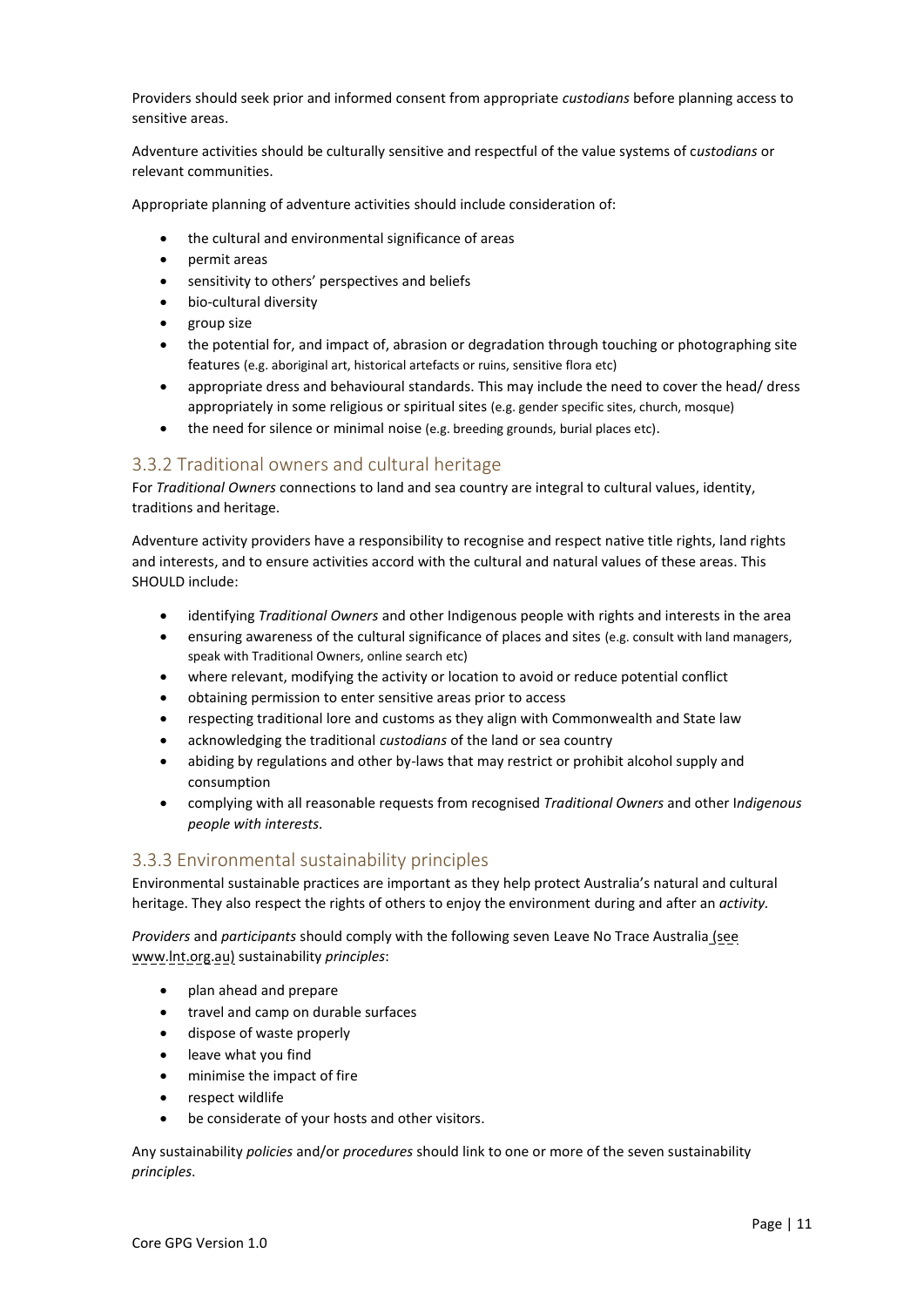When selecting a sustainability *policy* or *procedure*, it should be the best method that suits the particular *context* in which it will be used.

*Participants* must be made aware of their responsibilities relating to relevant sustainability requirements and *procedures*.

For environmental sustainability procedures refer to [Appendix J Environmental sustainability procedures.](#page-57-0)

# <span id="page-11-0"></span>3.4 Emergency management planning

Even with appropriate *processes*, practices and *procedure*s in place, accidents and emergencies can still occur. Emergencies may include but are not limited to injury, illness or death, or a situation that significantly increases the risk of these events, such as a natural disaster. These are often sudden and unexpected, can significantly affect groups and individuals, and require an immediate response. Having a pre-existing plan assists in providing a timely and effective emergency response.

#### <span id="page-11-2"></span>3.4.1 Emergency management framework

An emergency management *framework* complements the *risk management plan* and provides guidance on the *processes* and *procedures* that may be required in an emergency.

An emergency management framework should consider the following:

- Planning
- Preparation
- Response
- Recovery

Emergency *processes* and *procedures* must be documented in an emergency management plan.

Emergency *processes* and *procedures* must be periodically reviewed and updated to ensure continued relevance.

#### <span id="page-11-1"></span>3.4.2 Emergency management plan

The emergency *processes* and *procedures* form an emergency management plan. The purpose of this plan is to provide steps to follow in the event of an emergency.

When developing and/or reviewing emergency *processes* and plans, consideration should be given to previous incidents.

The emergency management plans must be displayed and/or available in accordance with law(s) and/or regulation(s) of the relevant *jurisdiction*(s) (e.g. plans and signage for emergency exits, mustering points).

*Activity leaders* must be familiar with, and have immediate access to, the emergency management plan.

When necessary a suitable external, *non-participating contact* should be familiar with, and have immediate access to, the emergency management plan.

A summary of relevant emergency procedures should be one component of the *pre-activity briefing* (refer to [4.1.1 Information provided pre-activity\)](#page-13-2).

Where there is only one *activity leader*, **participants** must be briefed on and have access to the emergency management plan so they may implement it if the *activity leader* is unable to.

For a framework for emergency management refer Appendix G [Emergency management planning](#page-53-0)  [framework.](#page-53-0)

Communication with the *non-participating contact* where relevant, should occur as detailed in the emergency management plan to confirm the safety status of a *group*.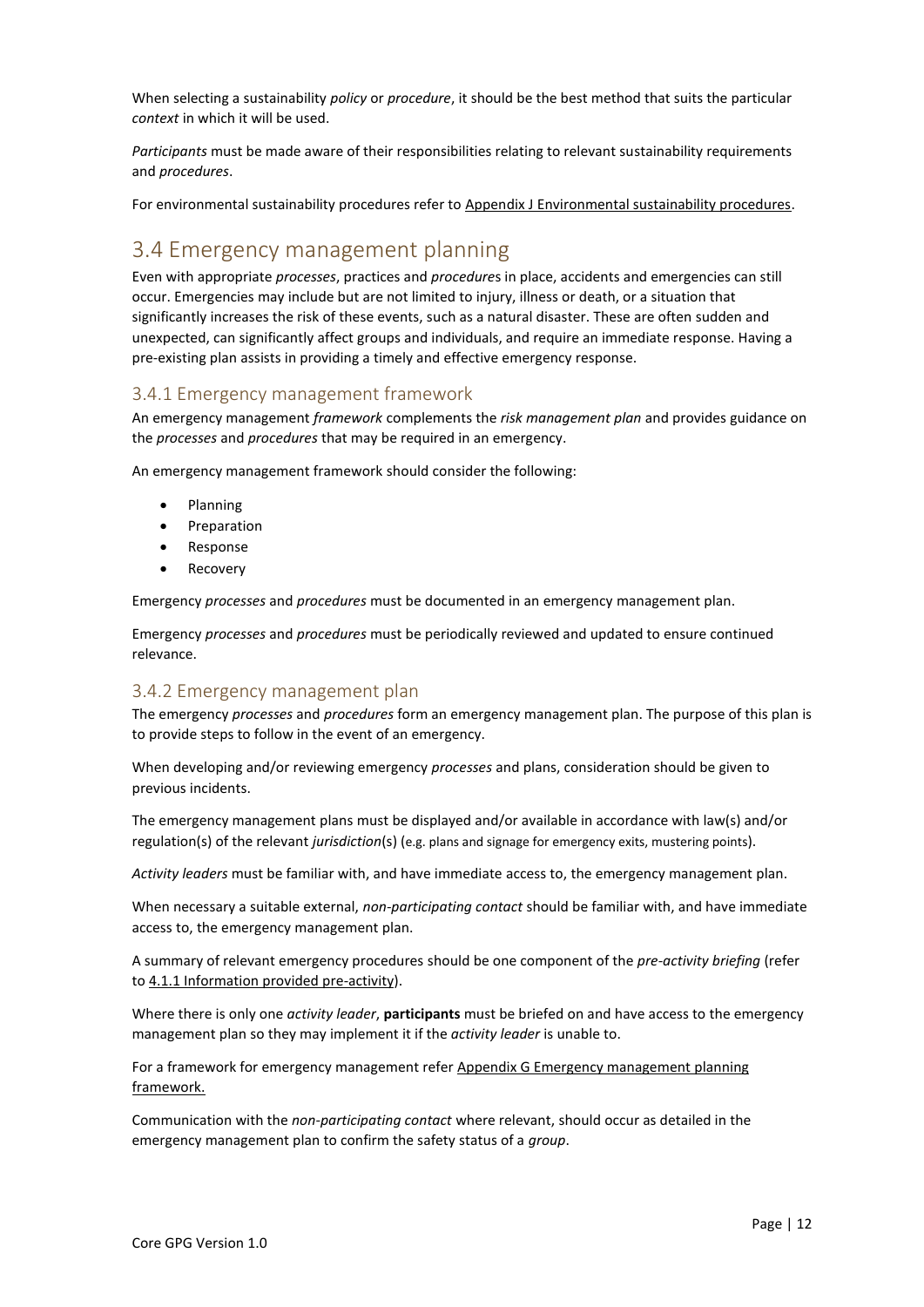On the failure to receive confirmation of the safety of the *group*, the *non-participating contact* should commence the planned *process* or *procedures* to confirm or ensure the safety of the *group*.

#### <span id="page-12-1"></span>3.4.3 Review of emergency management plan

The emergency management plan must be reviewed:

- as often as necessary;
- periodically at set intervals; and
- whenever the plan has been implemented.

#### <span id="page-12-0"></span>3.4.4 Reporting notifiable incidents

In some circumstances incidents are required to be reported to authorities. Specific requirements vary from jurisdiction to jurisdiction. **Providers** should inform themselves of the specific requirements applicable to them and their **activities**.

All fatalities must be reported to the police at the earliest possible opportunity.

If an incident involves search and rescue, police are generally the controlling agency and take charge of the incident. All other parties, including any *non-participating contact*, will be under the controlling agency's direction.

An *activity* may occur in what is considered to be a workplace. Work health and safety law(s) and/or regulation(s) requires certain workplace incidents to be reported to the regulator for the *jurisdiction* in which it occurred. The type of incidents that fall into this category may include but are not limited to:

- a fatality
- a serious injury or illness
- a dangerous incident.

Notifiable incidents under work health and safety law(s) and/or regulation(s) may relate to any person, whether they are an employee, contractor or a member of the public.

All applicable reporting *processes*, *procedures* and requirements must be included in the emergency management plan (refer to 3.4 [Emergency management](#page-11-0) planning).

A reportable incident must be reported to all relevant authorities in the *jurisdiction* it occurred, in accordance with the requirements for the *jurisdiction*.

In the event of a reportable incident, the incident site must be preserved (as far as is reasonably practicable) until the relevant authority attends the site, or directs otherwise. The site may be disturbed to remove a deceased person, assist an injured person, make the site safe, or to take actions associated with a police investigation.

#### <span id="page-12-2"></span>3.4.5 Work health and safety

Each *jurisdiction* has its own work health and safety law(s) and/or regulation(s), which may have different requirements and definitions for workplaces, serious injury, serious illness, dangerous incident and volunteer associations.

The 'work health and safety' law(s) and/or regulation(s) of the relevant *jurisdiction*(s) must be determined and complied with.

Some volunteer associations may be exempt from compliance with work health and safety law(s) and/or regulation(s). Even if exempt, volunteer associations should comply with general work health and safety duties.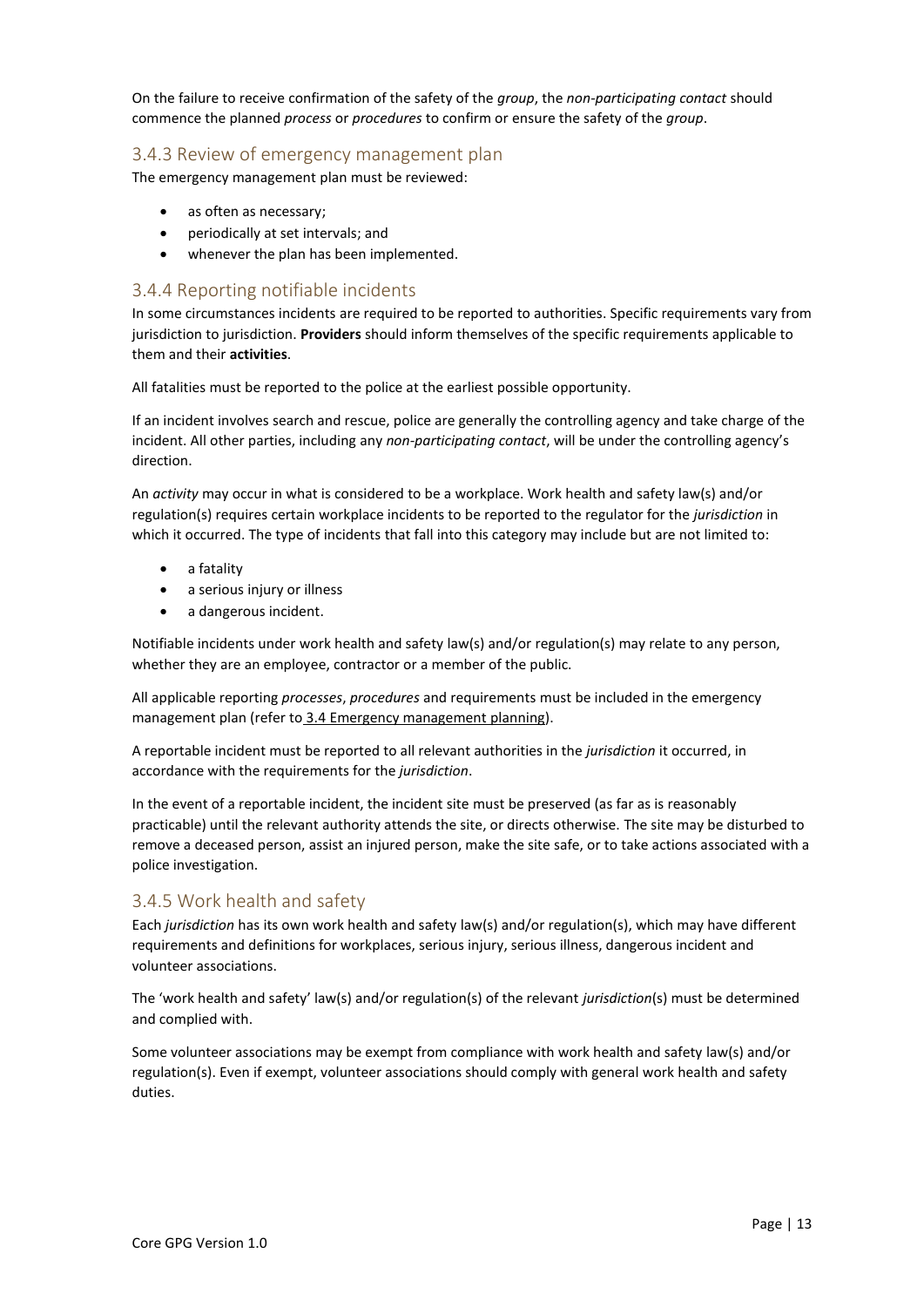# <span id="page-13-1"></span>3.5 Activity leader required documentation

*Activity leaders* may need to have access to certain documentation to help provide the activity. This section does not address other documentation requirements that may apply to *providers*.

The *activity leaders* and, where applicable, an external *non-participating contact* must have access to all relevant documentation for the *activity*.

Documentation that must be available to *activity leaders* includes but is not limited to:

- the activity plan (refer to [3.2 Activity plans\)](#page-8-1) and relevant documents/checklists
- the *risk management plan* (refer to [2.3 Risk management plan\)](#page-6-1)
- the emergency management plan (refer to [3.4.2 Emergency management plan\)](#page-11-1)
- names and emergency contact details for all *participants*, *leaders*, *assistant leaders* and *responsible persons*
- current medical information for all *participants*, *leaders*, *assistant leader*s and *responsible persons* (refer to [4.4 Health and wellbeing\)](#page-16-0)
- licences, approvals or any access permits required (e.g. government departments, land managers, local councils or private landholders).

Documentation that may need to be available to *activity leaders* includes but is not limited to:

- relevant public vehicle driving licence if transporting *participants*, along with vehicle and trailer registrations
- *participants*' consent for *activity leaders* to seek or provide medical assistance if required (refer to [4.1.2 Consent\)](#page-14-0)
- consent by a parent/legal guardian for *minors* or *vulnerable persons* to participate (refer to [4.1.2](#page-14-0)  [Consent](#page-14-0) an[d 4.3.4 Parental or legal guardian consent\)](#page-15-0)

# <span id="page-13-0"></span>4 Participants

# <span id="page-13-3"></span>4.1 Pre-activity communication

Pre-activity information and communication assists potential *participant*s, parents/legal guardians and/or *client organisations* make an informed decision regarding participation in an *activity*.

#### <span id="page-13-2"></span>4.1.1 Information provided pre-activity

Pre-activity information should provide a comprehensive introduction to the *activity* and its requirements.

Pre-activity information may be communicated in, but is not limited to, the following forms:

- documentation
- verbal discussions
- presentations
- videos.

Pre-activity information must be accurate at that time, relevant and provided at the appropriate time.

Pre-activity information should clearly communicate the following:

- the objectives, type, nature and duration of the *activities* and the environments in which they will take place
- *participant* responsibilities
- the fact that *participants* are responsible for their own actions, both in relation to obvious *risks* that may be encountered and also in following the direction(s) and/or instruction(s) of the *activity leader*(s)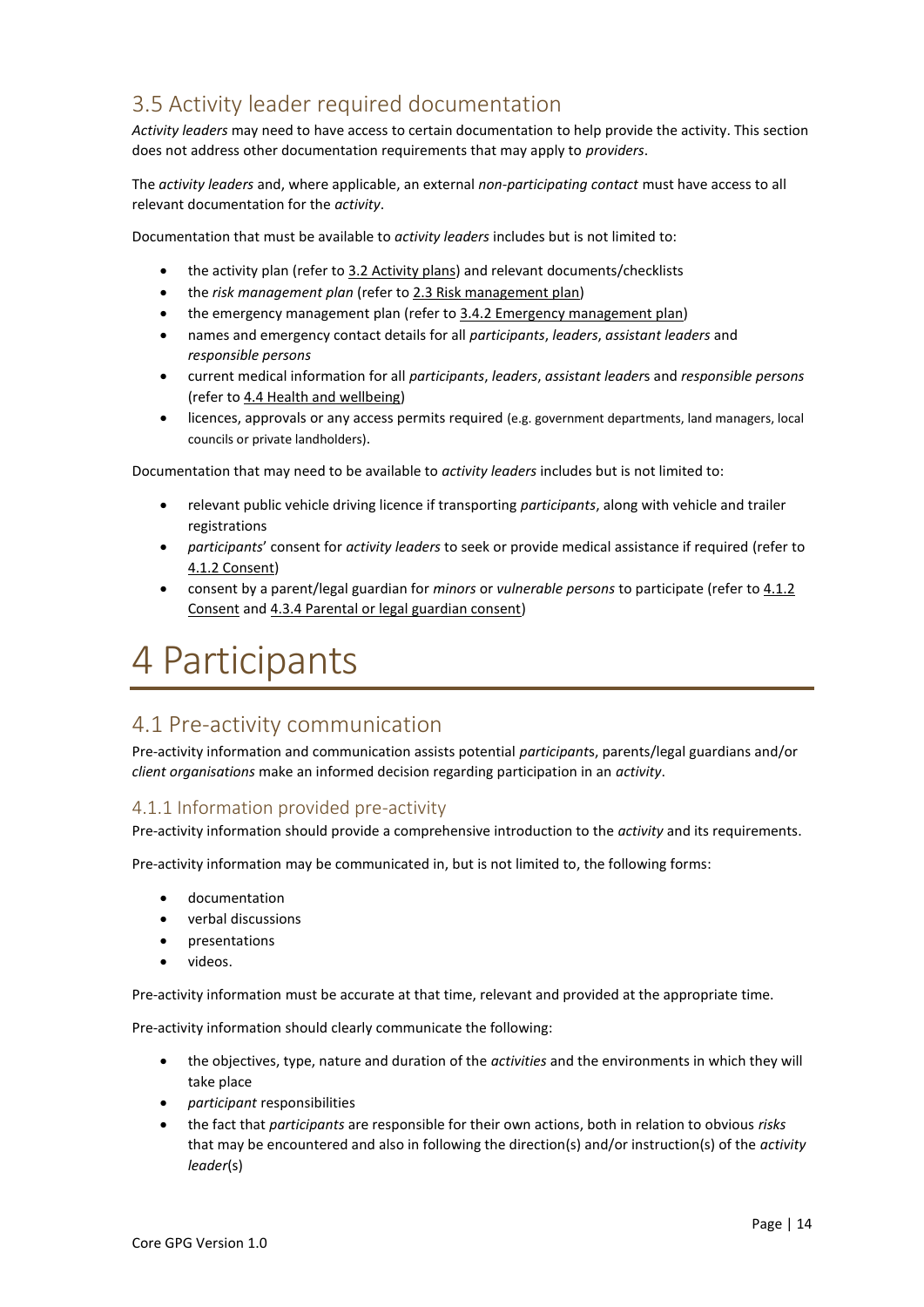- the need for *participants* to bring concerns about their own safety, health and wellbeing and those of others to the attention of the *activity leader*(s)
- personal equipment and physical ability required to safely participate
- any pre-requisite skills or qualifications and any required or recommended prior experience
- information regarding the foreseeable *risks* and benefits associated with participation
- an appropriate summary of the *risk management* and/or emergency response strategies including any specific requirements, response timeframes and associated costs (e.g. an emergency would require a helicopter and the high cost indicating ambulance insurance is recommended, the possible evacuation response time of hours)
- information regarding insurance and liability coverage held
- background, role and contact details of the *provider* and/or *activity leaders*.

Consideration should be given to the capacity of non-English speakers and those with specific impairments (e.g. cognitive, hearing, etc.) to understand pre-activity information and communications.

Also refer to [7.11 Activity briefing.](#page-35-0)

#### <span id="page-14-0"></span>4.1.2 Consent

Confirmation that consent has been given to seek and/or provide emergency medical treatment if necessary must be obtained.

Methods of confirming consent may include but are not limited to:

- completion of a consent form
- confirmation that the appropriate consent has been obtained

Also refer to [4.3.4 Parental or legal guardian consent.](#page-15-0)

#### <span id="page-14-2"></span>4.1.3 Acknowledgement of risk

An acknowledgment of *risk may* assist in clarifying and confirming the understanding of the *pre-activity briefing* information.

Where an acknowledgement of *risk* is used, it may include but is not limited to:

- the nature of the inherent *risks*
- the possible consequences of those *risks*.

# <span id="page-14-1"></span>4.2 Participant restrictions

A *participant* may not be able to participant in an *activity*, for the safety of themselves, the *provider*, other *participants* or others. Reasons may include, but are not limited to, the *participant*:

- being under the influence of alcohol or other drugs, including prescription medication, that may affect performance
- being unable or unwilling to follow instructions
- having inadequate physical ability or experience for the activity
- being ill or injured
- behaving in a manner which is reckless and endangers themselves and/or others
- having a condition that could impact on safety that cannot be appropriately managed
- being fatigued to a level that endangers themselves or others
- not having available the necessary equipment including safety or rescue equipment.

Consideration should be given to possible modification(s) or adjustments that could address the safety concerns.

The *risk management plan* should be used to determine what, how and when any restrictions to participate might apply.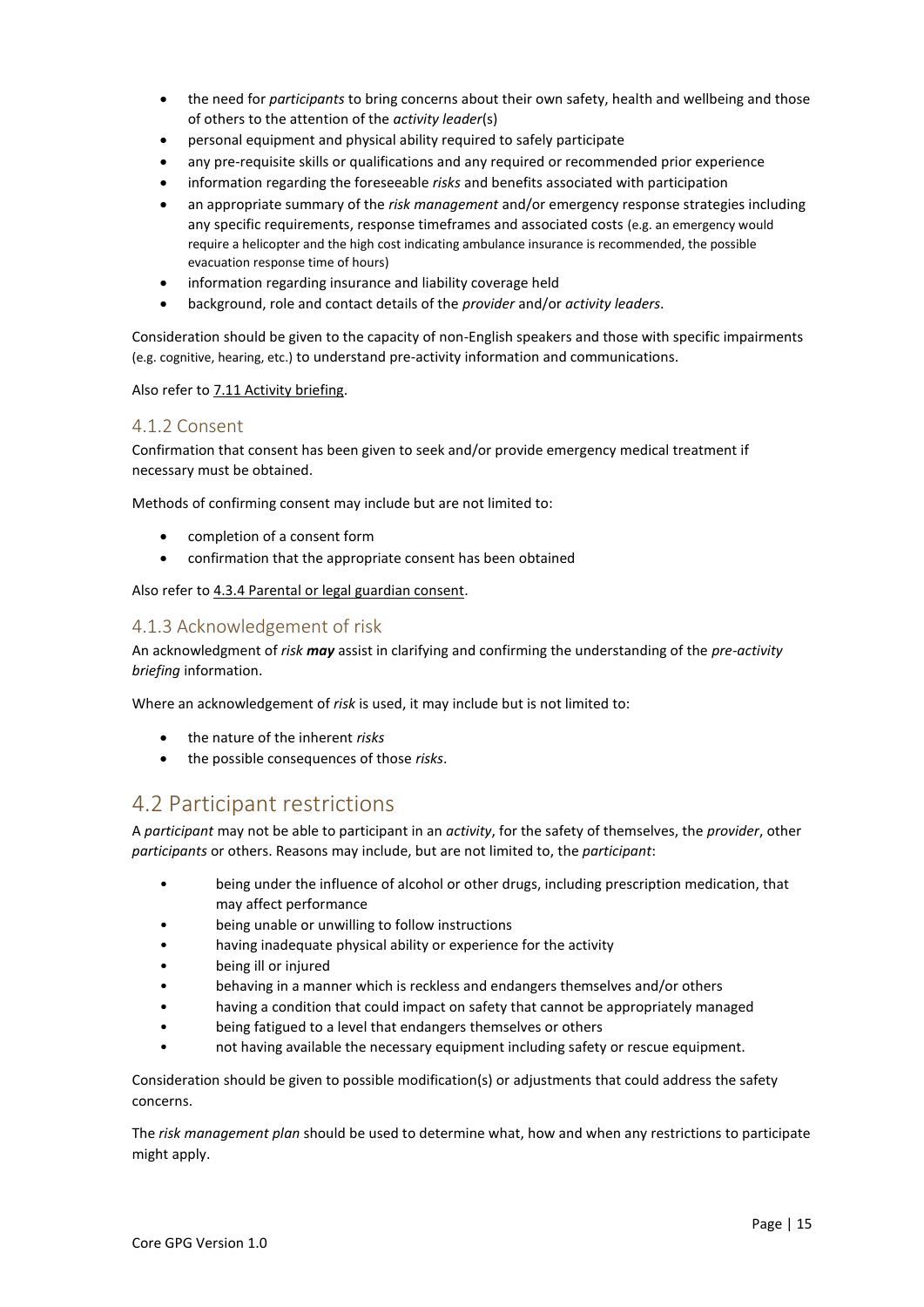An appropriate pre-activity assessment must be completed to ensure *participants* meet the necessary requirements to undertake the activity.

Determination of the ability to participate may occur before and/or during an activity.

# <span id="page-15-1"></span>4.3 Vulnerable participants

#### <span id="page-15-2"></span>4.3.1 Who might be vulnerable

*Vulnerable participant*s are *dependent participant*s who are or may not be able to take care of themselves or protect themselves against significant harm or exploitation.

Reasons for a *participant* being considered a *vulnerable participant* may include but are not limited to:

- being a *minor* (i.e. under the age of 18)
- being an older person
- living with or experiencing an illness, physical disability, mental health condition or intellectual disability.

#### <span id="page-15-3"></span>4.3.2 Vulnerable person related requirements

The 'vulnerable person safety protection' law(s) and/or regulation(s) of the relevant *jurisdiction*(s) must be determined and complied with.

Legal requirements may include but are not limited to:

- having appropriate vulnerable persons and child-safe policies and procedures
- conducting criminal history and/or 'working with' checks for those with child or vulnerable person related roles
- holding appropriate 'registration' to work in child or vulnerable person related roles
- ensuring those without appropriate registration, clearance or checks are not engaged in child or vulnerable person related roles
- having appropriate policies and procedures relating to reporting of suspected child or vulnerable person abuse or neglect.

*Groups* containing *minors* and/or *vulnerable participants* should be supervised by a minimum of two adults either through *direct supervision* or *indirect supervision*. One of these adults may include a *responsible person*.

#### <span id="page-15-4"></span>4.3.3 Safety of minors

When *participants* include a *minor* or *minors*, additional care is required to provide a child-safe environment. There is specific law(s), regulation(s) and/or requirements relating to *minors*.

The 'child safety protection' law(s) and/or regulation(s) of the relevant *jurisdiction*(s) must be determined and complied with.

#### <span id="page-15-0"></span>4.3.4 Parental or legal guardian consent

Where *participants* are *minors*, confirmation that consent to participate has been given by their parent or legal guardian must be obtained.

Where a *vulnerable participant* who is not a *minor* is unable to provide informed consent, confirmation that consent to participate has been given by their parent or legal guardian must be obtained.

Pre-activity information should be provided to a parent or legal guardian before gaining their consent.

Also refer to [4.1.2 Consent.](#page-14-0)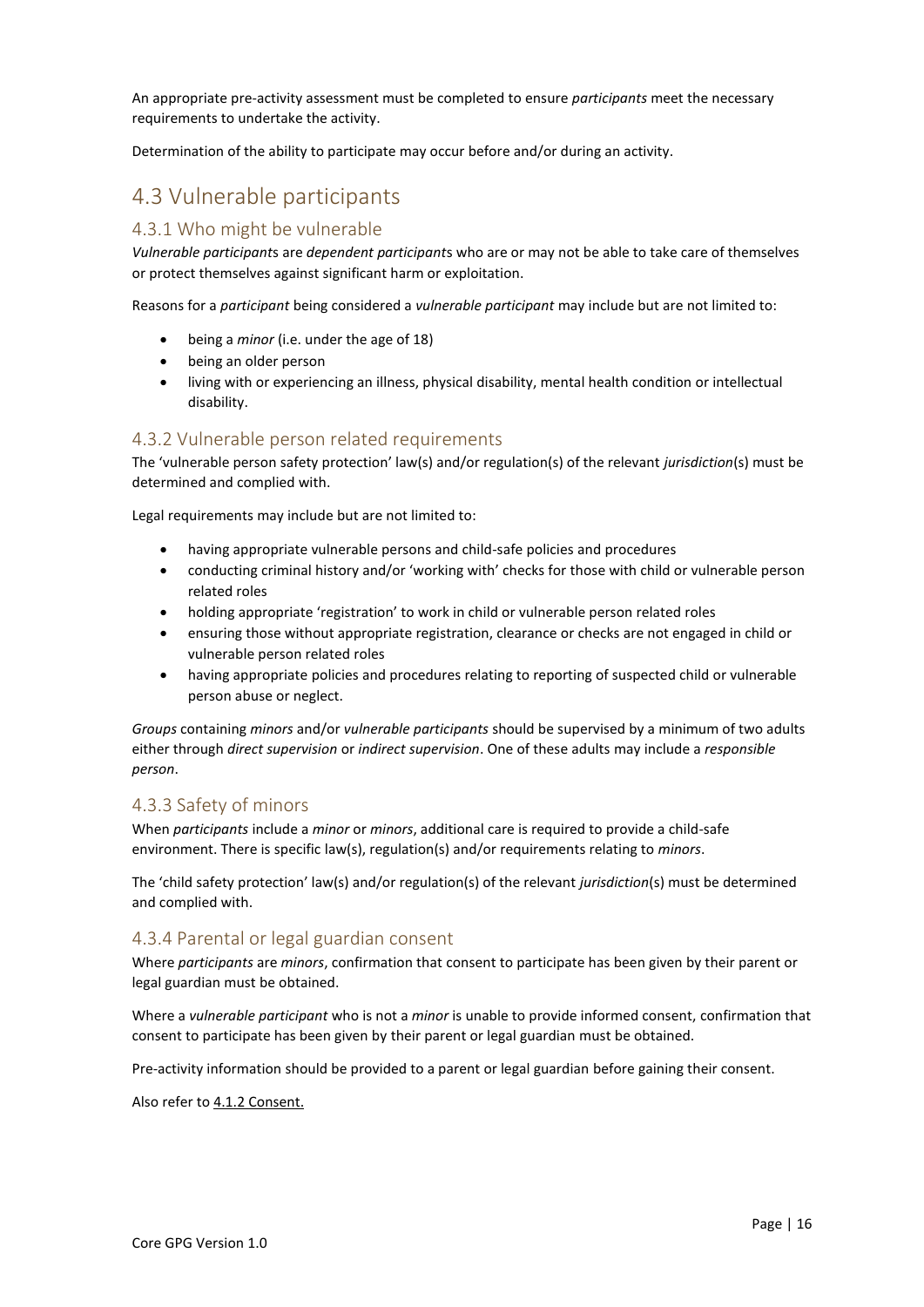# <span id="page-16-0"></span>4.4 Health and wellbeing

#### <span id="page-16-1"></span>4.4.1 Health and wellbeing of participants

Health, medical and other personal conditions may present hazards and risks that should be managed.

Participation can be affected by a variety of health, medical and other personal conditions, which may include but are not limited to:

- those directly affecting a participant's or activity leader's ability to perform the activity
- those affecting the participant's or activity leader's health in ways unrelated to performing the activity
- those potentially risking the health and safety of the participant themselves and/or others.

The activity Risk Management Plan must address identified hazards and risks posed by health, medical and other personal conditions.

Refer Appendix H [Health & wellbeing considerations for risk management](#page-54-0) for Health & Wellbeing Considerations for Risk Management.

Reasonable steps must be taken to account for known health, medical and other personal condition requirements (also refer to [4.2 Participant](#page-14-1) restrictions).

Where a risk management plan has identified health, medical and other personal conditions as likely to effect participation in an activity, all relevant information should be provided to activity leader/s.

Where the risk management plan has identified a health, medical or other personal condition as likely to affect a person's ability to participate, then obtaining an appropriately qualified medical practitioner's opinion should be considered.

Where an appropriately qualified medical practitioner's opinion is obtained, it should include opinion on the suitability of a participant to undertake the planned/proposed activity including any medical management strategies being recommended. Reasonable steps should be taken to ensure the medical practitioner is informed of the context, physical nature and relevant risks involved in the proposed activity.

Where considered necessary, reasonable steps must be taken to obtain details about any relevant health, medical or other personal conditions identified in a risk management plan from each participant before commencing the activity.

Where appropriate, details of health, medical or other conditions, including medications currently used and any medical management strategies advised by a medical practitioner for individual participants should be documented.

Confirmation should be obtained that medication currently being used and/or prescribed, does not present effects identified in risk management plan that could affect the safe performance of the activity.

#### <span id="page-16-2"></span>4.4.2 Allergies and anaphylaxis

In some *jurisdictions***,** specific laws and regulations concerning minors require *procedures* and actions to be taken in relation to food and other allergies.

The 'allergy and anaphylaxis safety for minors' law(s) and/or regulation(s) of the relevant *jurisdiction(s)* must be determined and complied with.

Also refer to Appendix [H3 Allergy and anaphylaxis safety for minors law\(s\)](#page-54-1) and/or regulation(s) [considerations.](#page-54-1)

#### <span id="page-16-3"></span>4.4.3 Alcohol, smoking and other drugs

Being under the influence of alcohol, some types of medication and other drugs can affect performance during an activity.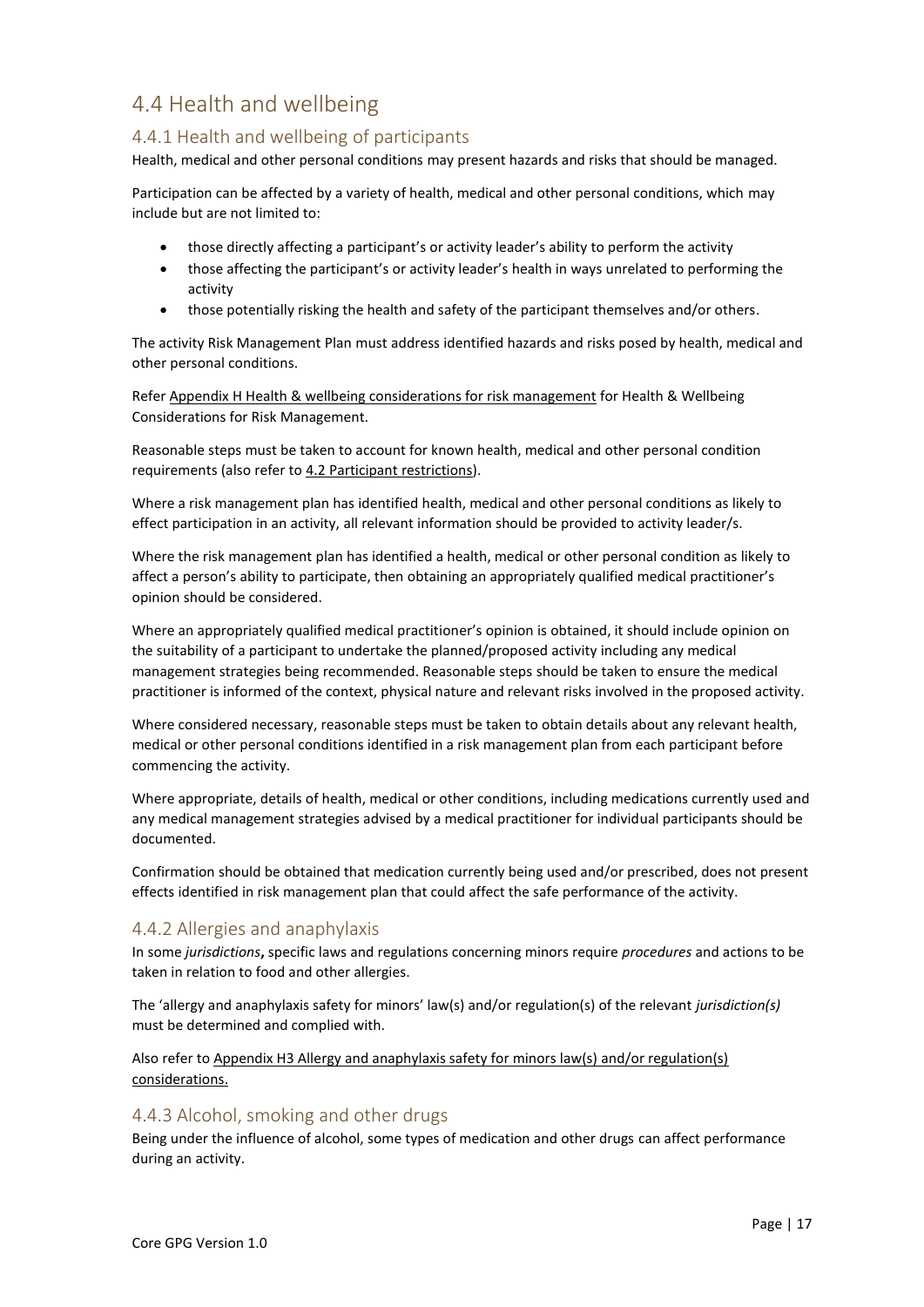Alcohol, non-prescribed and/or illicit drug consumption should be discouraged during an *activity* or at a time before an activity where it could still have an effect on performance.

Also refer to the considerations regarding medications in Appendix H [Health & wellbeing considerations for](#page-54-0)  [risk management.](#page-54-0)

Smoking has health implications not only for the smoker, but also for those that inhale exhaled smoke (i.e. passive smoking).

Smoking should be discouraged and/or appropriately managed during an *activity* while:

- in the proximity of others
- during food preparation
- in the proximity of equipment that is liable to be damaged
- on days where there is a high bushfire danger due to the risk of fire starting as a result of inappropriate use or disposal.

Smokers must be required to move to a location that ensures other *participants* are not exposed to the smoke.

An appropriate method for disposing of cigarette butts must be provided.

# <span id="page-17-1"></span>4.5 Privacy of information

Given that sensitive *participant* information like medical conditions may be required, it is important to protect that information and ensure their privacy is respected.

The 'privacy' law(s) and/or regulation(s) of the relevant *jurisdiction*(s) must be determined and complied with.

Also refer t[o Appendix I Privacy of information.](#page-56-0)

# <span id="page-17-0"></span>4.6 Gender considerations

The way gender considerations and discrimination are managed during an *activity* can have a direct impact on *participants*' personal wellbeing and is therefore a safety *risk management* consideration.

For groups including *minors* and/or *vulnerable participants*, supervision should include at least one person of the same gender as each minor and/or vulnerable *participant*.

The 'sex discrimination' law(s) and/or regulation(s) of the relevant *jurisdiction*(s) must be determined and complied with.

Areas addressed in sex discrimination *policies* and *procedures* may include but are not limited to:

- sex
- sexual orientation
- *gender identity*
- *intersex* status
- marital or relationship status
- pregnancy
- breastfeeding.

# <span id="page-17-2"></span>4.7 Cultural and religious considerations

There should be *policies* and *procedures* in place to address cultural and religious considerations in delivering *activities*.

Cultural and religious consideration *policies* or *procedures* may include but are not limited to:

- impact of dress requirements on activity practicalities and safety
- respecting others beliefs and practices
- respecting Aboriginal and Torres Strait Islander cultures and cultural sites
- requirements for appropriate social interactions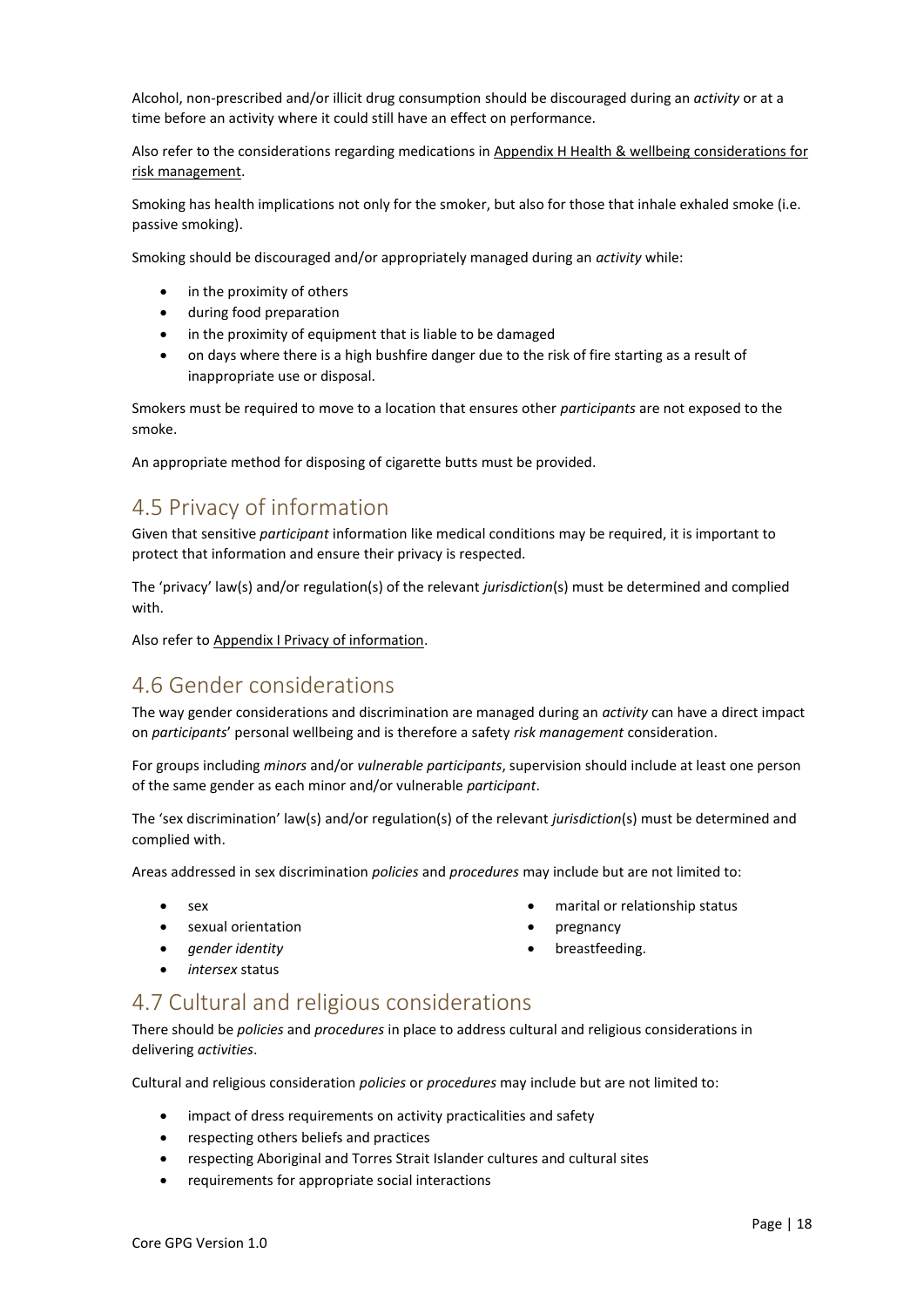- requirements for specific food exclusions
- requirements for specific cooking arrangements.

Also refer to [Cultural, environmental and historical values in Planning](#page-9-0) and [J7 Be considerate of your hosts](#page-58-0)  [and other visitors](#page-58-0) and Land [owner and/or manager requirements.](#page-22-0)

# <span id="page-18-0"></span>5 Environment

The environment can affect the safety of the *activity*. It is also important that everyone involved in *activities* takes responsibility for protecting the natural and cultural heritage of the areas they visit.

This section covers environmental conditions that are generally relevant across many activities. Some activities require more specific measures and/or considerations. These are set out in the specific activity GPG.

# <span id="page-18-1"></span>5.1 Environment related planning

A risk management plan must address all relevant environmental conditions.

Environmental conditions that should be considered include but are not limited to:

- weather forecasts, warnings and associated conditions (e.g. dry, snowmelt, heat, wind, rain, lightning) at the location and for the duration of the activity
- climatic conditions (e.g. drought, rain saturation, humidity)
- knowledge of the landscape of the activity area and how it relates to environmental conditions (e.g. is it sheltered or exposed, lightly treed or heavily timbered)
- the prevailing conditions of the area and what implications this has for environmental conditions (e.g. a long period of drought could affect the bushfire potential or the stability of trees during a strong wind event, during a wet period this can affect the likelihood of rivers and streams rising quickly)
- the potential access and egress routes, including for evacuation if this is required (e.g. are there river crossings, potential road closures, alternative routes)

#### <span id="page-18-2"></span>5.1.1 Trigger points

A *trigger point* is a particular circumstance or situation that causes an action to occur.

*Trigger points* and actions to be taken in response *should* be developed before the activity.

A *trigger point* may be based on but is not limited to:

- a quantifiable or forecasted measure of particular weather or environmental conditions occurring (e.g. wind speed, temperature, river level)
- a specific or forecasted event occurring (e.g. lightning, strong winds)
- an index or rating reaching or forecasted to reach a specified level (e.g. fire danger rating).

Weather-related *trigger points* can be based on forecast and/or actual conditions. Consideration should be given to the possibility that actual conditions can be better or worse than forecast.

Reaching a *trigger point* sets in motion a responsive action, which may include but is not limited to:

- monitoring the conditions more regularly
- modifying the activity
- ceasing the activity
- evacuating the area.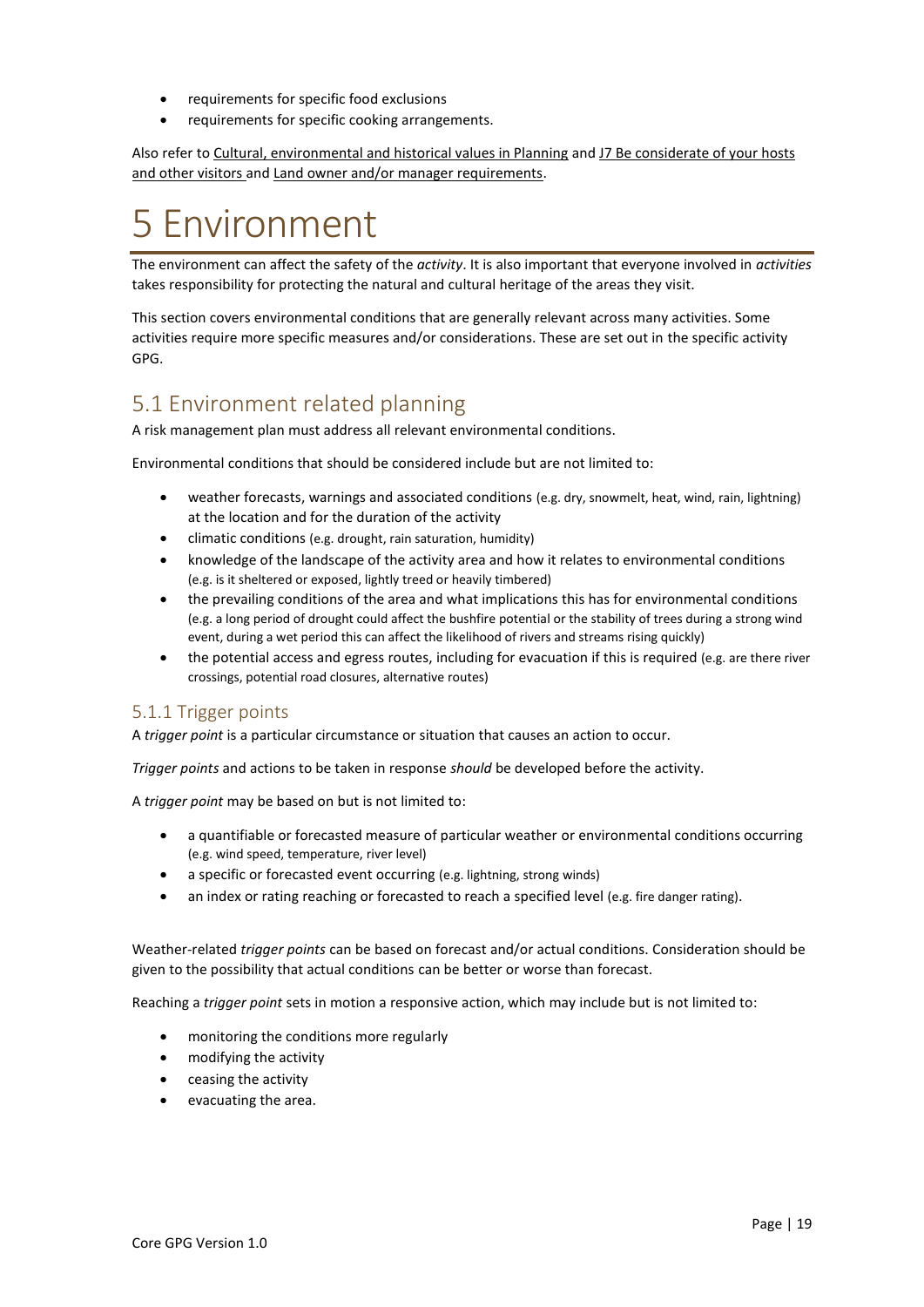When developing *trigger points* and actions or events the following must be considered:

- *trigger points* and recommended actions of the authorities
- *trigger points* and recommended or required actions of *land managers* or *land owners*
- the *context* of the activity being undertaken.

Examples of possible *trigger points* and actions are:

- a total fire ban is announced causing the activity to be altered
- winds of 25 knots are predicted causing changes to a canoeing journey on a large lake
- the fire danger rating reaches 'catastrophic' causing evacuation of a high bushfire risk zone.

#### <span id="page-19-0"></span>5.1.2 Climate and weather

Climate is the long-term pattern of weather in a particular area. Weather is the current meteorological conditions in a particular area.

Adverse weather that can affect activities includes but is not limited to:

- strong winds
- extreme heat or cold
- extreme bushfire weather conditions
- lightning
- rain, hail or snow.

Seasonal and other climatic changes that can affect activities include but are not limited to:

- reduced or increased rainfall (e.g. high rain increasing potential for flash flooding; drought increasing potential for falling trees or branches)
- increased snowfall (e.g. high snowfall increasing avalanche risk).

A system should be in place to inform *leaders* in a timely manner if a *severe weather* warning has been issued for the area in which the activity is taking place.

Weather forecasts and alerts must be reviewed as part of the *risk assessment* before commencing an activity.

Monitoring of weather conditions must be undertaken during the activity.

Updated weather forecasts and warnings should be accessed or monitored during the activity.

Where communicating or receiving weather warnings may not be possible, then particular attention should be paid to:

- the likelihood and potential consequences of the severe weather hazards and risks
- the *competence* of the *activity leaders* and *participants* being able to manage *severe weather hazards* and *risks***.**

Adverse climate and weather conditions may require action, including but not limited to:

- consideration of an alternative venue
- modification or cancellation of the activity.

In all weather *activity leaders* should:

• encourage appropriate fluid intake to help avoid dehydration.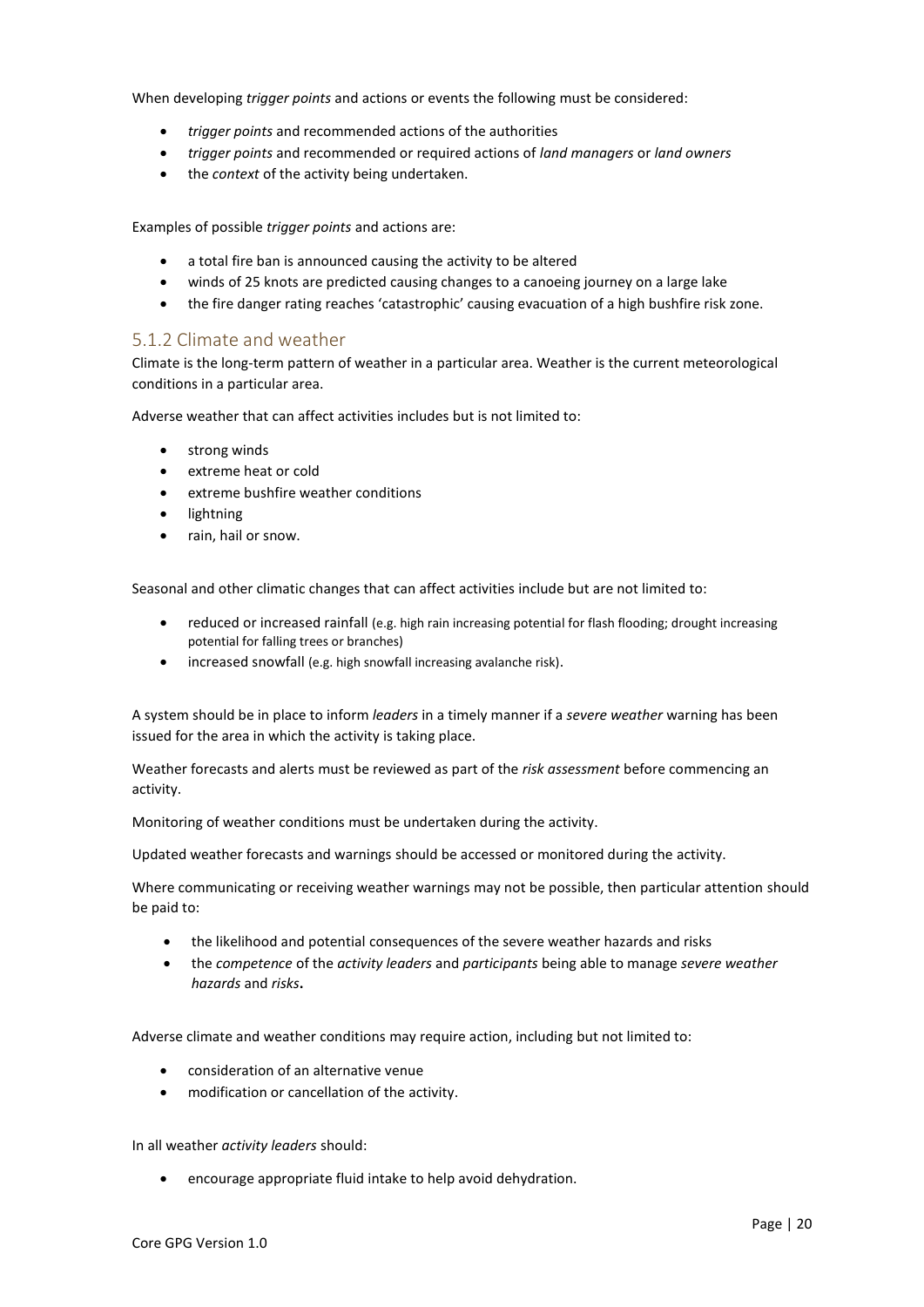In hot weather *activity leaders* should:

- where possible, conduct physically demanding activities in the cooler part of the day
- monitor for heat-related illness (e.g. heatstroke).

In cold weather *activity leaders* should:

• monitor for cold-related illness (e.g. hypothermia).

#### <span id="page-20-1"></span>5.1.3 Sun safety

Reasonable steps should be taken to protect everyone involved in the activity from the adverse effects of sun exposure.

Measures may include but are not limited to:

- wearing activity and weather appropriate sun protective clothing
- wearing activity and weather appropriate hats
- wearing appropriate eye protection
- having available and encouraging the use of sunscreen (SPF 30+)
- using shaded areas whenever appropriate (e.g. while taking breaks).

#### <span id="page-20-2"></span>5.1.4 Severe weather sites

A *severe weather* site is a location that provides shelter or protection from the hazards associated with *severe weather* conditions.

*Severe weather* sites should be predetermined during the activity planning and/or *risk management* process (refer t[o 3.2 Activity plans](#page-8-1) an[d 2.3 Risk management plan\)](#page-6-1).

In determining *severe weather* sites, consideration should be given to:

- how safe movement to the site is prior to or during a *severe weather* event
- how practical it is to reach and use the site.

# <span id="page-20-0"></span>5.2 Bushfires, prescribed fire and fire danger

Bushfires in natural environments can be caused though both natural (e.g. lightning strikes) and man-made (e.g. accidental, prescribed fire) ignition sources.

*Prescribed fire* is a planned burning operation of vegetation by land owners or managers to meet management objectives.

Bushfire is a natural hazard that is related to severe weather, but can still occur without the weather meeting the severe weather definition. A fire danger period is a designated time of the year when there is a heightened bushfire risk. Prescribed fire operations are most likely to occur outside or on 'the shoulders' of *fire danger periods*, so that natural areas may be impacted by one or the other for longer periods of the year.

Bushfire-related risks may be influenced by but are not limited to:

- the type of environment the activity is conducted in
- climate
- seasonal conditions
- current weather conditions
- type and amount of fuel in the area
- likelihood and risk of a bushfire starting
- time elapsed since a fire last occurred in the area
- ease of entry to and exit from the area
- topography of the area.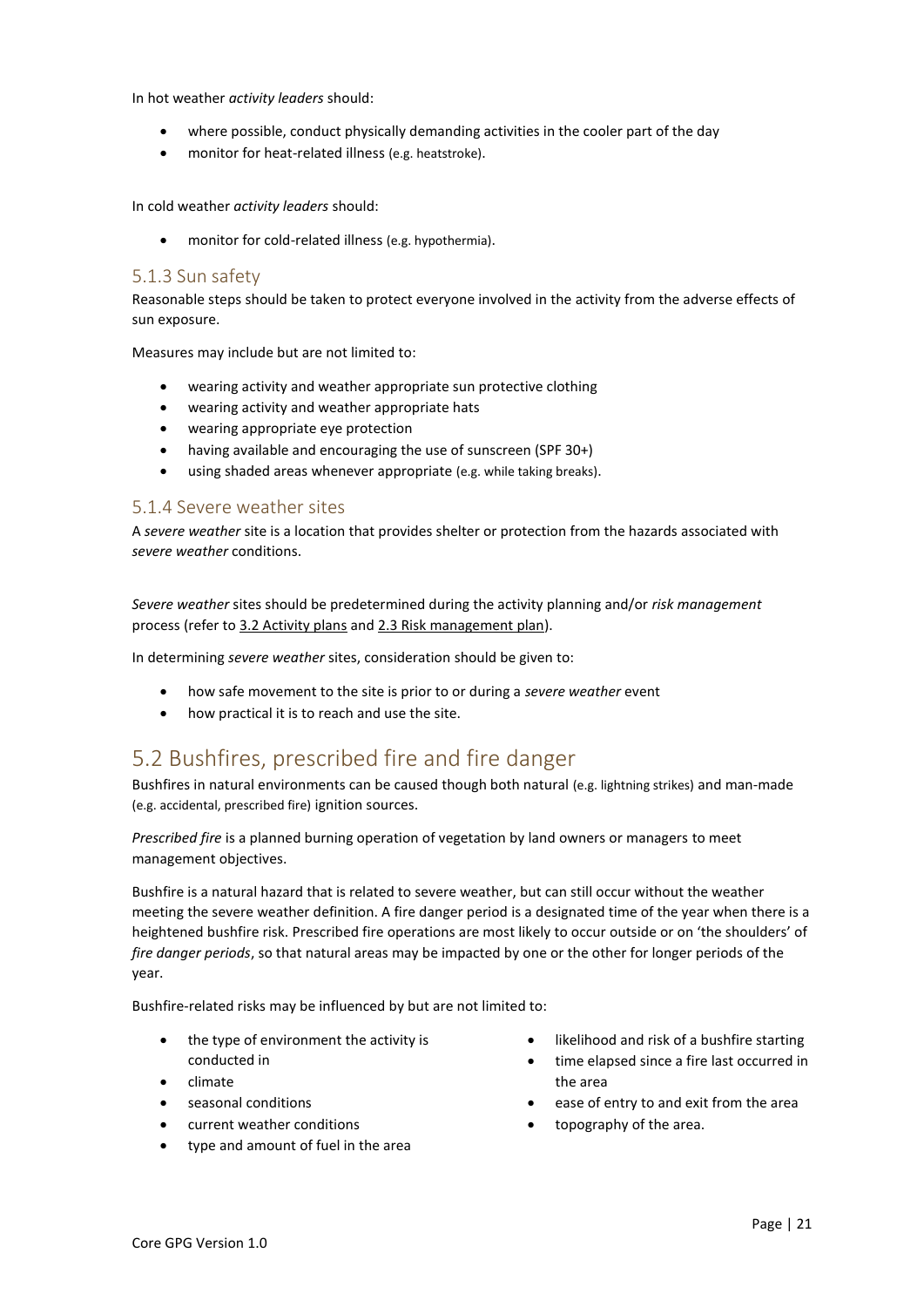The 'bushfire and fire danger' law(s) and/or regulation(s) of the relevant *jurisdiction(s)* must be determined and complied with.

Authorities (e.g. fire services), *land owners* and *land managers* may have restrictions and conditions relating to activities conducted during *fire danger periods* and/or in areas affected by bushfires or prescribed fire.

Any restrictions, conditions and closures imposed by *land owners*, *land managers* or appropriate public safety authorities must be complied with.

The risk(s), likelihood(s) and types of impact(s) due to bushfire conditions and prescribed fire should be considered in the activity planning and the risk management plan.

Activities affected by planned or actual prescribed fire operations should consider use of alternative locations.

Areas affected by bushfire can be closed or have restricted access because of but not limited to:

- increased danger of tree and limbs falling
- increased danger of landslides
- increased danger of flash flooding
- allowing regeneration to occur
- avoiding weed and pest infestation.

Bushfire and prescribed fire condition forecasts and alerts must be reviewed as part of the *dynamic risk assessment* prior to commencing an activity.

The monitoring of bushfire conditions should be undertaken regularly and, where practical, updated bushfire condition forecasts, warnings and alerts accessed throughout the activity.

#### <span id="page-21-0"></span>5.2.1 Bushfire trigger points

*Trigger points* must be based on the fire danger rating.

The risk management plan and emergency management plan should include guidance on *trigger points* and associated actions for forecasted bushfire danger ratings of very high, severe, extreme and catastrophic, and if a bushfire event occurs.

#### <span id="page-21-1"></span>5.2.2 Bushfire safety procedures

Procedures to minimise the potential for starting bushfires during activities may include but are not limited to:

- extinguishing cigarette butts and collecting ash in a suitable container
- checking there are no restrictions on lighting of fires (e.g. land manager requirements, fire danger period bans)
- checking before lighting a fire it is safe to do so in the current weather conditions
- extinguishing fires and ash waste completely using water
- lighting fires in areas with a fuel free perimeter, away from vegetation (both ground and overhanging) and any buildings or equipment (e.g. tents)

### <span id="page-21-2"></span>5.3 Tree safety

The threat of falling trees and/or branches is a common hazard for adventure activities.

The hazards posed by trees must be assessed and appropriately managed.

The impact of *severe weather* on venue safety must be assessed and appropriately managed.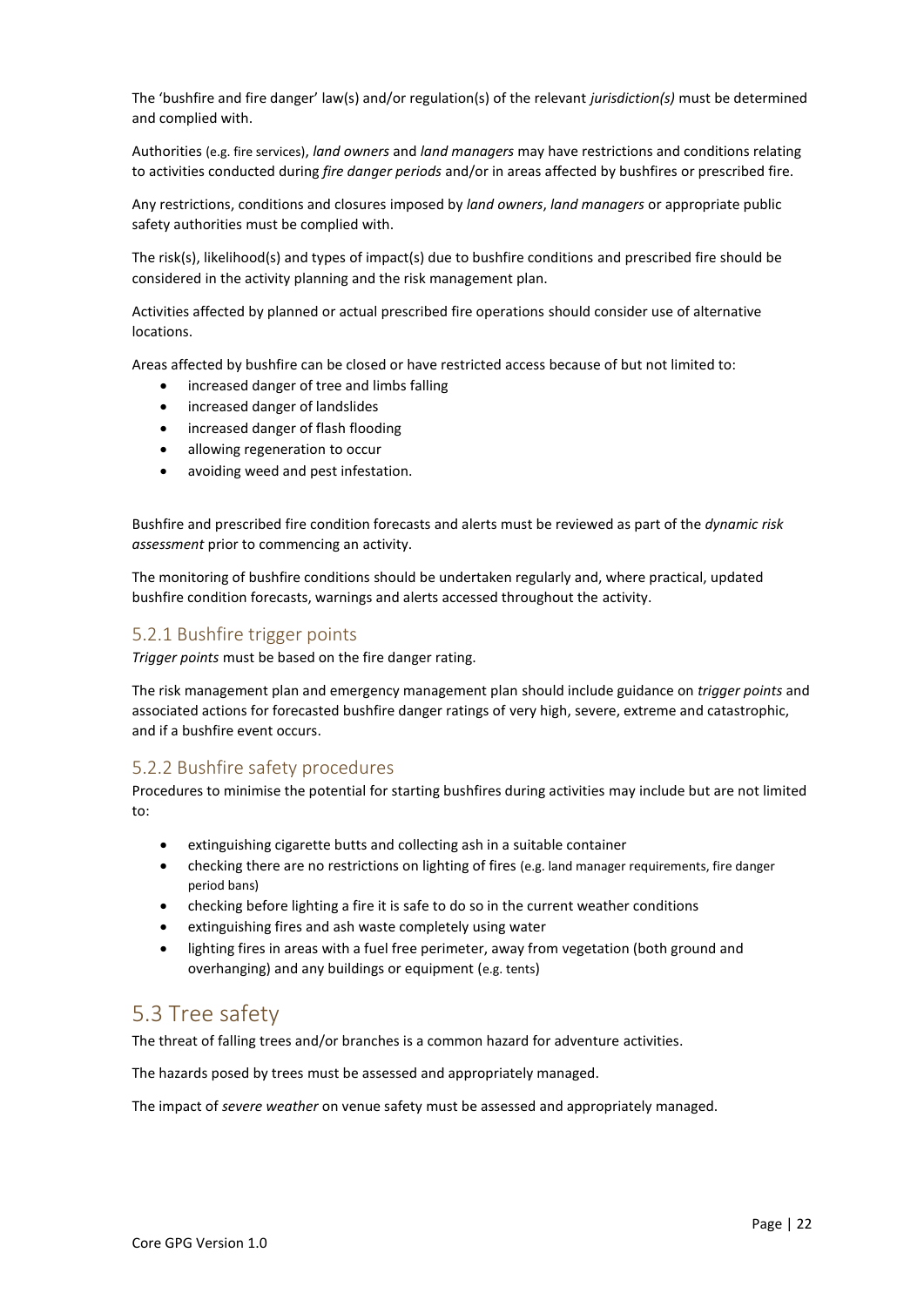# <span id="page-22-1"></span>5.4 Drinking water safety

The 'drinking water safety' law(s) and/or regulation(s) of the relevant *jurisdiction*(s) must be determined and complied with.

*Procedures* used must protect drinking water sources from the possibility of pollution or contamination from human waste, activities and/or rubbish.

During the *activity* there should be access to sufficient water to meet anticipated requirements. This may include but is not limited to:

- accessing water from a water source
- carrying quantities appropriate for the type of *activity*, its anticipated intensity and weather conditions.

An appropriate water purification method should be used when the water quality is unknown.

# <span id="page-22-2"></span>5.5 Food safety

Handling of food intended for sale or the sale of food, can mean compliance with specific food handling laws and/or regulations. The 'sale of food' for the purposes of laws and/or regulations may include but is not limited to supplying food together with accommodation, services or entertainment.

The 'food handling and safety' law(s) and/or regulation(s) of the relevant *jurisdiction*(s) must be determined and complied with.

Regardless of whether or not compliance with an act or regulation is required, there must be *procedures* to ensure food provided is safe and hygienically prepared and served.

Food safety measures may include but are not limited to:

- appropriate storage of food to avoid it spoiling
- stored securely to prevent it being accessed by wildlife
- appropriate selection of food that can be safely stored for the type, length and location of the *activity*
- appropriate selection of food that meets any specific dietary, medical or allergy requirements
- equipment suitable for the hygienic preparation and serving of food
- equipment for cleaning the food preparation and serving equipment
- *procedures* and equipment to ensure the personal hygiene of those preparing and eating food
- *procedures* and appropriate equipment (including for storage) to prevent cross-contamination of food that may cause an allergic reaction
- appropriate supervision to ensure safety and hygiene procedures are implemented.

# <span id="page-22-3"></span>5.6 Wildlife safety

Wildlife safety measures may include but are not limited to:

- observing wildlife from a safe distance
- not feeding wildlife

Refer to the activity GPGs for specific activity considerations.

# <span id="page-22-4"></span><span id="page-22-0"></span>5.7 Land owner and/or manager requirements

*Land owners* or *land managers* have access restrictions. *Land managers* or *land owners* in different *jurisdictions* can have different requirements.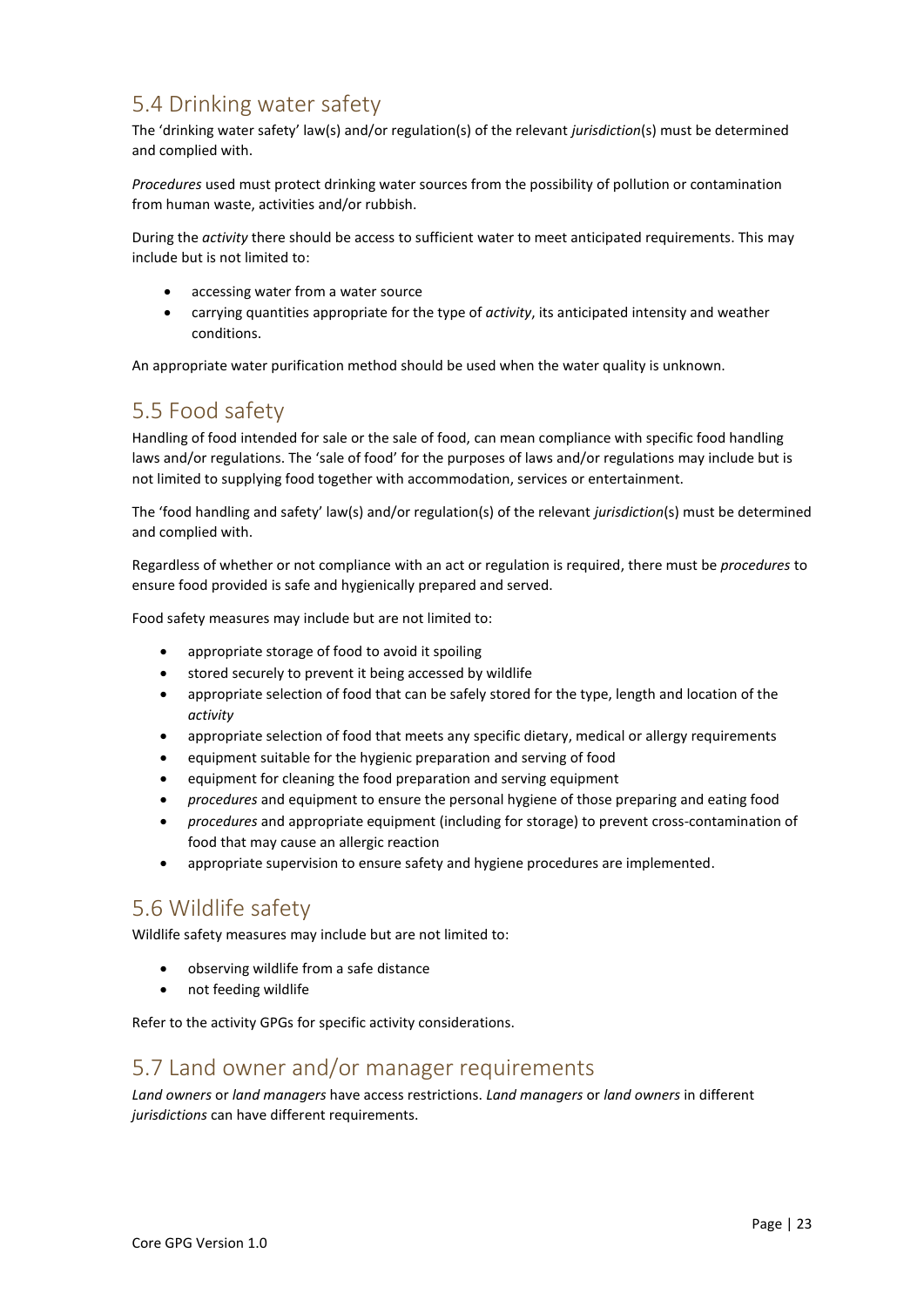Access restrictions may be due to but not limited to:

- limiting the impact of overuse (e.g. limiting numbers using an area)
- protecting a particular and/or significant natural or cultural heritage site
- stopping inappropriate use
- reducing the likelihood of a *hazard* (e.g. banning campfires to reduce bushfire risk)
- preventing the possibility of accidents occurring.

The 'land owner and/or land manager' law(s), regulation(s) and/or requirements must be determined and complied with.

When conducting *activities*, the restrictions, regulations, permits or licensing requirements of the *land owner* and/or *land manager* must be followed.

# <span id="page-23-0"></span>6 Equipment and logistics

# <span id="page-23-2"></span>6.1 Framework for equipment requirements

The following *framework* may assist in determining that the required equipment is available.

Equipment can be categorised into the following:

- group equipment equipment that is shared among the whole *group* during the activity
- leader equipment equipment that the *leader*(s) need to lead the activity
- participant equipment equipment that *participants* will need to participate in the activity
- emergency and/or rescue equipment equipment the *leader*(s) or *group* may need to conduct a rescue during the activity or in the event of an emergency.

### <span id="page-23-3"></span>6.2 Equipment requirements

Details of the equipment requirements for particular *activities* are provided in the relevant activity GPG. Equipment requirements may differ depending on the *context*.

Equipment selected must be suitable for the purpose for which it is to be used.

*Activity leaders* should be satisfied that all *participants* have access to suitable equipment.

Where *participants* are required to provide specific equipment, a checklist of items should be provided in advance.

*Procedures* should ensure all *activity leaders* and *participants* have access to the equipment required.

A checklist for the equipment required should be developed and used as part of the *procedure*.

# <span id="page-23-1"></span>6.3 First aid equipment and medication

As a minimum, the first aid equipment provided must meet any applicable work health and safety laws and/or regulation in the relevant *jurisdiction*(s).

First aid equipment should comply with the Australian Standard AS 2675-1983: Portable first aid kits for use by consumers or its equivalent.

First aid equipment must be:

- reasonably accessible
- appropriate and adequate for the *activity* and *context*
- maintained in a hygienic, safe and serviceable condition.

The first aid equipment provided must be relevant to the *activity* and the *context*.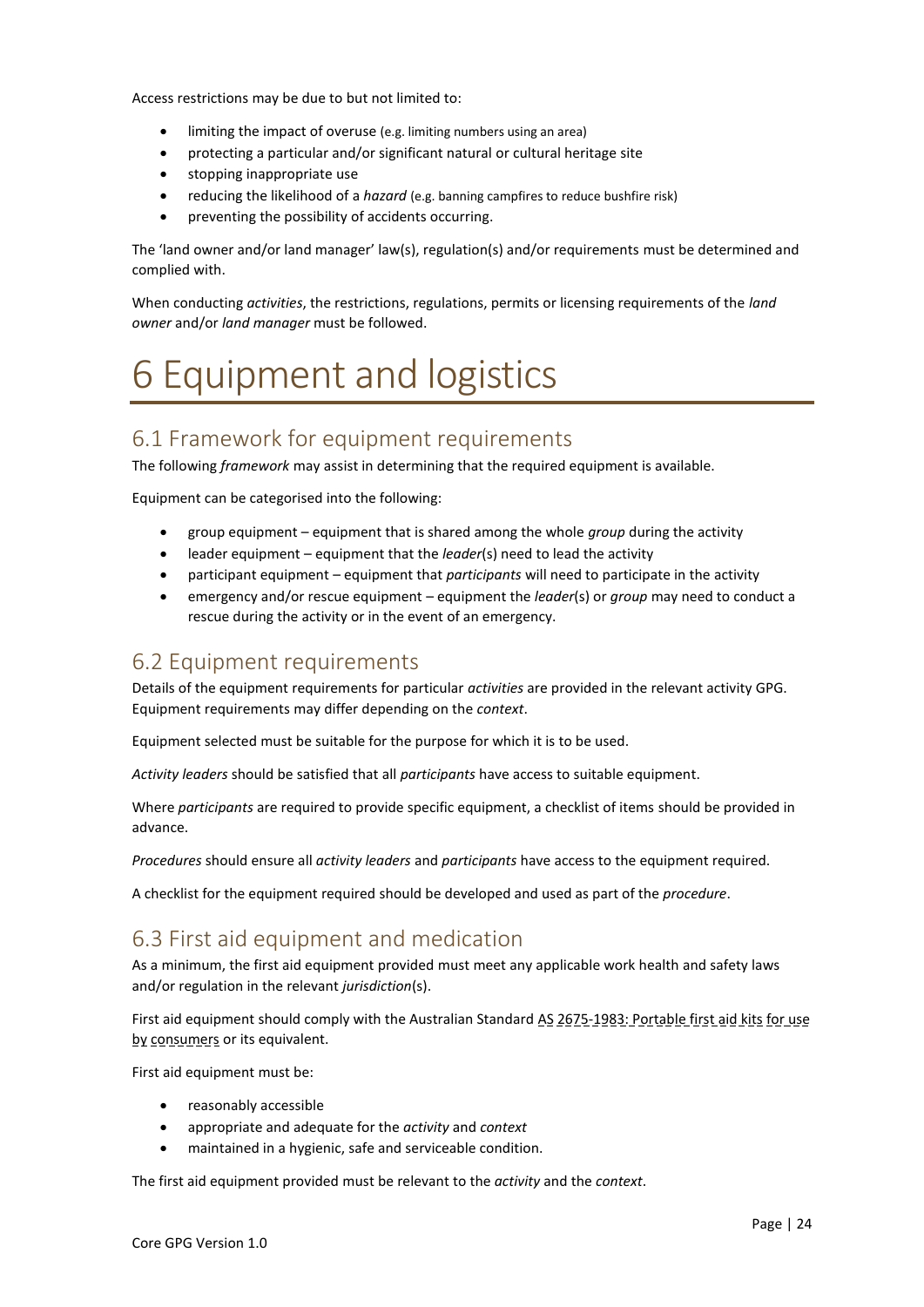A *process* must be implemented to ensure perishable first aid supplies are within their expiry date.

Medication must be appropriately stored.

The factors that determine the first aid and medication requirements may include but are not limited to:

- the level of first aid or medical training required for its use
- the size of the *group*
- the age of the *participants*
- pre-existing medical conditions within the *group*
- the remoteness of the *activity*
- the ease with which the emergency services can be contacted
- the likely time for emergency services to reach an injured or ill person
- the nature and severity of likely injuries or illnesses
- the ability to transport and/or carry the equipment.

Refer to Appendix K – [First aid and medication considerations](#page-59-0) for a list of first aid and meditation kit items.

# <span id="page-24-0"></span>6.4 Communications equipment

The type of communications equipment must be appropriate for the *context* of the *activity*, the potential *hazards* and *risks* involved, and the emergency response plan in place.

The type of communications system used may include but is not limited to:

- mobile phone
- satellite phone
- two-way satellite texting device
- two-way radio (e.g. UHF radio transceiver)
- trunked radio
- *emergency Position-Indicating Radio Beacon* (EPIRB)
- *personal locator beacon* (PLB)
- tracking device
- emergency flares.

# <span id="page-24-1"></span>6.5 Use of equipment

All equipment must be used with reference to the manufacturer's instructions and limitations.

Prior to the use of equipment, all relevant people must receive appropriate training.

Equipment must be used with appropriate supervision as dictated by the *context* of its use.

All equipment should be checked for serviceability prior to use.

All appropriate *procedures* should be taken to avoid damage to the equipment.

Appropriate training, instruction, equipment and/or *processes* should be used for the safe manual handling of heavy equipment or materials.

# <span id="page-24-2"></span>6.6 Transport

The 'transport' law(s) and/or regulation(s) of the relevant jurisdiction(s) must be determined and complied with.

Appropriate driver and transport *policy* and *procedures* must be established and implemented.

Driver and transport activities and requirements must be considered during activity planning (see 3.2 [Activity plans\)](#page-8-1) and risk management planning (se[e 2.3 Risk management plan\)](#page-6-1).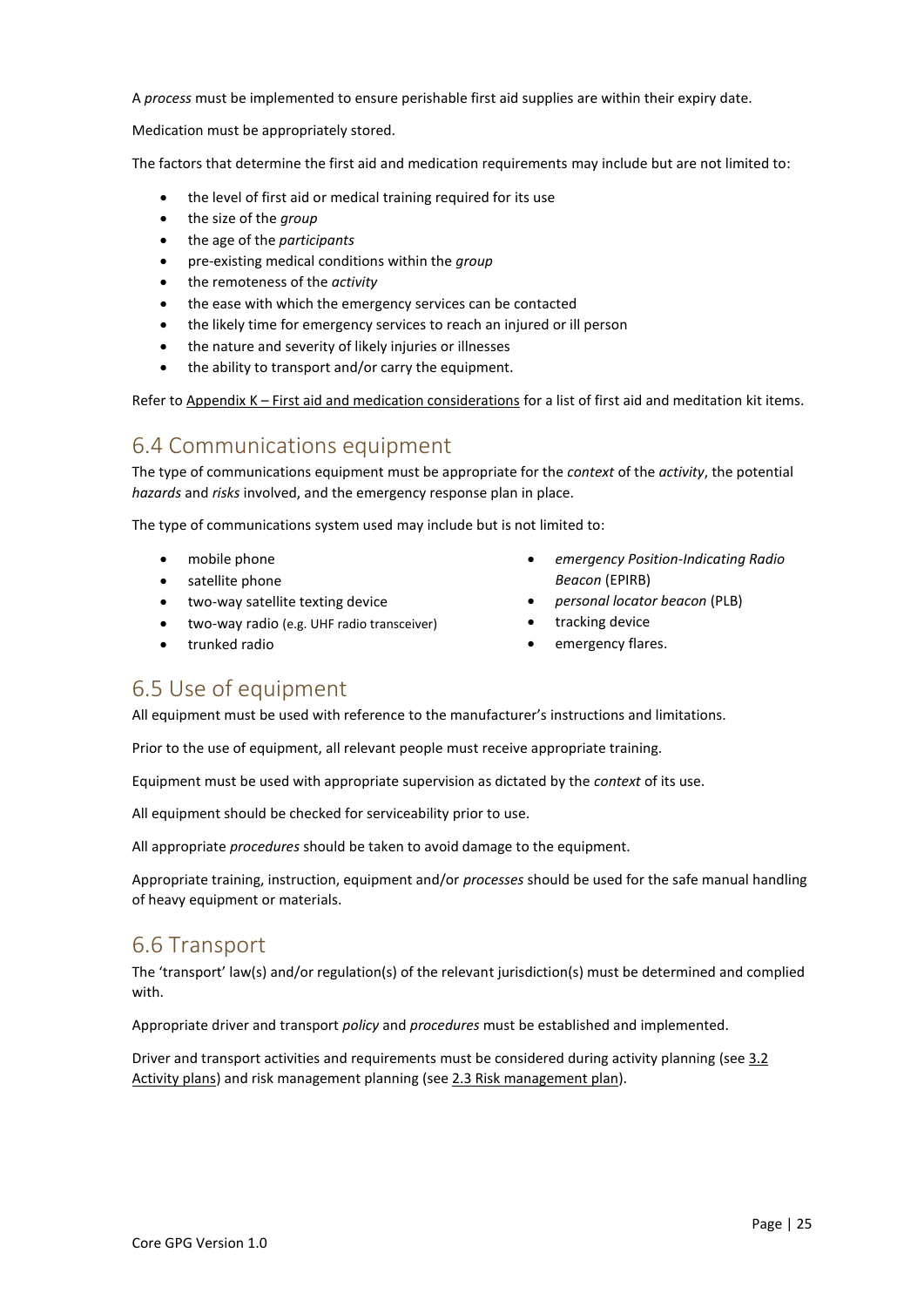Driver and transport *policies* and *procedures* established may include but are not limited to:

- identification of current transport legal requirements
- driver *competence* requirements
- confirmation drivers hold correct licences and periodic licence checking
- driver health and fitness
- drug and alcohol requirements
- fatigue management
- training requirements including 'defensive driving' techniques
- types of vehicles used (e.g. requirements, appropriateness) and licensing requirements
- vehicle usage and limits (e.g. weight, passengers)
- cargo requirements including types, loading and securing
- vehicle equipment (e.g. fire extinguishers, first aid kits, breakdown hazard signs)
- breakdown and roadside assistance service procedures
- other emergencies (e.g. a violent or road rage situation)
- transport authority injury reporting requirements
- maintenance of vehicles and road worthiness checks
- manual handling techniques for loading and unloading
- driver communications and mobile phone use
- parking
- passenger management
- site traffic management (e.g. safety at pick-up and drop-off points)
- speed limits
- use of seat belts
- vehicle security.

# <span id="page-25-1"></span>6.7 Maintenance of equipment

The care and maintenance of the equipment is the responsibility of the owners and operators.

All appropriate steps should be taken to care for equipment with reference to the manufacturer's instructions.

A *process* should be implemented to maintain equipment.

An equipment maintenance log should be kept.

For equipment where the usage needs to be tracked to ensure it remains within safety guidelines, standards or manufacturer's instructions, an equipment usage log should be kept.

All equipment should be checked and any damaged or worn items that are no longer fit for use appropriately marked and removed from service.

# <span id="page-25-2"></span>6.8 Storage of equipment

Storage should be with reference to the manufacturer's storage instructions or recommendations.

# <span id="page-25-0"></span>7 Leadership

Leadership and the performance of the *leader*(s) and *assistant leader*(s) during an *activity*, while not the only factor, is particularly important in ensuring an *activity* is conducted in a way that appropriately manages the *risks* involved and achieves the stated goals.

This section identifies a framework for leadership roles and competencies that are shared for all activities. In addition, each adventure activity will have competencies specific to that activity, which are listed in the relevant activity GPGs.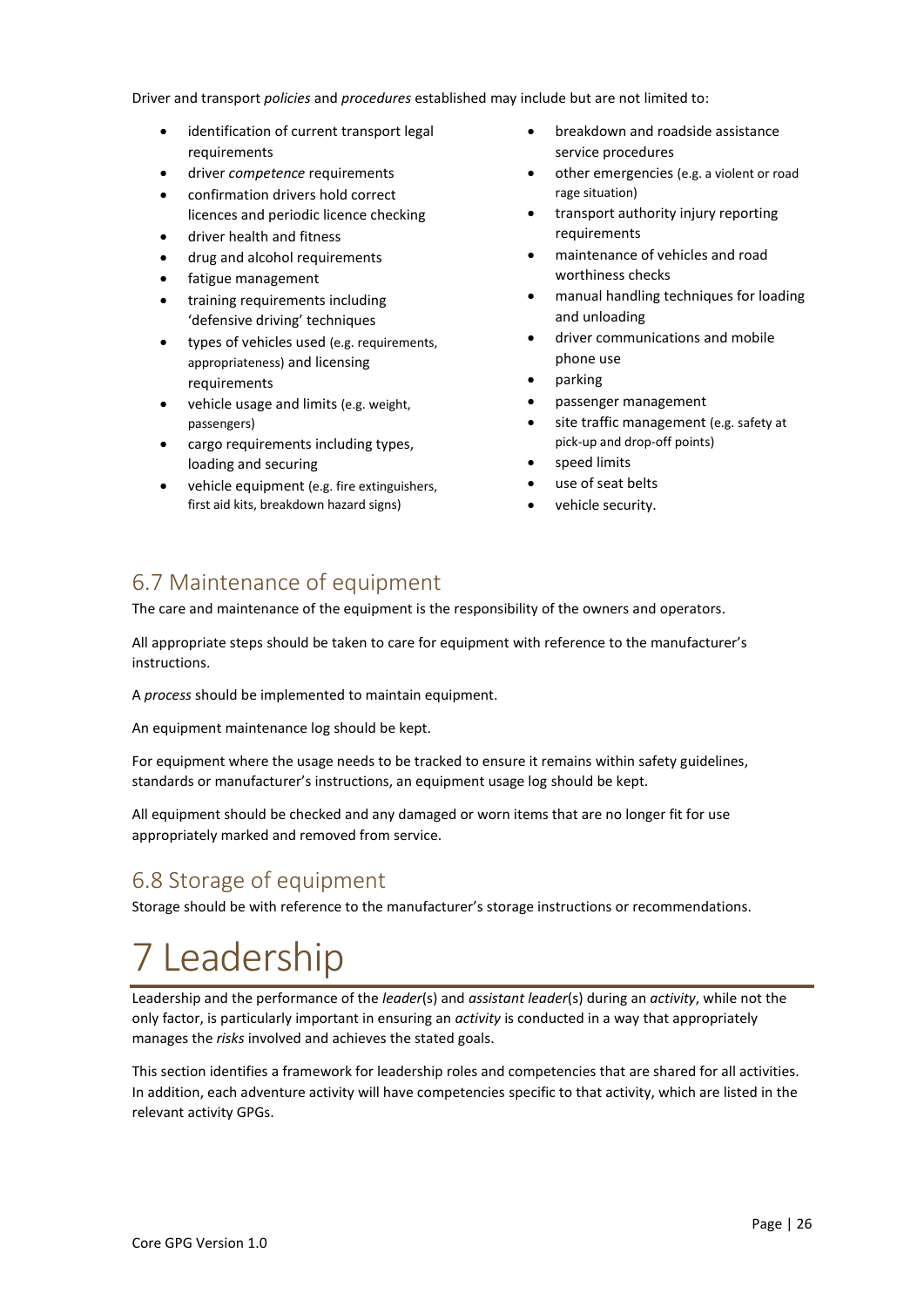# <span id="page-26-0"></span>7.1 Framework for leadership roles

The current *competencies* needed for an *activity* may differ depending on the type of leadership role required or being undertaken during the *activity*.

The leadership roles are categorised as either *leader*, *assistant leader* or *responsible person*.

Using these categories as a *framework* can help identify the type of roles the *activity* requires to ensure the appropriate level of *competence* are available to lead the *activity*.

*Leader:* a currently *competent* person who takes overall responsibility for *participants*, and is able to lead and supervise an adventure *activity*.

*Assistant leader*: a currently *competent* person within the role, who takes some responsibility for *participants* and is able to lead or supervise delegated elements or tasks of an adventure *activity*.

*Responsible person:* a *competent* person who is able to complete those delegated elements or tasks during an *activity* that do not require all of the activity-specific *competence* of a *leader* or *assistant leader*. A *responsible person* therefore may not necessarily have the *competence* to act as a *leader* or *assistant leader*, but is deemed as being capable of accepting responsibility for selected tasks. A *responsible person* does not assume responsibility of technical aspects of the *activity*.

For example, a responsible person may be delegated the management of the participants while waiting to undertake an activity, such as when a teacher supervises students waiting to undertake an activity, while the leader and/or assistant leader supervises subgroups of students that are undertaking the activity.

*Activity leaders*: Activity leaders is the collective noun for *leader*(s) and *assistant leader*(s).

#### <span id="page-26-2"></span>7.2 Naming conventions

The name used to signify any leader may be based on but is not limited to:

- the *providers* preferred usage
- the generally accepted industry term used for the type of *activity* being undertaken
- how a specific activity GPG describes the *activity leader* roles
- how a specific activity qualification describes the *activity leader* roles.

Where the *activity leader* terminology used in an activity GPG is different to the terminology of the AAAS or Core GPG, the terms must be mapped to the equivalent *activity leader* term described in the Core GPG.

The equivalent terms should be documented.

For example:

The climbing activity GPG of the Australian AAS may use 'lead instructor' to refer to the leader. A provider may use 'instructor' instead.

Mapping the roles would indicate that: instructor (provider's term) = lead instructor (activity GPG term) = leader (Core GPG term).

The rafting activity GPG may use 'trip leader' to refer to the leader and 'guide' for additional leader(s). A provider may use 'head guide' and 'guide' respectively.

Mapping the roles indicates that:

- head guide (provider's term) = trip leader (activity GPG term) = leader (Core GPG term)
- guide (provider's term) = guide (activity GPG term) = assistant leader (Core GPG term).

# <span id="page-26-1"></span>7.3 Leader role

There may be more than one *leader* for an *activity*.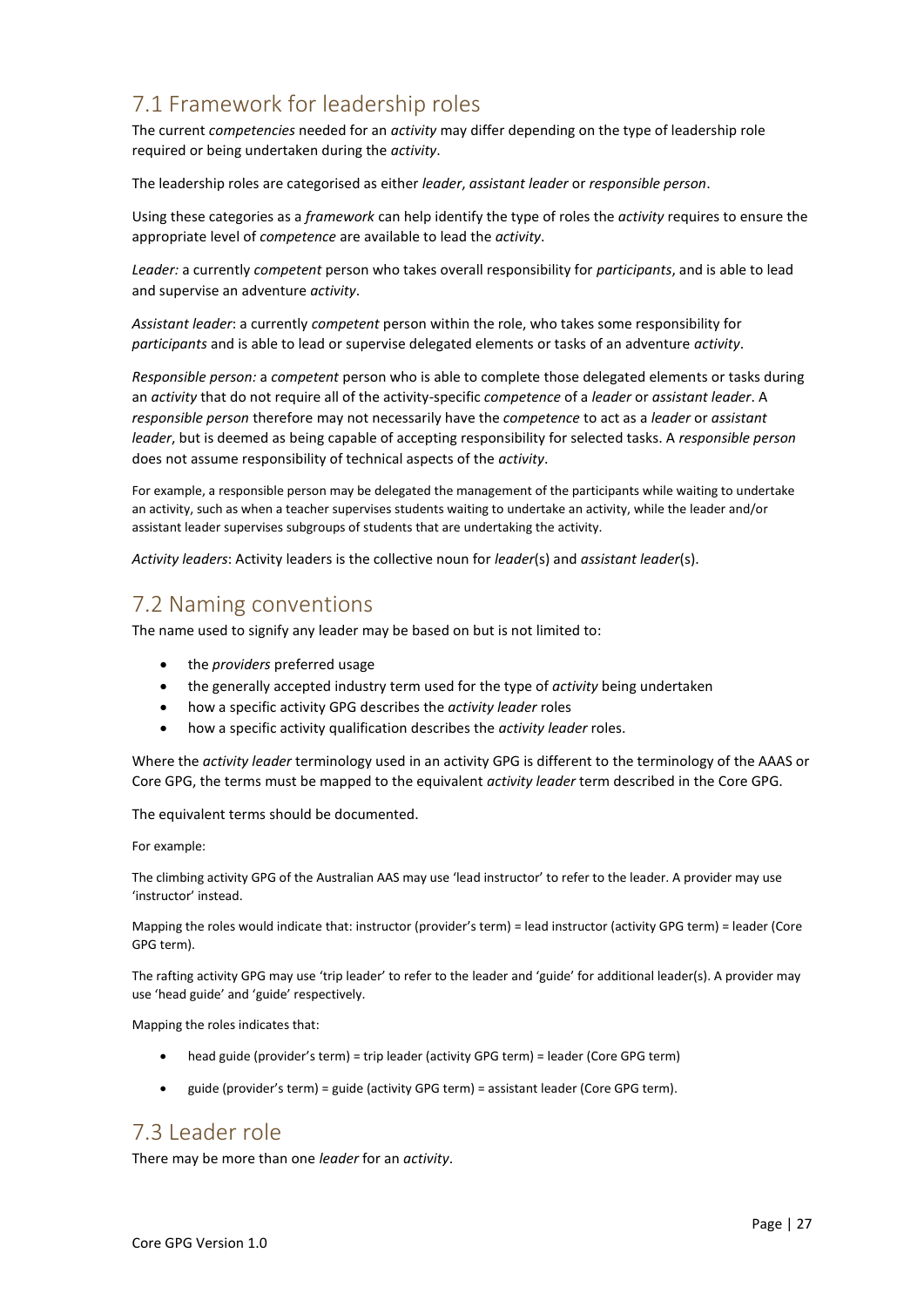Where there is more than one *leader* involved in an *activity* there must be one designated *leader* taking ultimate responsibility for that *activity*, including appropriate supervision of any other *activity leaders*.

The *competencies* required of *leader*s must be identified and based on the role and/or responsibilities required.

The *competencies* required for the roles and responsibilities of a *leader* must be documented.

A *leader* must be given the appropriate authority to make decisions in relation to *activity* safety.

A *leader* must comply with law(s), regulation(s) and other expected requirements.

*Leaders* should undertake professional development to improve their *competencies*.

*Leaders* should maintain their *competencies* through regular participation in *activities*.

# <span id="page-27-1"></span>7.4 Assistant leader role

The *competencies* required of *assistant leaders* must be identified and based on the role and/or responsibilities required.

The *competencies* required for the roles and responsibilities of an *assistant leader* must be documented.

All *activity leaders* irrespective of role should have the *competence* to move the *participants* to safety if required.

An *assistant leader* may take responsibility for some part of an *activity*.

An *assistant leader* must have the current *competencies* to support to the leader in conducting the *activity* with *participants*.

An *assistant leader* may have responsibility for a group of *participants*, within his/her *competencies*, under *direct or indirect supervision* of the *leader*.

An *assistant leader* should undertake profession development to assist in the improvement of their *competencies*.

An *assistant leader* should maintain their *competencies* through regular participation in *activities*.

### <span id="page-27-2"></span>7.5 Responsible person role

A *responsible person* may supervise *participants* while under *direct* or *indirect supervision* of an *activity leader*, when they have the appropriate *competence* to provide the necessary level of supervision.

The *responsible person*'s role may include but is not limited to:

- assisting within their *competence* the *activity leader*(s) as instructed
- assisting within their *competence* the *activity leader*(s) to *directly or indirectly supervise* the *group*
- providing support to *participant*(s)
- managing behavioural issues of *participants*
- managing the *policies* and practices of the *participant's* organisation (e.g. a teacher overseeing education department requirements like student behaviour standards)
- acting in *loco parentis* for *minors* participating in the *activity*
- assisting, where required, in meeting any gender supervision requirements (refer to [4.6 Gender](#page-17-0)  [considerations\)](#page-17-0).

#### <span id="page-27-0"></span>7.6 Competencies

This section outlines the *competencies* that activity leaders should have.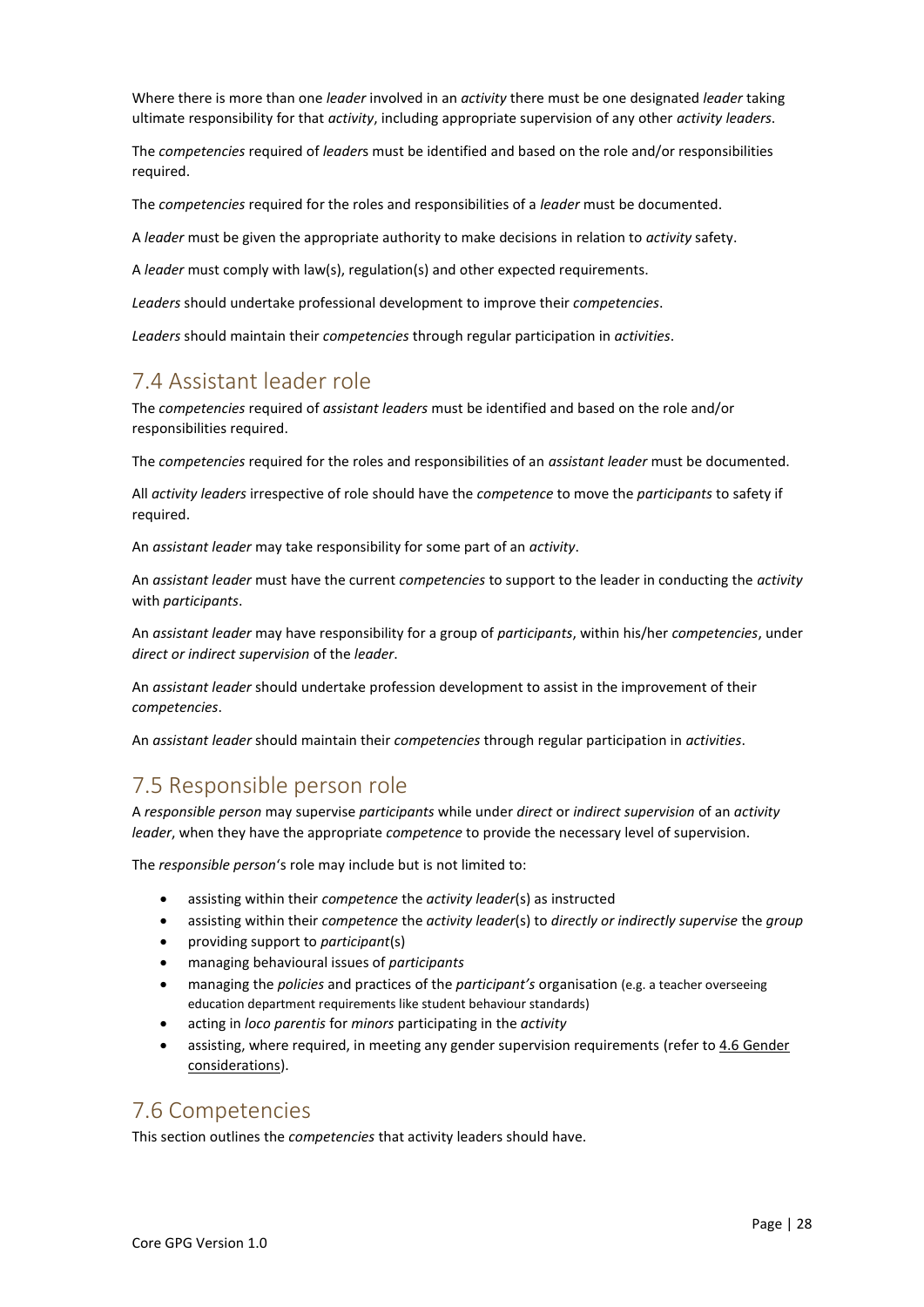#### <span id="page-28-0"></span>7.6.1 Competencies overview

The AAAS and Good Practice Guides refers to units from the Sport, Fitness and Recreation Training Package for descriptive statements of the knowledge and skills required of *activity leaders*.

The Training Package units are used for the sole purpose of providing descriptions for the knowledge and skills required. It is not intended to imply or require that specific formal training, assessment or qualification is the only means of gaining or recognising knowledge and skills.

Activity *providers* can recognise *activity leaders* as having the 'ability to apply knowledge and skills to achieve expected results' (i.e. *competencies*) in a number of different ways as detailed in [7.7 Recognition of](#page-29-0)  [competence.](#page-29-0)

The Training Package units listed can be found by searching for the units on the training.gov.au/Home/Tga website. The code provided with the unit name assists in this search.

#### <span id="page-28-1"></span>7.6.2 Common activity leader competencies

Providers must determine the *competencies* required by *activity leaders* based on the *context* of the *activity*.

An *activity leader* must have the *competence* to take appropriate action in the event of a foreseeable emergency.

All *activity leaders* must have the *competencies* listed in Appendix M – [Leader competencies.](#page-62-0)

#### <span id="page-28-2"></span>7.6.3 First aid competencies

Due to the nature of *activities*, there is the potential for injury or illness. Preparation to deal with any foreseeable injuries or illnesses, such as providing suitable equipment and undergoing appropriate training, will help with the response to any such occurrences.

As a minimum, the level of first aid training required must meet any applicable work health and safety laws and/or regulation in the relevant *jurisdiction*(s).

The level of first aid training required must be relevant to the *activity* and the *context*.

The factors that determine the level of first aid training relevant may include but are not limited to:

- the age of the *group*
- pre-existing medical conditions within the *group*
- the remoteness of the *activity*
- the ease with which the emergency services can be contacted
- the likely time for emergency services to reach an injured or ill person
- the nature and severity of likely injuries or illness.

The minimum requirement for first aid training must be as listed in  $\Delta p$  pendix  $M -$  [Leader competencies.](#page-62-0)

A higher level of first aid qualification should be used for *activities* and programs that are in *remote areas*, as listed in Appendix M – [Leader competencies.](#page-62-0)

*Leaders* and *assistant leaders* with the same *group* may not have the same level of first aid training, as long as:

- one of them has the appropriate level of training for the *context*;
- the minimum requirement is met; and
- any relevant work health and safety Act requirements are met.

The *competence* recognition pathway for first aid training must be a training qualification (refe[r L1 Training](#page-60-0)  [qualification and/or training course\)](#page-60-0).

Also refer to [6.3 First aid equipment and medication.](#page-23-1)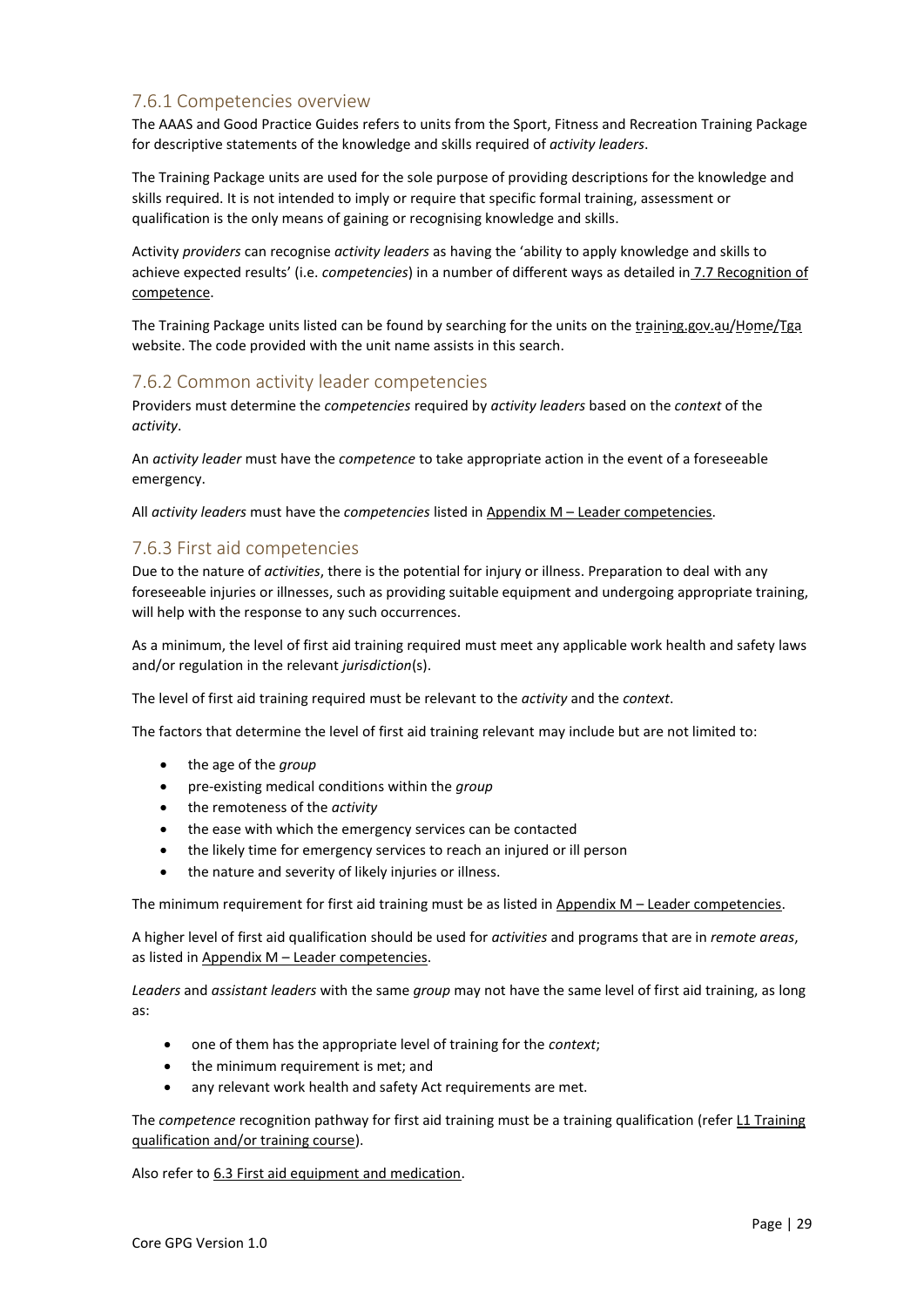# <span id="page-29-0"></span>7.7 Recognition of competence

*Leaders* and *assistant leaders* require a range of skills, knowledge, experience, attitudes and attributes along with sound judgment to be able to competently lead and supervise an activity.

The determination of *competence* to lead an activity *can* be achieved in a range of ways. The following provides guidance on how this *may* be achieved.

#### <span id="page-29-1"></span>7.7.1 Framework

*Providers* responsible for the delivery of an *activity* must be responsible for selecting suitably *competent* persons to lead and supervise that *activity*.

*Providers* must decide how to determine the *competence* of *activity leaders* using ethical and sound practices.

*Leaders* and *assistant leaders* of activities can have *competencies* recognised through a number of pathways.

Factors to be considered when determining an appropriate *framework* for the recognition of *competence* may include but are not limited to:

- *participant*, *client*, outdoor sector and/or community expectations
- *client organisation*, community and/or government department requirements (e.g. laws, regulations, guidelines)
- human and/or financial resources available
- the set of skills, knowledge, experience, attitudes and/or attributes required for specific *contexts*
- best practice using appropriately *competent* assessors
- professional and ethical behaviour from those assessing *competencies*.

#### <span id="page-29-2"></span>7.7.2 Process

*Providers* must have a documented *process* to recognise the *competence* of *activity leaders*.

*Providers* must use a recognition pathway or pathways appropriate to the *context*.

#### <span id="page-29-3"></span>7.7.3 Benchmarking

As there are a number of pathways by which to recognise *competence*, a benchmark is necessary as a point of reference. This is to enable the *competence* or achievement to be measured or judged via a common level irrespective of the pathway. Benchmarking is comparing the *competence* or achievement described by any of the recognition pathways to this common level.

The benchmark that must be used is described in th[e Competencies section](#page-27-0) and the Competencies section in each specific activity Good practice Guide.

#### <span id="page-29-4"></span>7.7.4 Recognition pathways

The pathways used for recognising *competence* may include but are not limited to:

- training qualifications and/or a training course
- outdoor sector or organisational accreditation system
- leader registration scheme
- *peer* recognition and verification process.

A combination of pathways may be used.

Guidance relating to the use of the above recognition pathways is in Appendix  $L -$  Recognition of [competence pathways.](#page-60-1)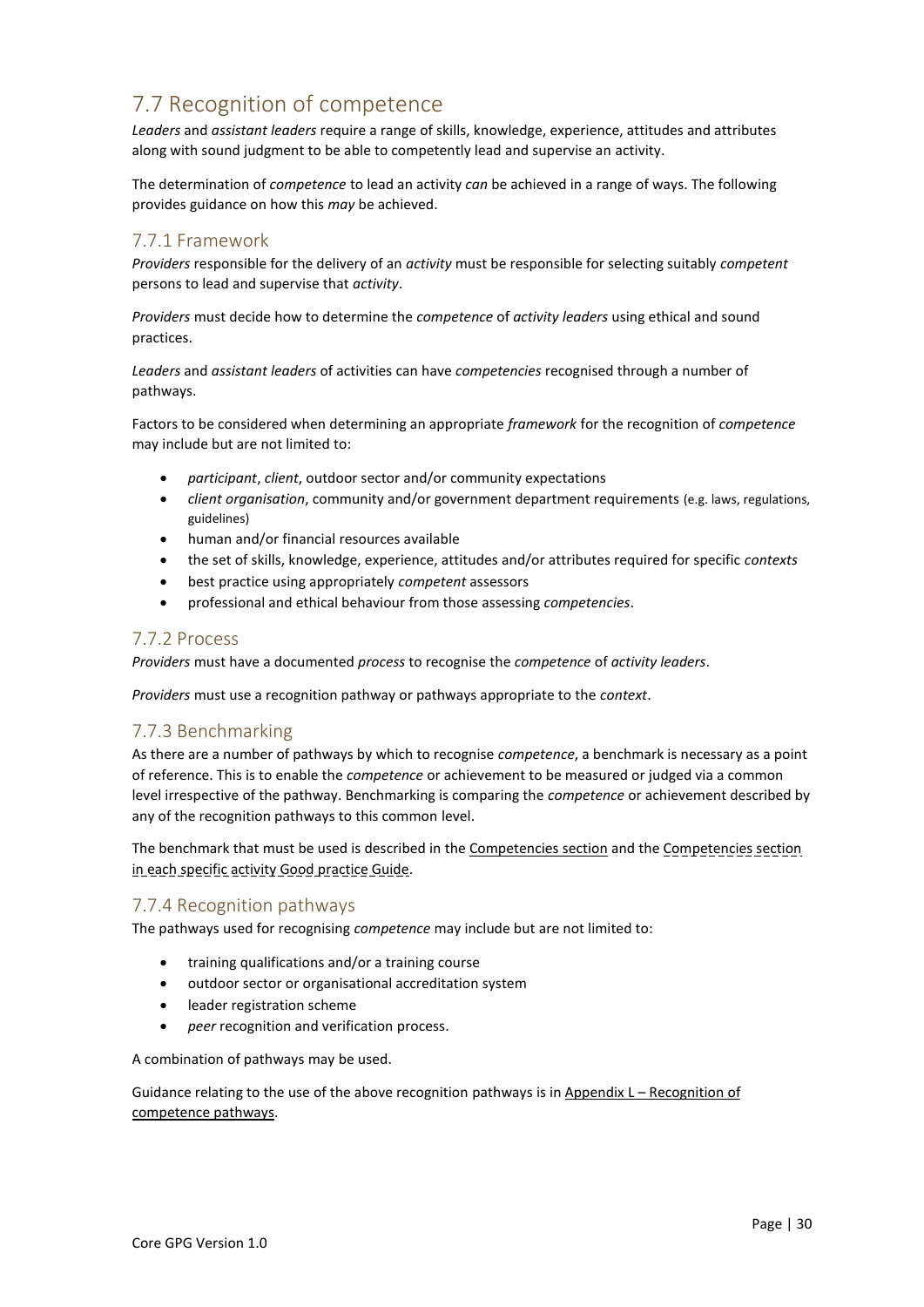### <span id="page-30-0"></span>7.7.5 Ensuring current competence

Recognition of *competence* may include a time element, and this should be considered when determining leader *competence*.

The *currency* of *competence* requirements must be determined by the *risk management process*.

The means of determining the *currency* of an *activity leader's competence* may include but are not limited to:

- direct observation or supervision
- log books
- performance reviews
- *peer* verification
- requalification or reassessment
- attending technical training
- upgrading of training or qualifications.

The timeframes used to establish the current *competence* of *activity leaders* must be determined by:

- any time limitations imposed as a requirement as stipulated by the relevant recognition pathway; or (where not stipulated)
- using the specific *risk assessment* requirements as they relate to the *context* in which they are being applied.

For example, some recognition pathways have a time limit that requires re-certification or reassessment after it has expired (e.g. first aid qualifications). Others have no time limit but cannot assure current competence in the activity unless tested and/or it is demonstrated that the skills are used regularly (e.g. qualification in outdoor recreation obtained a number of years ago).

For example, if a canoe organisation accreditation system imposes a three-year time limit, this should be used to guide the timeframe used. However, the time limits on a peer recognition system may require determination using the provider's risk assessment.

#### <span id="page-30-1"></span>7.7.6 Verification of information provided

Steps should be taken to verify information provided relating to an *activity leader's competence*.

Means of verifying information may include but are not limited to:

- requesting copies of documentary evidence
- confirming documents are authentic (e.g. by contacting the document issuer, viewing or obtaining certified copies)
- conducting referee checks
- assessing logged experience
- assessing previous employee reviews
- assessing feedback from previous *participants*
- confirming skills assessment(s) through *peer* recognition or verification.

# <span id="page-30-2"></span>7.8 Supervision and management during the activity

Supervision should be ongoing throughout the *activity*.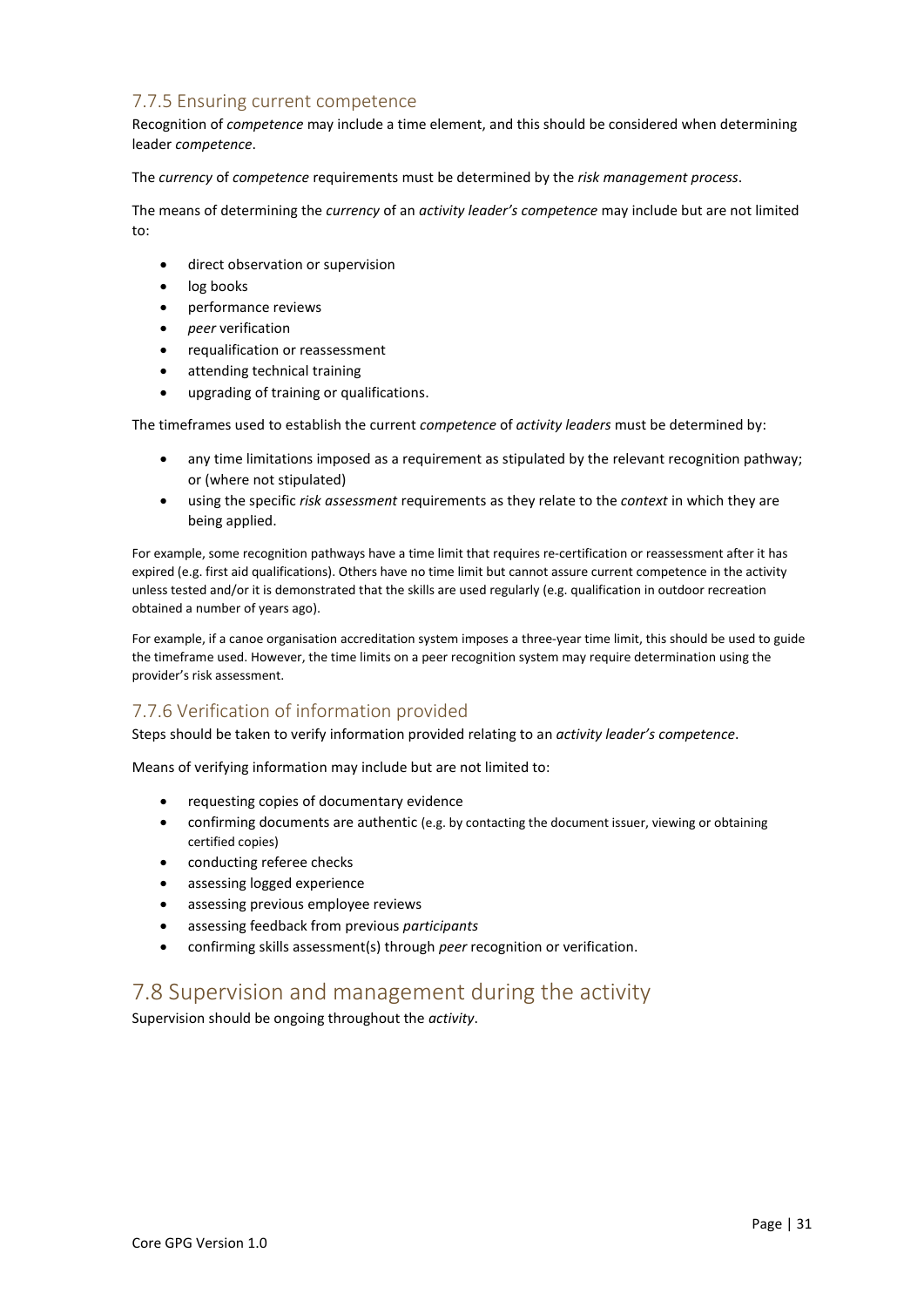#### <span id="page-31-0"></span>7.8.1 Levels of supervision

The level of supervision required for participants may vary or depend on the *context*.

The levels of supervision framework is:

- direct supervision
- indirect supervision
- remote supervision.

The *framework* can also be used for describing the supervision requirements of *activity leaders*.

#### 7.8.1.1 Direct supervision

*Direct supervision* is where a nominated *activity leader* responsible for managing *participants* during all or part of the adventure *activity* is able to intervene immediately.

An *activity leader* must be present at all times where a *risk assessment* identifies the need for *direct supervision*.

#### 7.8.1.2 Indirect supervision

*Indirect supervision* is where a nominated *activity leader* responsible for managing *participants* during all or part of the adventure *activity* is in the vicinity but unable to intervene immediately.

Prior to the use of *indirect supervision*, a *risk assessment* of the *activity* must be undertaken to ensure *activity leaders* have the *competence* and resources to intervene in an appropriate manner if necessary.

Where a *risk assessment* identifies the ability to use *indirect supervision*, the *activity leader* must also be satisfied that the *participants* have the necessary *competence* for the *activity* before allowing the *participants* to be supervised indirectly.

Full details of responsibilities and how *indirect supervision* functions must be provided to *participants* before the *activity* starts.

Where a *participant* is a *minor or vulnerable*, details of responsibilities and how *indirect supervision* functions should be provided to the parent and/or guardian prior to obtain their consent.

When *indirect supervision* is used, the *activity leader* must ensure:

- an appropriate *risk assessment* has been completed
- *participants* are sufficiently trained and assessed as *competent* for the level of *activity* to be undertaken
- *participants* are *competent* in safe conduct and any emergency procedures
- *participants* are appropriately equipped
- clear and understandable boundaries are set for all *participants*
- there are clear communication lines between *participants* and *activity leaders*
- progress of each *participant* is monitored
- there is a recognised point at which the *activity* is completed
- when the *activity* cannot be safely completed, there are clear arrangements to adjust the level of supervision, or adjust or terminate the *activity*.

#### 7.8.1.3 Remote supervision

*Remote supervision* is where a nominated *activity leader* responsible for managing *participants* during all or part of the adventure *activity*, is not involved in *direct or indirect supervision* and is unlikely to be in the vicinity, and would therefore take time to respond.

Prior to the use of *remote supervision*, a *risk assessment* of the activity must be undertaken to ensure the *activity leader* has the *competence* and resources to intervene in an appropriate manner if necessary.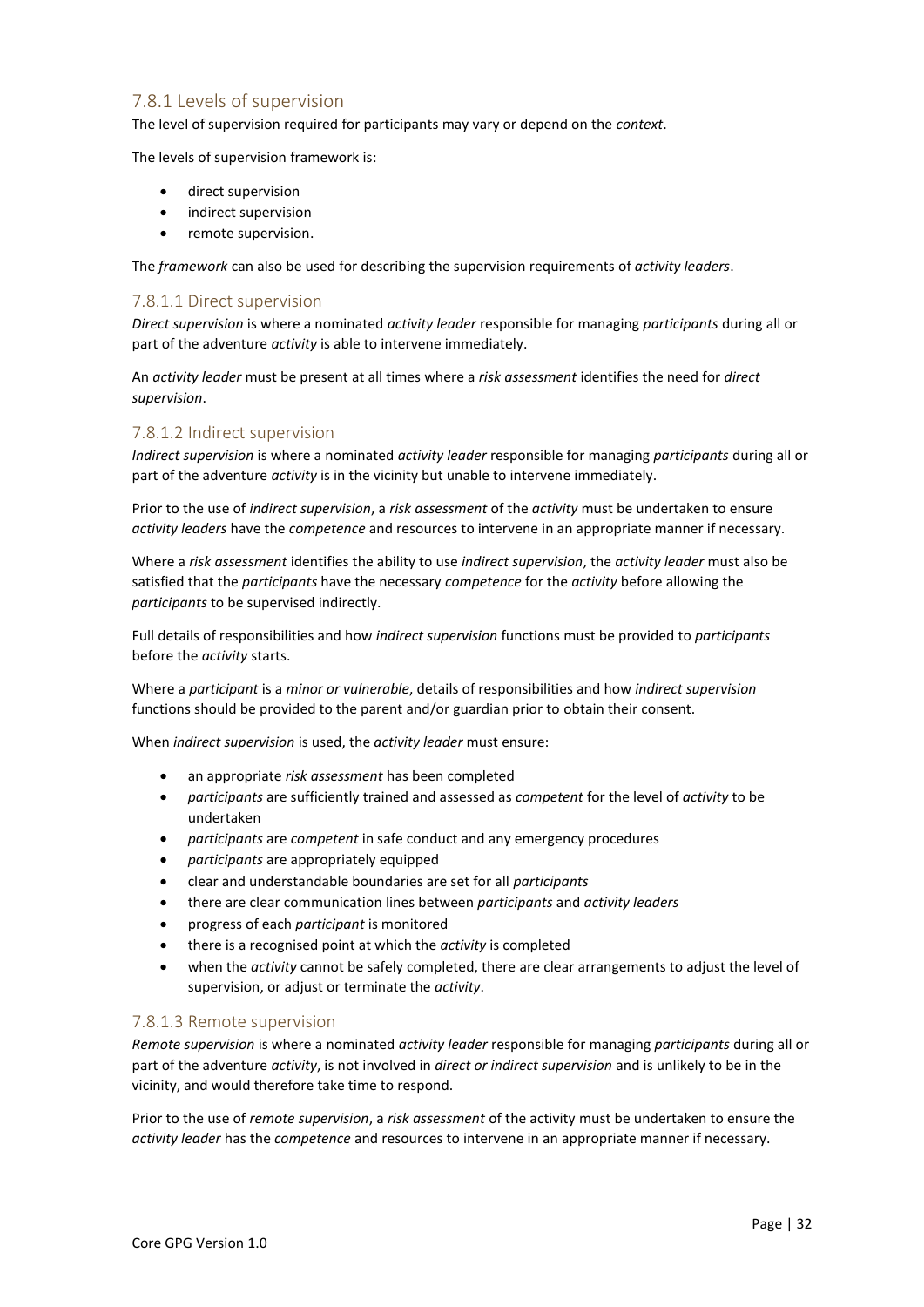Where a *risk assessment* identifies the ability to use *remote supervision*, those providing the *remote supervision* must also be satisfied that those being supervised, have the necessary *competence* for the *activity* before allowing the *participants* to be supervised remotely.

Full details of responsibilities and how *remote supervision* functions must be provided to those being supervised before the *activity* starts.

Where a *participant* is a *minor or vulnerable*, details of responsibilities and how *remote supervision* functions should be provided to the parent and/or legal guardian prior to obtaining their consent.

When *remote supervision* is used, the *activity leader* must ensure:

- an appropriate *risk assessment* has been completed
- *participants* are sufficiently trained and assessed as *competent* for the level of *activity* to be undertaken
- *participants* are *competent* in safe conduct and any emergency procedures
- *participants* are appropriately equipped
- clear and understandable boundaries are set for all
- *participants* are given guidance as to the level of activity difficulty their current pre-activity or existing training is suitable for (e.g. white water river grade, walking trails classification)
- there are clear communication lines between the remote supervisor and those being supervised
- progress of each person is monitored
- there is a recognised point at which the *activity* is completed
- when the *activity* cannot be safely completed, there are clear arrangements to adjust the level of supervision, or adjust or terminate the *activity*.

*Remote supervision* of the *activity* may include but is not limited to:

- the use of communications technology (e.g. scheduled radio or phone calls)
- using GPS tracking devices
- visits or other checks (e.g. log books at specific locations)
- checking-out when commencing and checking-in on completion.

#### <span id="page-32-0"></span>7.8.2 Indirect and remote supervision instruction considerations

Considerations for the instructions given in *indirect and remote supervision* situations may include but are not limited to:

- start and finish times and locations
- clear geographical boundaries
- required or prohibited *activities*
- explanation of additional responsibilities placed on those being supervised in this manner
- where and how the remote supervisor can contact the *group*
- where and how the *group* can contact the remote supervisor
- whether there will be active monitoring of the *group*'s progress
- any arrangements to pause indirect or remote supervision should this become necessary
- whether details of intentions need to be reported and/or recorded for all or part of the *activity*
- requirements for reporting when starting and finishing.

#### <span id="page-32-1"></span>7.8.3 Leadership of training activities

There are situations in which to achieve training and/or development outcomes, some activities may be conducted without direct or indirect supervision of a leader.

For example, parts of the Duke of Edinburgh Award Scheme, youth programs such as Scouts and outdoor leadership training programs through education providers.

Where *participants* are to undertake an activity without *direct* or *indirect supervision*, *remote supervision* should be considered.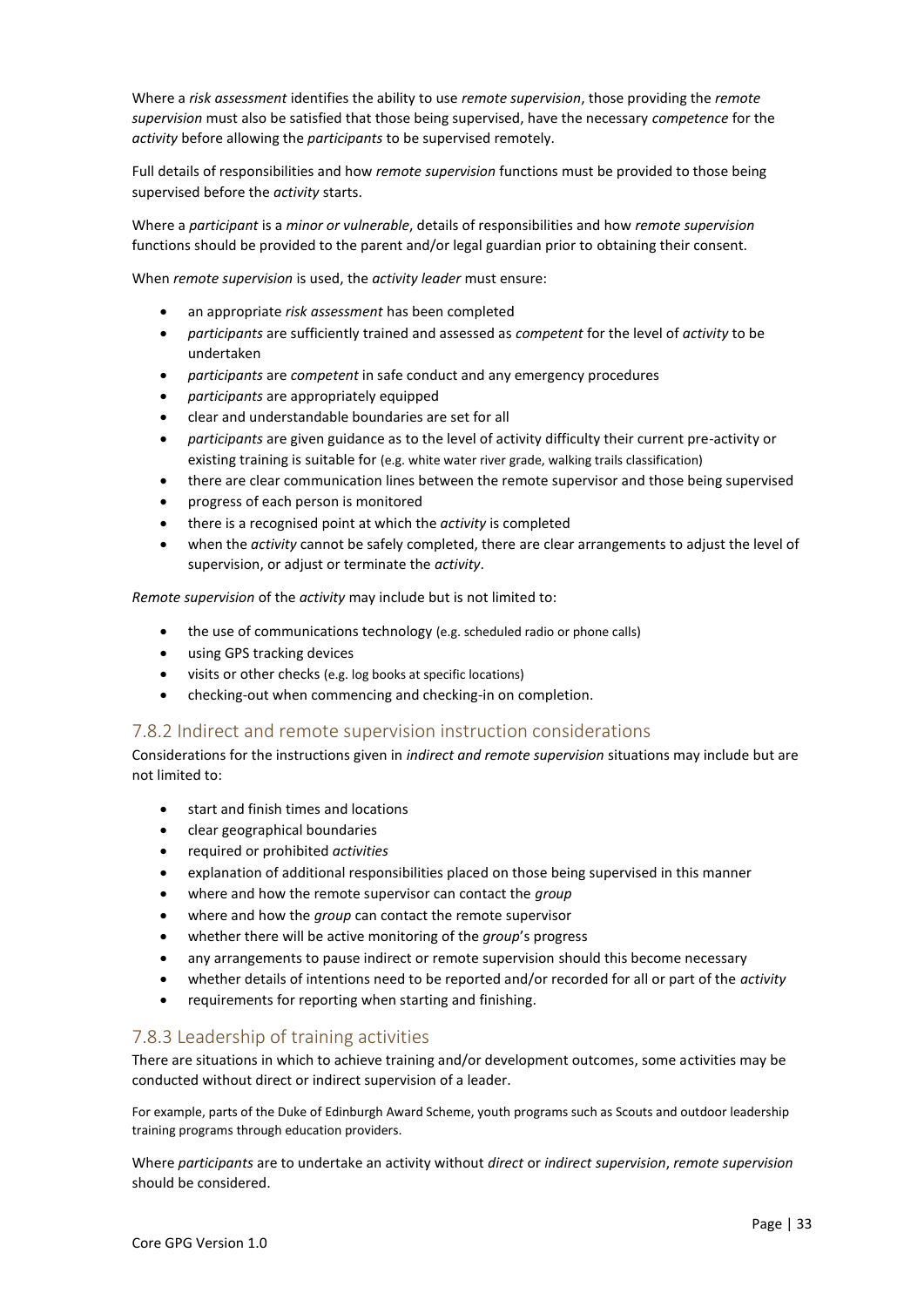In these situations, a *leader* should ensure where possible that:

- the *participants* understand the planned outcome(s) from involvement
- the *participants* have undertaken all necessary pre-activity training
- the *participants* are appropriately equipped
- all necessary logistical and organisational arrangements have been made
- an appropriate *risk assessment* has been completed
- an appropriate emergency response plan is in place
- the *participants* are given guidance as to the level of *activity* difficulty their current pre-activity or existing training is suitable for (e.g. white water river grade, walking trails classification).

#### <span id="page-33-1"></span>7.8.4 Medication and other drugs

Alcohol and other drug consumption should be discouraged during an activity or at a time prior to an activity where they could still have an effect on performance.

The effects of medication currently being used and/or prescribed to *activity leaders* should be considered to ensure they do not affect performance and lead to safety concerns (e.g. do not cause drowsiness or dizziness).

#### <span id="page-33-2"></span>7.8.5 Fatigue

Physical and/or mental fatigue can cause *risk management* and safety issues.

Reasonable steps must be taken to ensure the appropriate resources and *processes* to manage the *risks*  associated with fatigue are in place and are used.

Management of the *risks* associated with fatigue may include but are not limited to:

- appropriate allocation of roles and responsibilities
- appropriate scheduling and planning of activity times
- appropriate travel arrangements both before and after the adventure *activity*
- control measures for specific tasks, jobs and operations
- self-assessment checklists
- procedures for reporting fatigue *hazards* and *risks*
- *procedures* for managing those who are fatigued
- providing information, instruction, training and supervision
- monitoring and reviewing *procedures* and control measures.

# <span id="page-33-0"></span>7.9 Group size

When determining maximum and minimum *group* sizes, the following should be considered:

- the safety of the *group* and individuals
- the objective for the *activity*
- the ability of the whole *group* to take part and complete the *activity* in the time available
- *land owner*(s) or manager(s) specific restrictions or requirements
- the expected environmental impact of the *activity*
- the *activity leaders*' and *participants*' level of experience
- the *activity leaders*' training or competence and associated restrictions
- *participant*(s) expected dispositions (e.g. behaviours, additional needs)
- the potential impact on other users
- expected and foreseeable conditions (e.g. environment, remoteness, weather)
- equipment suitability and availability.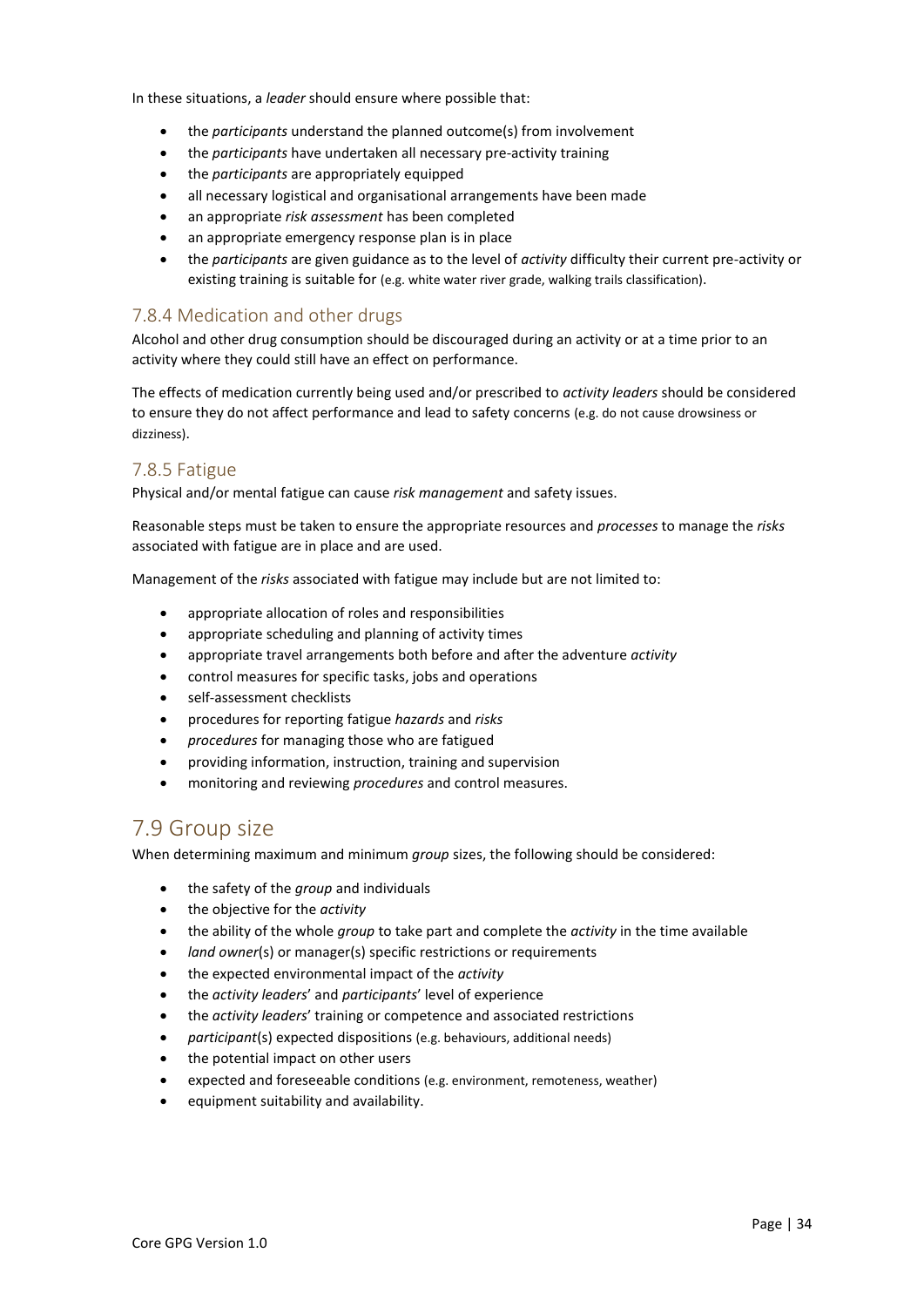# <span id="page-34-0"></span>7.10 Activity leader to participant ratios

The ratio of competent activity leader(s) to participants is a tool used to ensure appropriate supervision of participants. Also refer to [7.1 Framework for leadership roles,](#page-26-0) [7.3 Leader role,](#page-26-1) [7.4 Assistant leader role](#page-27-1) and [7.5 Responsible person role.](#page-27-2)

The ratio used should be determined and justified by the *risk management* process.

The ratio used should be set by a *competent* person with knowledge of the *activity* and its *context*.

When determining ratios, factors that should be considered include but are not limited to:

- outcomes of the *risk management* process
- the safety of the *group* and individuals
- the objectives for the *activity*
- *land owner*(s) or manager(s) specific restrictions or requirements
- the *activity leaders*' level of experience
- the *activity leaders*' training or competence and associated restrictions
- *participant*(s) expected dispositions (e.g. behaviours, additional needs)
- equipment available
- available access to support
- *participants*' expected capabilities (e.g. experience, competence, fitness)
- the type of *activity* undertaken
- expected and possible environmental conditions (e.g. weather, terrain)
- planned *activity* duration
- recommended *group* size (refer t[o 7.9](#page-33-0)  [Group size\)](#page-33-0)
- location remoteness
- availability of communications
- equipment suitability and availability.

An accompanying *responsible person* (refer to [7.1 Framework for leadership roles](#page-26-0) an[d 7.4 Assistant leader](#page-27-1)  [role\)](#page-27-1) without the relevant activity *competencies* must not be considered an *activity leader* for determining ratios.

A *responsible person* may be responsible for the welfare and general supervision of *participant*(s), including but not limited to:

- while *participates* are waiting to undertake the *activity*
- acting as the legal guardian of *participant*(s)
- providing gender balance for the purposes of resolving gender consideration requirements (refer to [4.6 Gender considerations\)](#page-17-0).

*Responsible person*(s) must be included in the *activity leader* to *participant* ratio calculation where they are a *dependent participant* in the *activity.* For example, an accompanying teacher with 10 students undertaking a canoe journey makes 11 participants.

There may be as many *activity leaders* as is deemed necessary.

*Activity leaders* supervising the same *participants* may not need to have the same *competencies*.

A minimum number of *activity leaders* may be required which is independent to the *activity leader* to *participant* ratio. For example, the leader to participant ratio is 1:8 and a group has only seven participants but stills requires a minimum of two activity leaders to adequately ensure the safety of the group.

The minimum number of *activity leaders* should be determined by the *risk management* process.

Reasons for considering a minimum number of *activity leaders* include but are not limited to ensuring the safety of the *group*:

- in the event that an *activity leader* is incapacitated
- to enable appropriate emergency response (e.g. rescue) and *group* management (e.g. maintain the safety of other participants) at the same time.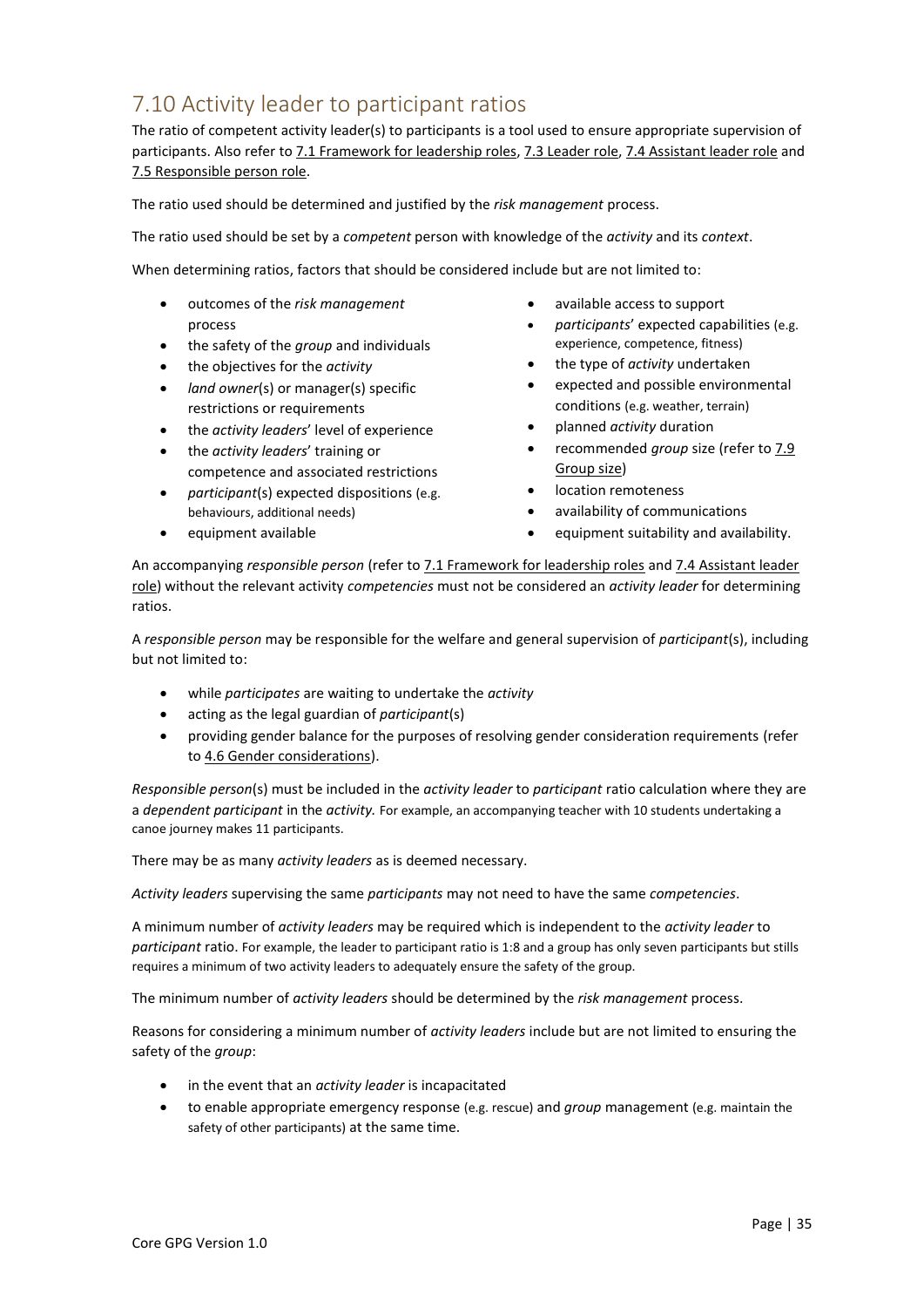#### <span id="page-35-1"></span>7.10.1 Land owners, land managers and other authorities activity leader ratios

*Land owners*, *land managers* or other relevant authorities (e.g. education departments) may require *activity leader* ratios that differ from those suggested by an activity GPG or a *provider*'s *risk assessment*.

The *activity leader* ratio required by *land owners*, *land managers* or other relevant authority must be regarded as the highest allowable within their *jurisdiction*. For example, if the provider determines a ratio based on their risk management process of 1:8, and the land manager's ratio allowable is 1:5, the land manager's ratio of 1:5 must be considered the required ratio.

Where a *risk assessment* indicates the *activity leader* ratio is lower than that determined by the *land owner*s, land managers or other relevant authority, the ratio indicated by the *risk assessment* should be used. For example, the land manager's allowable ratio is 1:12 and the risk assessment suggests 1:8, then the provider should use the 1:8 ratio.

Where a relevant authority requires a specific type of supervision, the arrangement for the person providing this supervision must be:

- they are considered a *responsible person* unless they have the *competence* to be an *activity leader* for the purposes of calculating the *activity leader* to *participant* ratio; and
- steps are taken to ensure that both the specific type of supervision ratio and the *activity leader* to *participant* ratio are implemented and maintained.

For example:

- if supervision of students must include a registered teacher to meet education department requirements; and
- the teacher is not capable of acting as an *activity leader* for the activity; then
- the teacher is treated as a *responsible person* for the purpose of determining ratios.

Arrangements are also to be made to ensure the registered teacher provides student supervision at the required education department ratio, in addition to ensuring the appropriate *activity leader* to *participant* ratio is met.

#### <span id="page-35-2"></span>7.10.2 Recommended ratios

Suggested *activity leader* to *participan*t supervision ratio(s), along with the suggested minimum number of *activity leaders,* are detailed in the specific GPG for each *activity*.

# <span id="page-35-0"></span>7.11 Activity briefing

It is important that safety and other requirements are communicated just before an activity begins. This may be distinct and contain more specific information from the pre-activity information (refer t[o 4.1 Pre](#page-13-3)[activity communication\)](#page-13-3) which might have occurred sometime before the *activity*.

Before undertaking an activity, the information and requirements to be communicated may include but are not limited to:

- what will happen
- what *participants* will need to do
- revision of relevant information provided in any pre-activity *briefing* where provided
- safety requirements for the *activity* or part of the activity that is about to be undertaken
- how to respond to incidents or emergencies
- communications systems, calls and/or terminology used.

Necessary information about an *activity* must be clearly communicated. The method of delivery and content of the *activity briefing* can depend on the *context* of the *activity*.

Sufficient time for potential *participants* to make an informed decision about their participation should be provided where appropriate.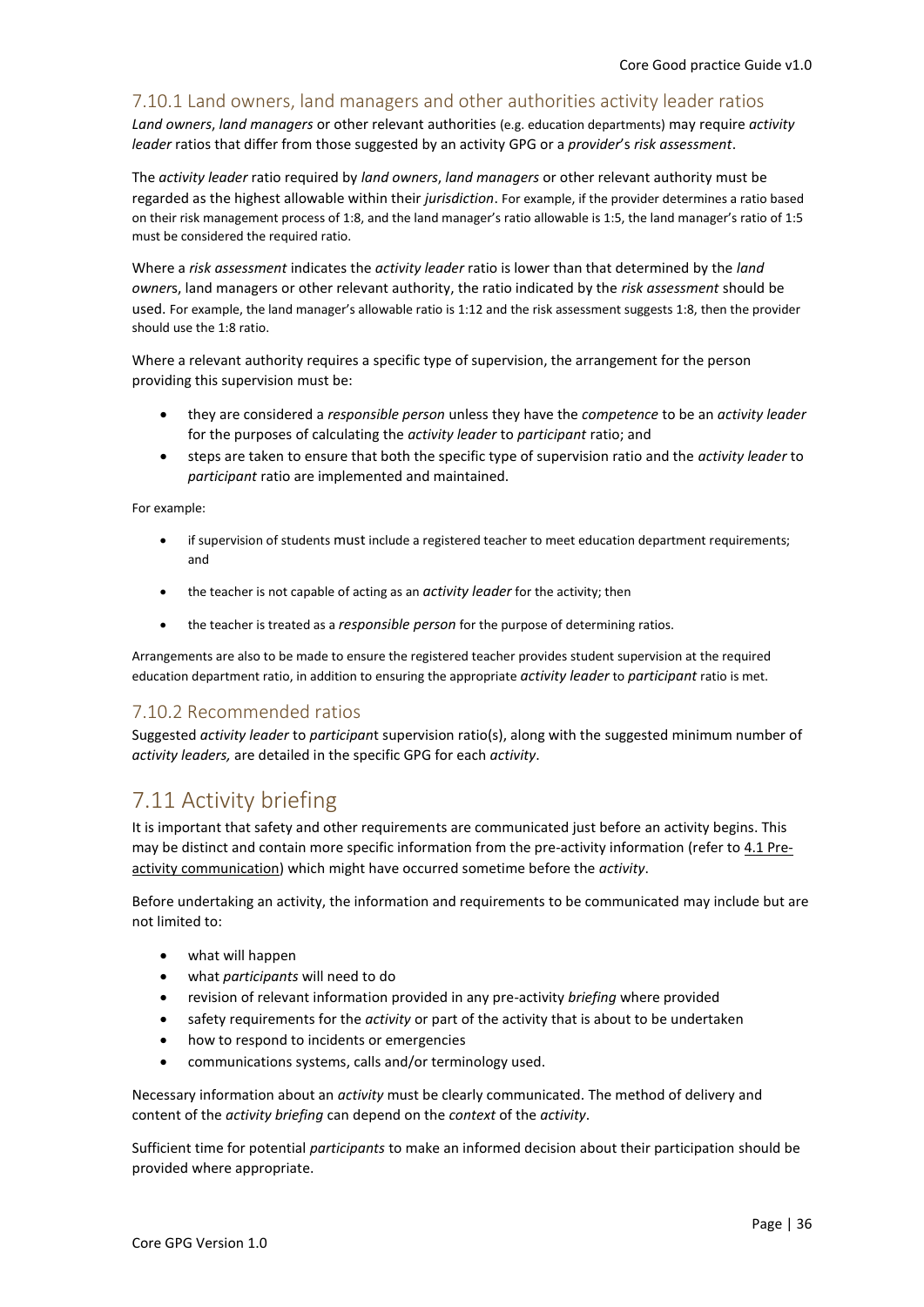The same communication systems, calls and terminology should be agreed to and used for all those undertaking the *activity*.

The *briefing* may include but is not limited to:

- the identity and role of *activity leaders* and *responsible persons*
- *activity* objectives
- the *activity*'s nature
- inherent *risks* and mitigation strategies
- current and anticipated conditions (e.g. environment, remoteness, weather)
- the *land managers*' requirements (e.g. specific conditions that apply to the site)
- how the session will be managed (e.g. timings, procedures)
- agreed methods of communication within the *group* (e.g. signals and calls)
- essential equipment and clothing
- the correct use and fit of equipment
- the *group* management process
- the type of food, the amount of food and water needed and water availability
- the system for safe food handling, hand washing, toileting, and personal hygiene
- emergency procedures so participants behave appropriately in an incident or emergency, including emergency communication methods
- the *activity leader's* expectations of *participants* and their responsibility to behave as requested (e.g. conduct, safety zones, equipment use) along with any restrictions to participation
- the duration, plan and specific landmarks or locations
- how to avoid becoming lost or separated from the group and what to do if you are lost or separated
- conservation strategies, including protecting flora and fauna, removing rubbish and sanitation
- appropriate respect for the cultural heritage of the area and/or particular sites
- obligations of *participants* to be responsible for their own actions, both in relation to obvious *risks* that may be encountered and also in following the directions/instructions.

A check that enables *participants* to voice concerns about their capabilities should be conducted.

Consideration of alternative *briefing* methods should be undertaken for *participants* living with a communication impairment.

# <span id="page-36-0"></span>Glossary

*AAAS*: Australian Adventure Activity Standard – See Introduction for details.

*Activity*: an adventure activity.

*Activity briefing*: informing someone thoroughly, especially in preparation for a task, immediately prior to an *activity* or task (also see *briefing* and *pre-activity briefing*).

*Activity leaders*: the collective noun for *leader*(s) and assistant *leader*(s).

*Activity provider*: see *provider*.

*Assistant leader*: a currently *competent* person within the role, who takes some responsibility for *participants* and is able to lead or supervise delegated elements or tasks of an *activity*.

*Benchmark*: a point of reference by which something can be measured or judged.

*Briefing*: informing someone thoroughly, especially in preparation for a task (also see *activity briefing* and *pre-activity briefing*).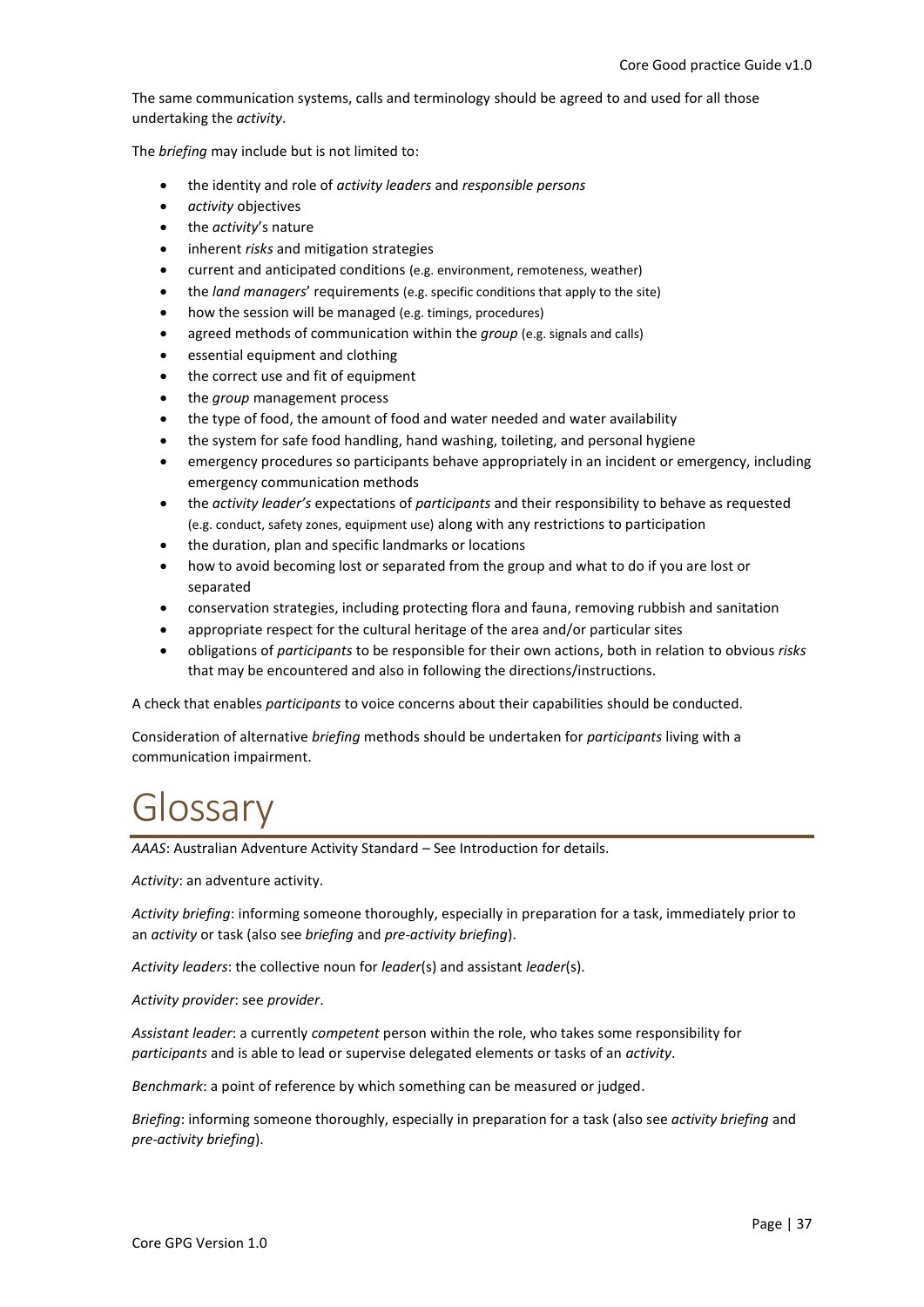But not limited to: indicates that a list is not definitive and additional items may need to be considered depending on the *context*.

Can/cannot: indicates a possibility and capability.

*Client organisation*: where the *client* of the provider is someone other than the *participants* who undertake the *activity* (e.g. a school uses a provider to deliver an activity for its students – in this instance the school is the client organisation and the students, while participants, are not the client).

*Competence*: ability to apply knowledge and skills to achieve expected results.

*Competencies*: the plural of *competence*. Having *competence* in more than one ability.

*Competent leader/participant/person/assessor*: someone who has the *competence* to perform specific functions.

*Context*: the group of conditions, circumstances and facts that form the setting for an *activity*.

*Currency*: from the present or the very recent past. Currency provides assurance that the evidence (e.g. qualifications, certificates, log book experience) provided is recent enough to show that the *activity leader* is *competent* at the time of making a decision.

*Custodians*: those who are responsible for looking after places and sometimes the stories and ceremonies linked to these places. (From Australian Heritage Commission (2002). Ask First – A guide to respecting Indigenous heritage places and values. National Capital Printing; Canberra.)

*Dependent group*: a group of *dependent participants*.

*Dependent Participant*: a person owed a *duty of care* by the activity provider who is reliant upon the *activity leaders* for supervision, guidance or instruction to support the person's participation in an activity.

*Direct supervision*: where a nominated person responsible for *supervising others* during all or part of the *activity* is able to intervene immediately (also see *indirect supervision* and *remote supervision*).

*Duty of care*: a duty to, so far as is reasonably practicable, ensure the health and safety of persons who are under the provider's care and charge (including workers and volunteers) while on the activity.

*Dynamic risk assessment*: a process of assessing newly identified *risks* and changes to previously identified *risks*, and the modification of the management arrangements accordingly.

*Emergency Position-Indicating Radio Beacon (EPIRB)*: tracking transmitter which aids in the detection and location of boats, aircraft and people in distress.

*Expected results*: results of performing *activities* in the provision of a service.

*Fire danger period*: a designated time of the year when there is a heightened bushfire *risk*.

*Framework*: set of components that provide the foundations and organisational arrangements, or basic structure underlying a system or concept. A framework can be adapted to specific needs.

*Gender identity*: the gender-related identity, appearance or mannerisms or other gender-related characteristics of a person (whether by way of medical intervention or not), with or without regard to the person's designated sex at birth*.* Refer Sex Discrimination Amendment (Sexual Orientation, Gender Identity and Intersex Status) Act 2013

*GPGs*: Good Practice Guide(s) – See Introduction for details.

*Group*: a number of *participants*, *leaders*, assistant *leaders* and/or *responsible persons* located, gathered or classed together for the purpose of completing a part or whole of an *activity*.

*Guide*: an outdoor recreation guide advises individuals and *groups* in outdoor recreation *activities*.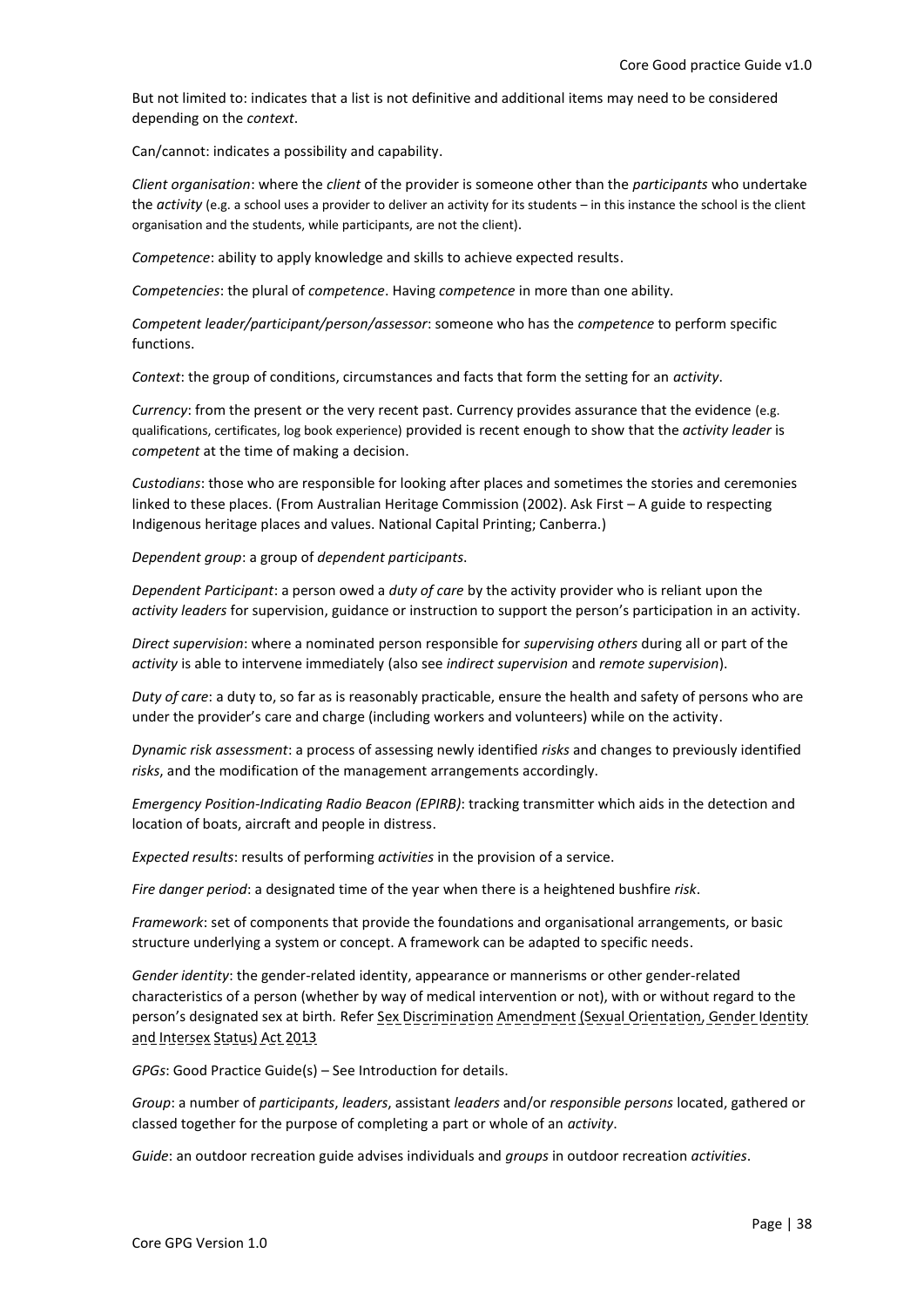*Hazards:* a potential source of harm. This can be a physical (e.g. cliff edge or moving water), technological (e.g. incorrect white water equipment) or intentional agent (e.g. work practices such as manual handling).

*Indirect supervision*: where a nominated person responsible for *supervising others* during all or part of the *activity* is in the vicinity but unable to intervene immediately (also see *direct supervision* and *remote supervision*).

*Intersex*: having natural physical characteristics that are different from conventional ideas about male or female bodies.

*Jurisdiction*: the territorial range of authority or control. This will generally relate to the state or territory in which the *activity* is being undertaken.

*Land manager*: the party that has legal responsibility for managing a particular environment. This may include the power to restrict access or place conditions and/or requirements on anyone accessing that particular environment. Includes managers of rivers, waterways and other bodies of water (also see *land owner*).

*Land owner*: the party that owns and has legal responsibility for managing a particular environment (also see *land manager*).

*Leader*: a *competent* person who takes responsibility for people involved in, and is able to lead and supervise an *activity*.

*Loco Parentis*: Latin term with the legal meaning 'in the place of a parent'. Refers to the legal responsibility of a person and/or organisation to take on some and/or all of the responsibilities of a parent.

May/need not: indicates a permission or existence of an option.

*Minor*: someone under the age of 18 years.

Must/must not: indicates that a statement is mandatory or a requirement. Additional information provided might indicate that the section or statement is mandatory by law.

*Non-participating contact*: a suitable person not involved in and not located with those conducting the *activity*, who is the nominated person to act on behalf of those undertaking the *activity* in accordance with the emergency management plan. This may include but is not limited to responsibility for alerting authorities on the failure of those undertaking the *activity* to report in as being safe or return on time.

*Non-remote*: generally a location that is 30 minutes or less from reliable telephone access, 20 minutes or less from vehicle access, and one hour or less from access to professional medical assistance (also see *remote*).

*Organisation*: a person, group of persons or legal entity organised for a particular purpose that provides an *activity* for either commercial (for profit) or non-commercial (not-for-profit or community group) purposes (also see *provider*).

*Other Indigenous people with interests*: those people who through their personal or family history of involvement with a particular place have an interest in its heritage values. These people may sometimes be described as *custodians*.

*Participant*: a person who undertakes an *activity* and is not a *leader* or *assistant leader* for the *activity*.

*Peer*: a person who has equal standing with another or others in skills, knowledge and experience.

*Pit toilet*: a temporary toilet constructed by digging a pit in the earth and which is then filled in and covered over after use.

*Personal Locator Beacon (PLB)*: a transmitter that aids in the detection and location of boats, aircraft and people in distress.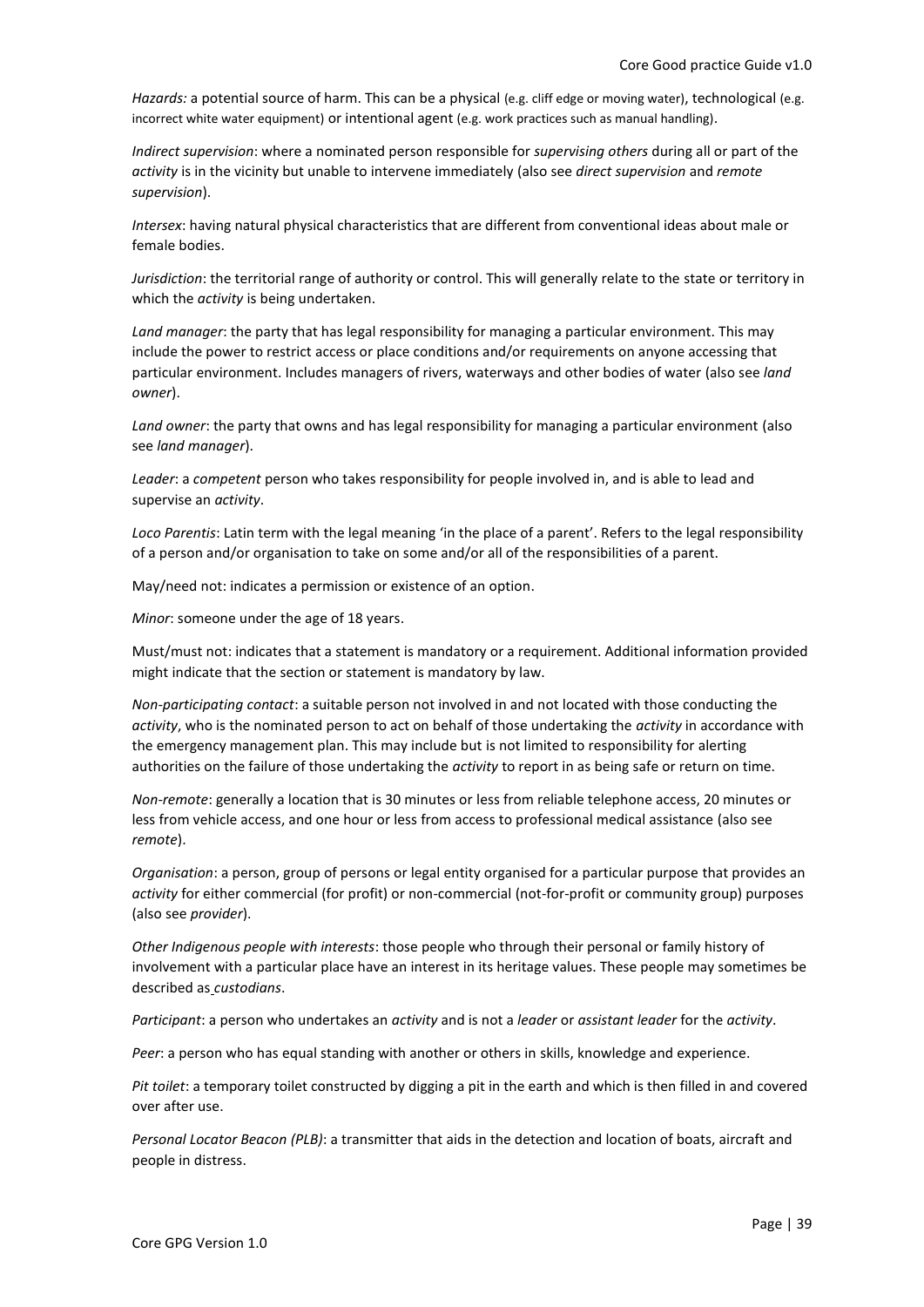*Pre-activity briefing*: informing someone thoroughly, especially in preparation for a task, sometime prior to actually undertaking the *activity* or task (also see *activity briefing*).

*Prescribed fire*: is a planned burning operation of vegetation by land owners or managers to meet management objectives.

*Principle*: a fundamental truth or proposition that serves as the foundation for a system of beliefs or behaviour or for a chain of reasoning.

*Procedure*: an established or specified way to carry out an *activity* or a process.

*Process*: a systematic application of management policies, *procedures* and practices, in a series of actions or steps taken in order to achieve a particular end.

*Provider*: a generic term to indicate the party responsible for the delivery of the *activity*. This may include but is not limited to an entity, organisation, *leader*(s), assistant *leader*(s) or *guide*(s) and for either commercial (for profit) or non-commercial (not-for-profit or community group) purposes.

*Responsible person*: a *competent* person who is able to complete delegated elements or tasks during an *activity* that does not require the activity-specific *competence* of a *leader* or assistant *leader*.

*Remote*: a location that is more than 30 minutes from access to reliable telephone access or more than 20 minutes from vehicle access or greater than one hour from access to professional medical assistance in all foreseeable weather (also see *non-remote*). Note: access to professional medical assistance needs to account for the foreseeable possibility that professional medical assistance via helicopter may not be possible due to terrain and/or weather when determining access times.

*Remote supervision*: where a nominated person responsible for supervising others during all or part of the *activity* is not involved in *direct* or *indirect supervision* and is unlikely to be in the vicinity, and would therefore take time to respond (also see *direct supervision* and *indirect supervision*).

*Risk*: the effect of uncertainty on objectives. (AS/NZS/ISO 31000:2009 Risk Management, p.1)

*Risk assessment:* an overall *process* of *risk* identification, analysis and evaluation.

*Risk factor*: an element which can provide a source of *risk*.

*Risk management*: the coordinated activities to direct and control an organisation with regard to *risk*.

*Risk management plan*: scheme within the *risk management framework* specifying the approach, the management components and resources to be applied to the management of risk

*Risk management framework*: set of components that provide the foundations and organisational arrangements for designing, implementing, monitoring, reviewing and continually improving risk management throughout the *organisation*

*Risk treatment*: a *process* to modify risk.

*Severe weather*: potentially hazardous or dangerous weather.

Should/should not: indicates a recommendation.

*Traditional Owners*: those people who, through membership in a descent group or clan, have responsibility for caring for particular country. Traditional Owners are authorised to speak for country and its heritage.

*Trigger point*: a particular circumstance or situation that causes an action to occur.

*Vulnerable participant*(s): (a) a *minor*; or (b) an individual aged 18 years and above who is or may be unable to take care of themselves, or is unable to protect themselves against harm or exploitation by reason of age, illness, trauma or disability, or any other reason. (Note: different *jurisdiction*s may have a legal definition for vulnerable participants relating to specific law(s) and/or regulation(s).)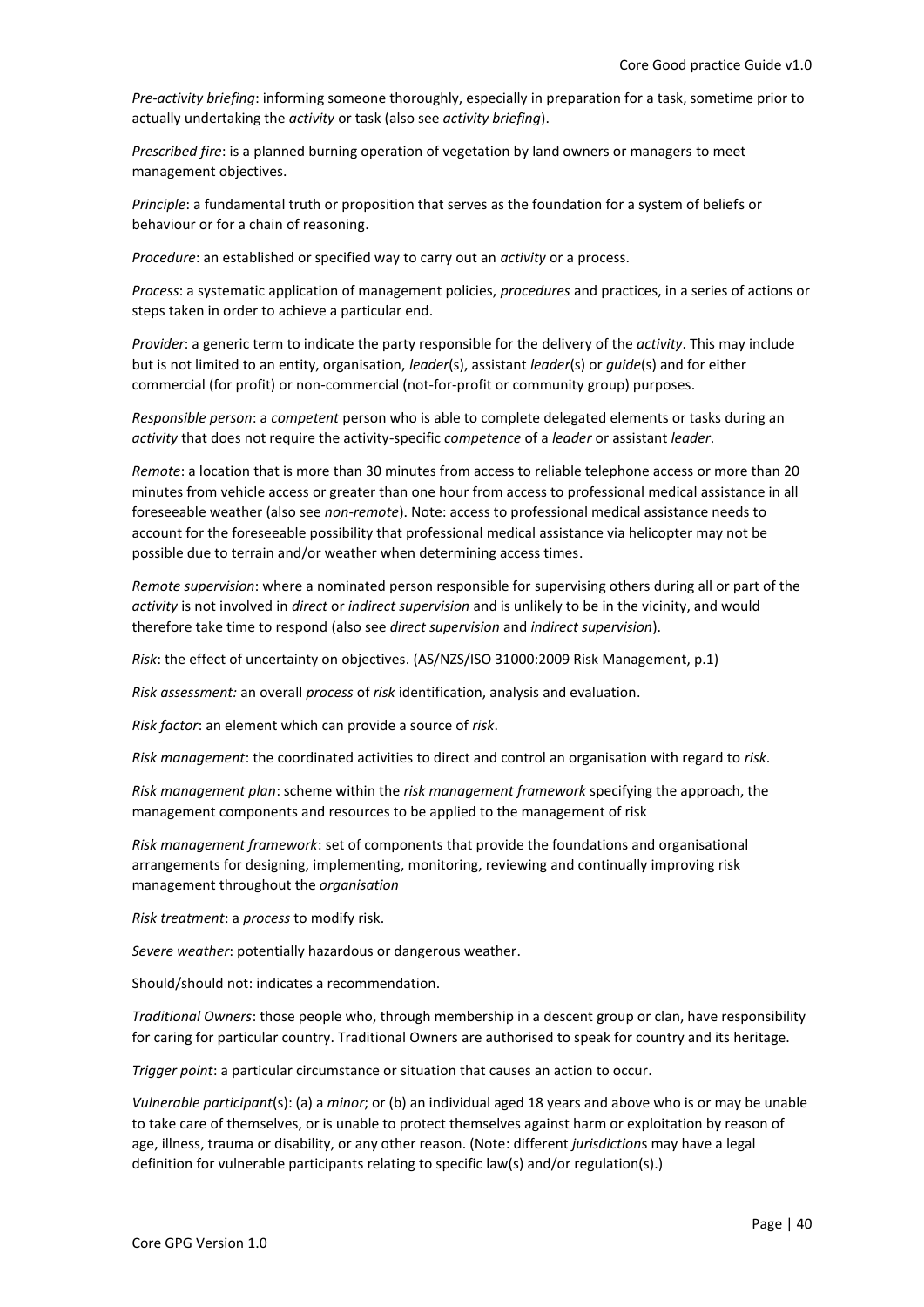# <span id="page-40-0"></span>Appendices

# <span id="page-40-1"></span>Appendix A Management of risk

#### <span id="page-40-2"></span>A1 Risk in an outdoors context

While "risk" often carries a negative connotation, well-managed risks are essential to many areas of human activity, from business to personal relationships to adventure activities. *Risk* itself – defined as the "effect of uncertainty on objectives" – can be both positive and negative.

Engaging in adventure *activities* that involve some form of managed *risk* provides *participants* with genuine opportunities for enjoyment, education, skill acquisition and/or self-development. Accordingly, risk management should be carefully tailored to the *context* – neither exposing *participants* to unjustified risks, nor taking an excessively risk-averse approach that can discourage *participants* and *providers* alike.

Effective, specific and well communicated *risk management* must support the planning, delivery and review of adventure *activities*.

#### <span id="page-40-3"></span>A2 A systems approach to risk and safety

The AAAS and GPGs takes a 'systems approach' to risk and safety. This means looking at all the factors that contribute to *risk*, instead of focusing only on what occurs during the *activity* itself.

Current research shows that incidents are often the result of a combination of decisions and actions by multiple actors, not just a single root cause. Decisions made long before an *activity* can affect safety outcomes, such as the type of equipment purchased, or the *process* for assessing and training leaders.

These documents offer *providers* a guide to developing systems that are adaptable, responsive and designed with the whole safety system in mind, not just the actions of the individual *activity leader*.

#### <span id="page-40-4"></span>A3 Risk management requirements

*Risk management* is a systematic method of identifying, assessing, treating, monitoring and reviewing *risks* that may cause harm. It needs to occur during the design, planning, preparation and conduct of adventure *activities*. The key components of risk management include:

- *Risk management framework.* This is a *provider's* way of embedding risk management throughout its operations, including by specifying the *provider's risk management process*.
- *Risk management process.* This is a *provider's* way of developing risk management plans and managing risks during an activity.
- *Risk management plan.* This identifies risks for an activity and how they will be managed. Risk management plans can cover one or more activities, provided each activity has all relevant risks addressed. Refer to Appendix  $E -$  [Risk management plan template examples](#page-49-0) for examples.

The international and Australian standard for risk management is AS/NZS/ISO 31000:2009 Risk Management (ISO 31000). It includes guidance on developing a *risk management framework* and *risk management process*. The AAAS and GPGs is consistent with ISO 31000, a summary of which is provided below. A copy of ISO 31000 is not required to use the AAAS or GPGs.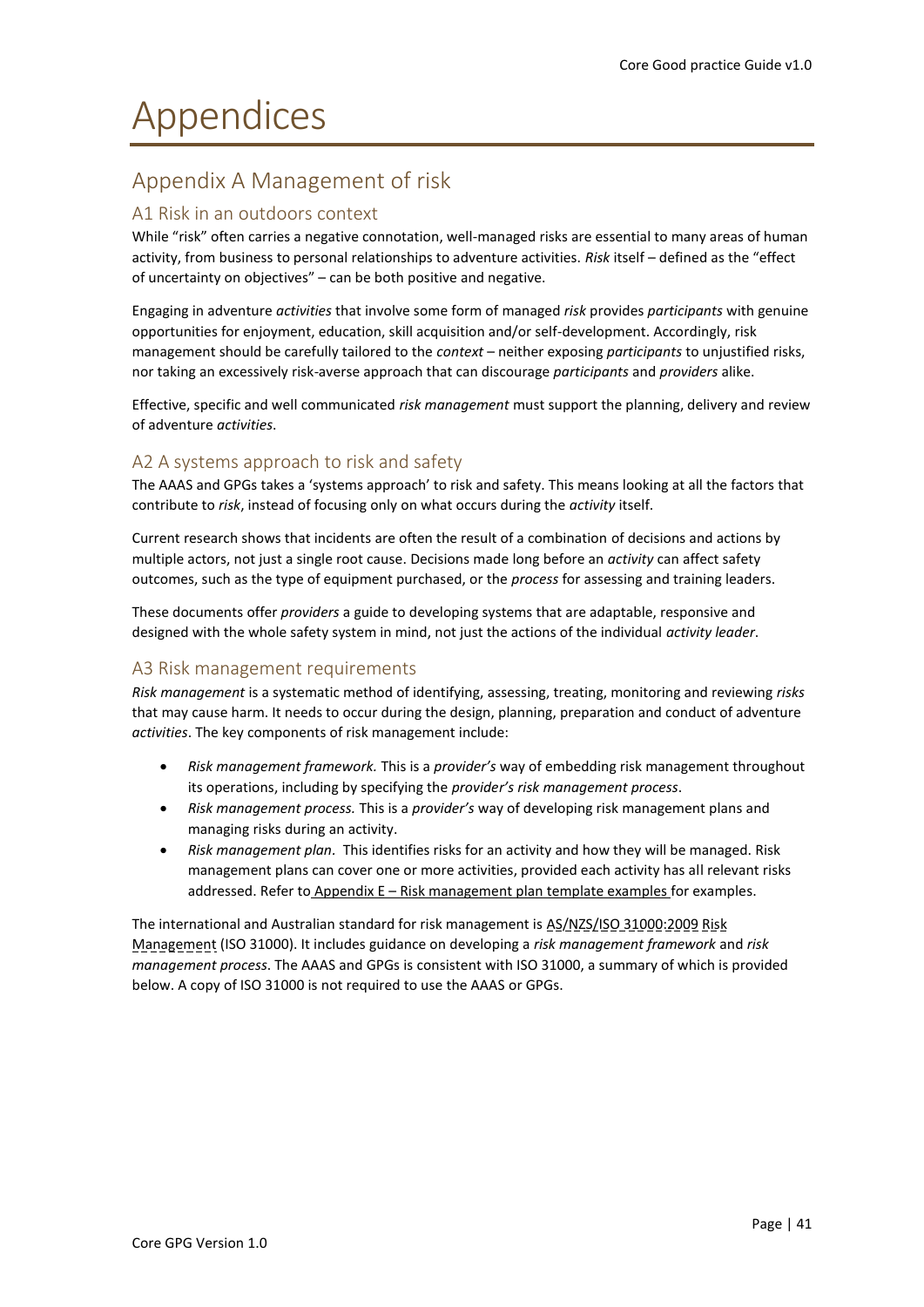# <span id="page-41-0"></span>Appendix B Summary of ISO 31000 – risk management

*Risk management* systems should be created, communicated and reviewed in a format consistent with ISO 31000. This international standard outlines *principles*, requirements and recommendations for effective *risk management*. It is not specific to any industry or sector and is intended to be tailored for the needs and *context* of those using it.

ISO 31000 provides a methodology for *providers* to structure their own *risk management* approach. This methodology is summarised in this section.

#### <span id="page-41-1"></span>B1 Risk management principles

The ISO 31000 *principles* refers to the set of underpinning philosophies or values that help guide the design and communication of a *provider's risk management framework, process and plan*.

The risk management *principles* are:

- creates and protects value
- integral part of organisational processes
- part of decision-making
- explicitly addresses uncertainty
- systematic, structured and timely
- based on the best information
- tailored

#### • takes human and cultural factors into account

- transparent and inclusive
- dynamic, iterative and responsive to change
- facilitates continual improvement of the organisation.

#### <span id="page-41-2"></span>B2 Risk management principles example

The following is a case study of how an organisation which conducts adventure activities could demonstrate application of the AS/NZS/ISO 31000:2009 Risk management principles discussed in B1 Risk management [principles.](#page-41-1) The organisation White Cap Snorkelling Centre (White Cap) is fictitious and created solely for the purposes of this example.

#### *Creates and protects value*

White Cap Snorkelling Centre's core objective is to facilitate and deliver fun, educational and well-managed snorkelling experiences.

#### *Integral part of organisational processes*

White Cap integrates risk management with its other planning and management processes such as advertising, staff recruitment and logistics.

#### *Part of decision-making*

White Cap conducts a review of its risk management policies and procedures for snorkelling with school students as part of the annual business plan review. White Cap considers and identifies the multiple stakeholders involved (e.g. participants, parents, White Cap staff, school staff, school principal and insurers).

White Cap also identifies and understands the characteristics of the participant groups that it works with, their specific objectives (e.g. educational aims) and the likely characteristics of these groups (e.g. minors, inexperienced in activity, mix of swimming abilities).

#### *Explicitly addresses uncertainty*

White Cap recognises that the activities contain specific risks which need to be identified and managed. The risk assessment is developed with consideration to foreseeable hazards and risks across all the stages of activity design, planning and delivery (e.g. aims of activity, staff/volunteer recruitment and suitability, preexisting medical conditions, participant prior experience, and potential weather conditions). White Cap's risk assessment is specific and tailored for the context.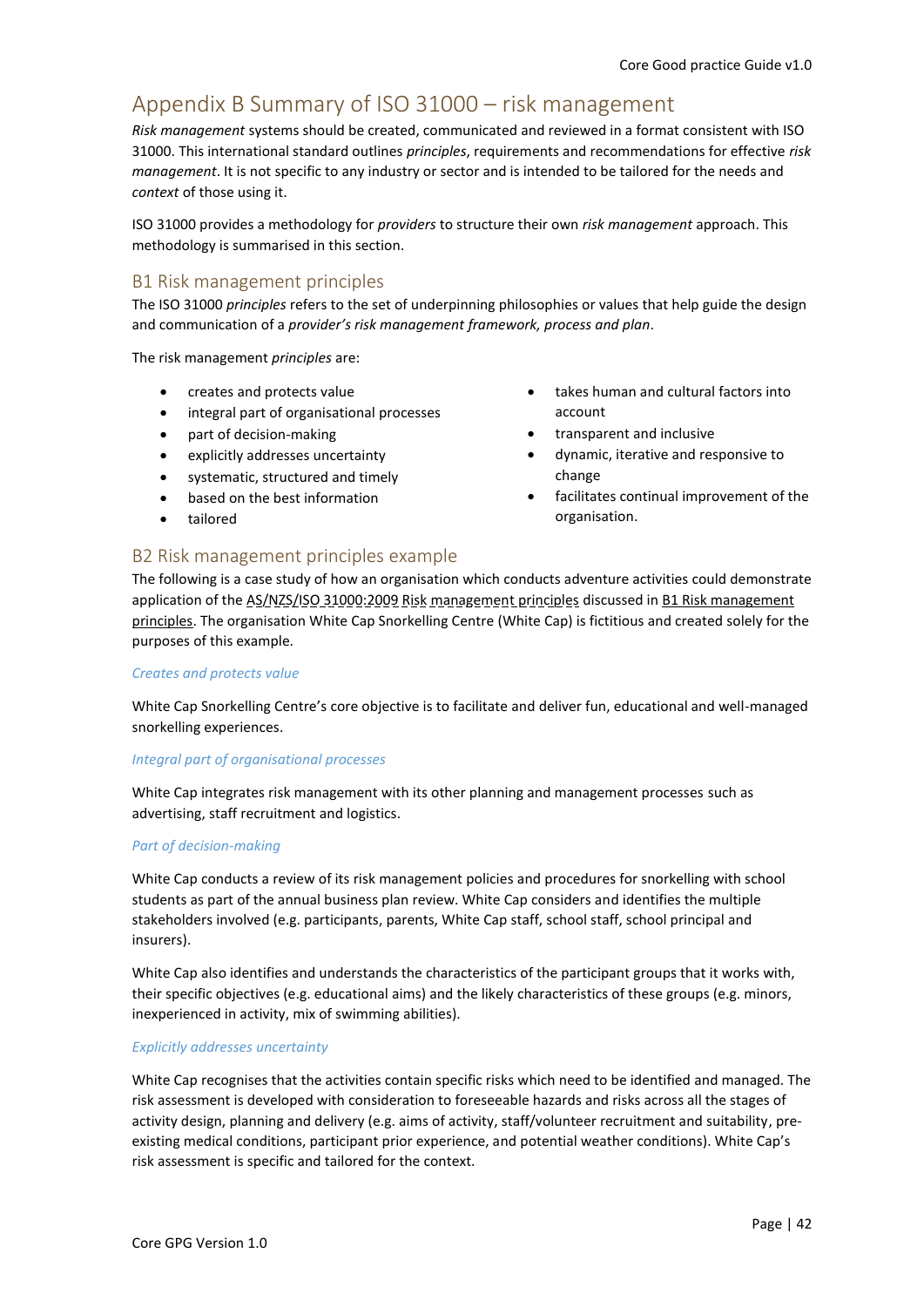#### *Systematic, structured and timely*

White Cap has policies and procedures to systematically and consistently apply safety systems. These are communicated to everyone involved in activity design and delivery. Sufficient time is allowed to ensure understanding of the systems before they are used.

#### *Based on the best information*

White Cap realises it needs to consider all available information relevant to the activities it conducts. White Cap consults and uses existing guidelines (e.g. Australian AAS) in order to create its own systems, policies and procedures designed for its particular context. White Cap also assess any incident and near miss statistics (e.g. internal reports, external reports such as the www.uploadsproject.org) and consults other practitioners and organisations where necessary.

#### *Tailored*

Even with the assistance of the external resources, each *risk management plan* for a specific activity must be designed and implemented within White Cap's own specific internal and external operating environment.

#### *Takes human and cultural factors into account*

White Cap understands that accidents (or the potential for accidents) can be the result of multiple interacting factors. Even normal and commonly accepted behaviours can play a role in accidents. These human and cultural factors are therefore specifically considered in White Cap's risk management.

#### *Transparent and inclusive*

White Cap's risk management processes are as robust and effective as possible. It achieves this by involving as many stakeholders as possible, both within and external to the organisation, in the risk management process. These stakeholders represent the multiple aspects of activity planning and delivery (e.g. parents, school, activity leaders, participants, office support staff and management).

White Cap communicates and consults often and highly values these steps, as they help to identify, assess and manage potential sources of risk.

#### *Dynamic, iterative and responsive to change*

Risk management processes and procedures need to be flexible due to the dynamic nature of the environment in which White Cap conducts activities. White Cap recognises, prepares and allows for the fact that each group is different, conditions are changeable and multiple factors can influence the planning and conduct of activities. White Cap is constantly monitoring for new or emergent risks and evaluating its current risk management strategies against these.

#### *Facilitates continual improvement of the organisation*

White Cap has a systematic and documented risk management system which includes mechanisms to monitor, review and improve management of risks. White Cap never considers the task of risk management to be 'completed', instead it views it as an ongoing process to be continually updated and improved.

#### <span id="page-42-0"></span>B3 Risk management framework - overview

A *risk management framework*:

- assists a *provider* to integrate *risk management* into their overall work
- specifies the *risk management* process
- reflects the *principles* listed i[n B1 Risk management principles.](#page-41-1)

[Figure 1](#page-43-0) illustrates how to design a *risk management framework*.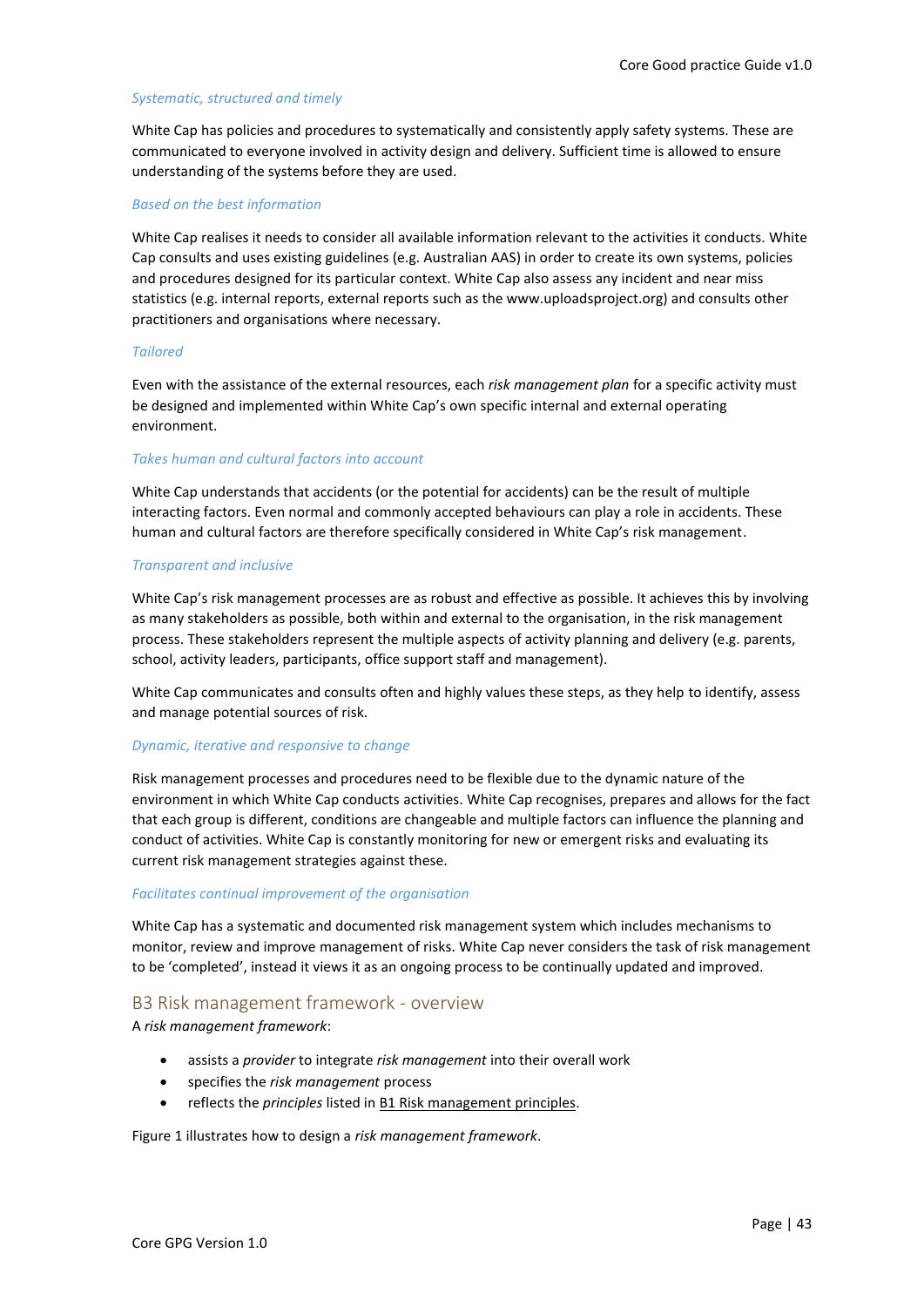

*Figure 1: Risk management framework design process*

#### <span id="page-43-1"></span><span id="page-43-0"></span>B4 Risk management framework - design

The following seven steps are a useful approach for designing a *risk management framework* consistent with ISO 31000:

1. Understand the context

By evaluating and understanding the external and internal *context* in which an *organisation* exists, it is possible to design the *risk management framework* accordingly.

- What are the specific external requirements (e.g. laws), influences and/or expectations for providing adventure *activities*?
- What are the specific requirements, influences and/or expectations of internal stakeholders, governance systems and culture for providing adventure *activities*?

2. Establish a risk management policy

- Write a *risk management policy* for the organisation
- Make and communicate a clear commitment to *risk management* from the leadership of the organisation
- Define and explain the objectives of *risk management*
- Explain how the *risk management policy* will be implemented

3. Establish accountability for risk management

- Identify who has responsibility *risk management* in the *organisation*
- Make those responsible accountable and provide them with the authority to manage *risks*
- Develop *risk management* performance measurement methods and implement *risk management* reporting and review *processes*

4. Integrate risk management with management processes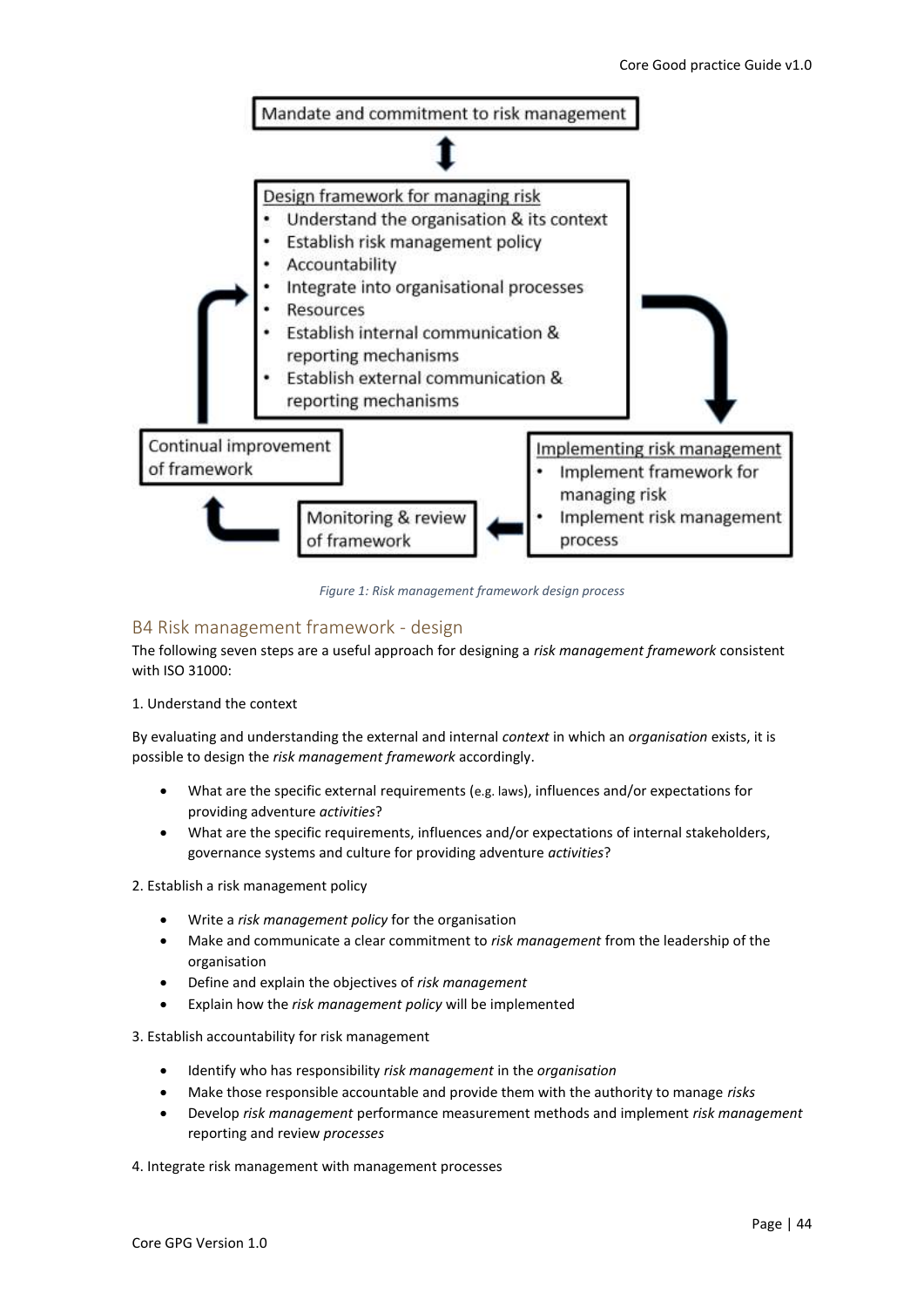- Make *risk management* an integral part of management practices, *processes* and decision-making
- 5. Resources to manage risk
	- Allocate appropriate resources (e.g. human, financial, time, etc.) to support the *risk management processes*
- 6. Establish internal communication mechanisms
	- Establish *processes* for two-way communication about *risk management* (e.g. processes, procedures, reports, learnings, etc.) with all relevant people within the *organisation*.
- 7. Establish external communication mechanisms
	- Establish *processes* for two-way communication about *risk management* systems, plans and *processes* with external stakeholders. Be considerate by reaching the audience in a way that supports understanding and clarity.

#### <span id="page-44-0"></span>B5 Risk management framework - Implementation

Once the *framework* is developed it needs to be implemented. This involves:

- a *process* to inform all stakeholders of the *framework* and how to use it;
- a *process* to consult with stakeholders on a regular basis; and
- implementation of the *risk management process* (i.e. the specific ways in which *risk* is identified and managed). See [Appendix C Risk management process](#page-45-0) below for further details.

#### <span id="page-44-1"></span>B6 Risk management framework - Continuous improvement

A process is required to evaluate the risk management framework and enable continuous improvement. For example, using reporting processes, self-reviews, external reviews/audits, communication, etc.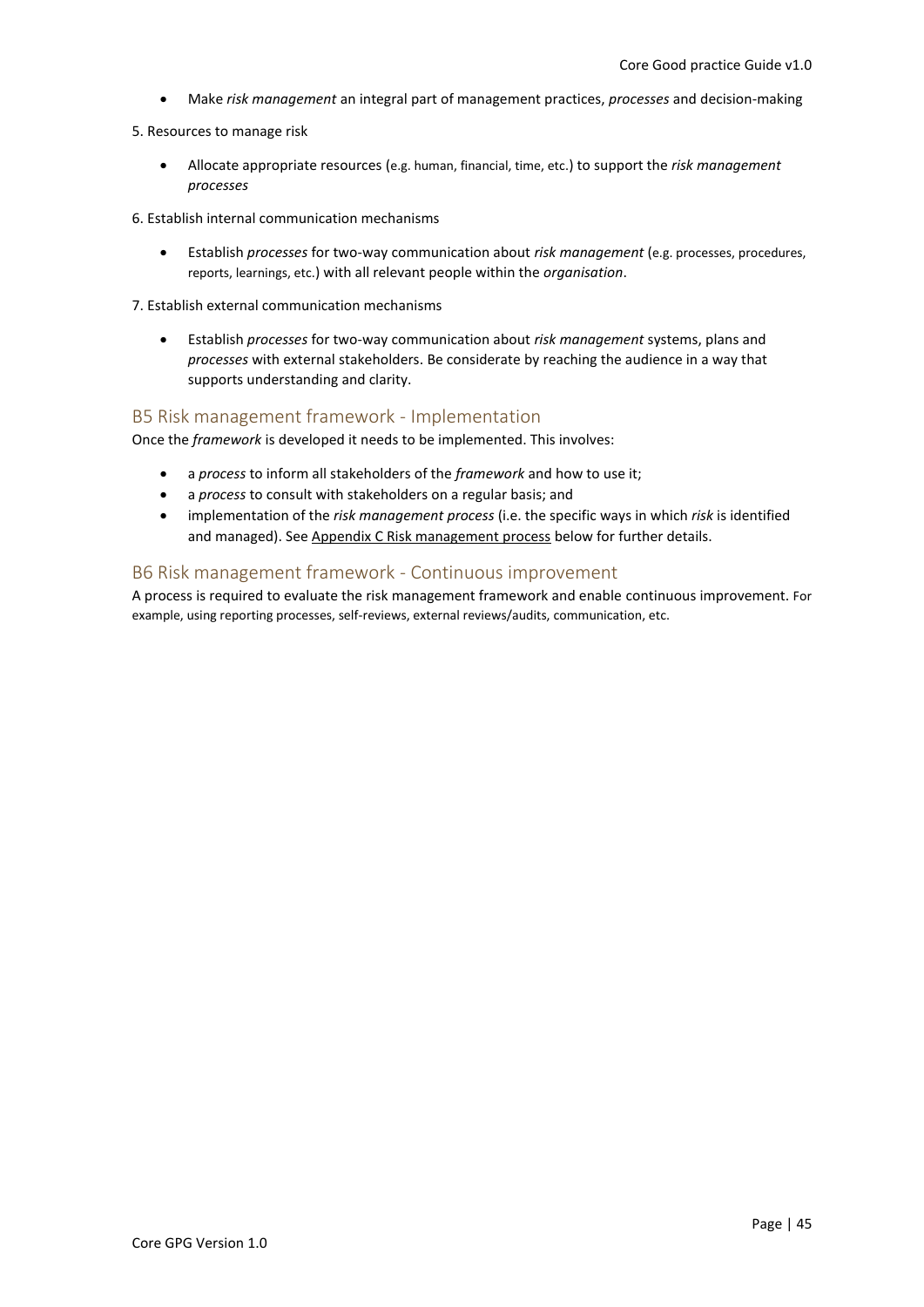# <span id="page-45-0"></span>Appendix C Risk management process

The *risk management* process is an outcome of the *risk management framework* discussed above. The *risk management* process is used to develop *risk management plans* (refer to [Appendix E Risk management](#page-49-0)  [plan template examples](#page-49-0) for examples).

The *risk management* process involves the 'systematic application of management policies, procedures and practices to the activities of communicating, consulting, establishing *context*, and identifying, analysing, evaluating, treating, monitoring and reviewing risk' (ISO 31000, p.3). Risk assessment is a part of this process and involves the 'overall process of risk identification, risk analysis and risk evaluation' (ISO 31000, p.4). [Figure 2](#page-45-1) provides an overview of the *risk management* process.



*Figure 2: Risk management process*

#### <span id="page-45-1"></span>(i) Communication and consultation

Communication and consultation are fundamental to understanding and seeking input into the risk management process. For example, consulting with land managers, client organisations and/or participants to understand their particular requirements and objectives.

#### (ii) Monitoring and review

Monitoring and review occurs throughout the risk management process to address new, changing or emerging risks. This is known as dynamic risk assessment (see [Appendix F Dynamic risk assessment](#page-51-0) process for more detail). For example, new laws or regulations, changing environmental conditions or shortcomings with an existing procedure resulting in the identification of new risks previously considered to be appropriately managed.

#### (iii) Establish the context

In addition to the external and internal organisational context discussed in [B4 Risk management framework](#page-43-1)  - [design,](#page-43-1) the process articulates the specific context of the relevant adventure activities. For example, what are the goals, who are the participants, what is the location, etc.

#### (iv) Risk identification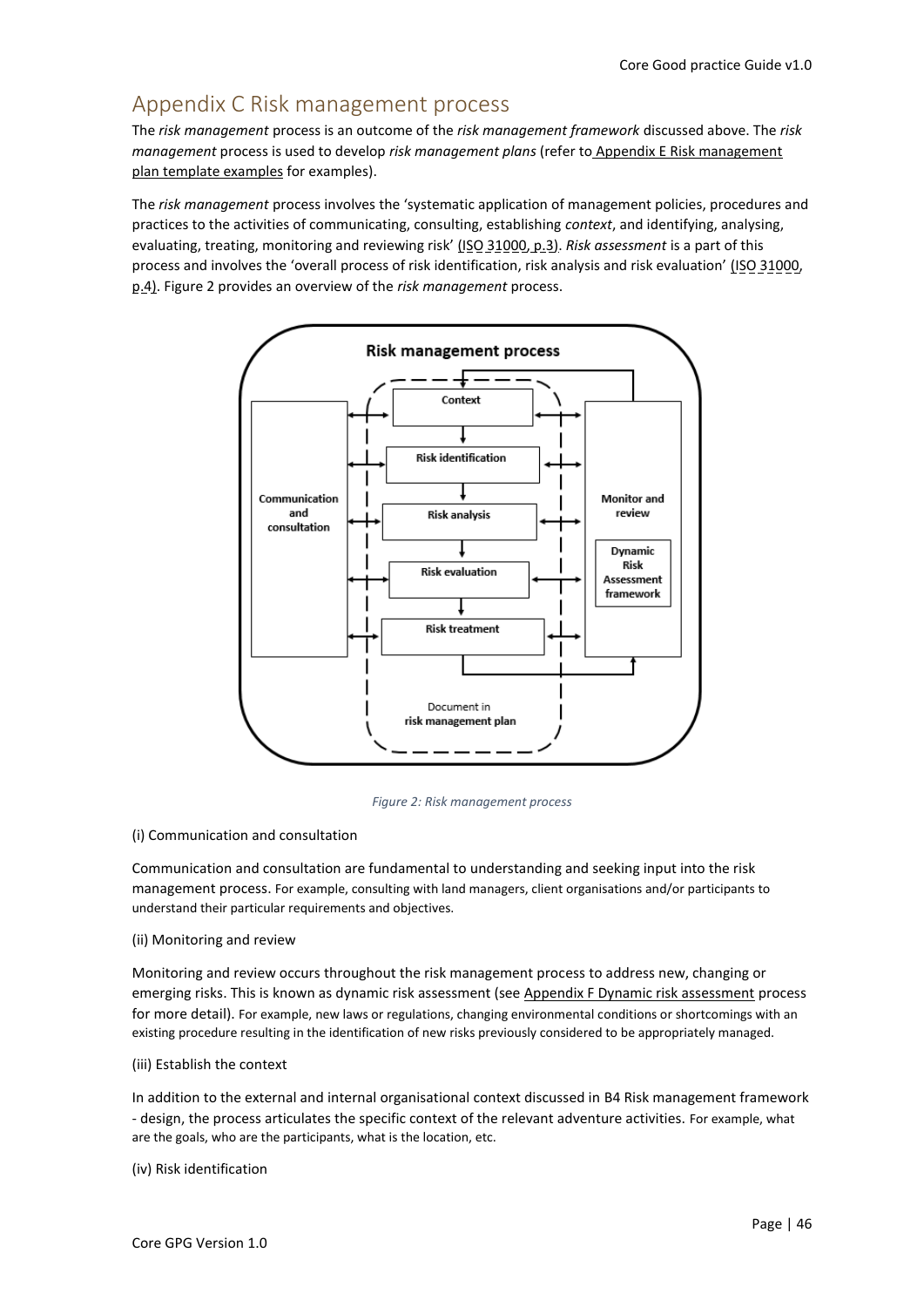- *Risk* identification is a systematic *process* to understand what, how, when and why *risks* could occur. The AAAS and GPGs are designed to assist in identifying factors that affect risks in addition to provider's independent research and professional/legal advice. The framework for risk identification recommended in the AAAS and GPGs covers planning, participants, environment, leadership and logistics and equipment.
- It is important to identify factors beyond the immediate activity delivery. Systems-related decisions made days, months or years earlier can have an impact on activity delivery risks. For example, what competencies are required for leaders, how are leader shortages or illnesses managed, how does the organisation ensure the purchase of appropriate equipment and what processes are in place to monitor environment changes?

#### (v) Risk analysis

- *Risk* analysis is the assessment of the nature and level of *risk* for each identified *risk*. It involves an examination of the likelihood and severity of possible consequences of each *risk*.
- There are multiple options for expressing the consequences, likelihood and findings of a risk analysis. An example of an approach to risk analysis is provided in Appendix D [Risk analysis information.](#page-47-0)

#### (vi) Risk evaluation

• *Risk* evaluation involves determining what *risks* require treatment (see below) and prioritising the implementation of the treatment. These decisions are based on the level of the *risk* and whether this level is acceptable.

#### (vii) Risk treatment

- *Risk treatment* involves adopting specific measures to mitigate **risks** that are not acceptable. *Risk treatments* may include but are not limited to:
	- o avoiding or removing the source of *risk* (e.g. changing venue due to bushfire)
	- o changing the likelihood of occurrence (e.g. adding additional supervision)
	- $\circ$  changing the potential consequences (e.g. providing protective equipment like a helmet)
- Where a new or changed *risk treatment* is adopted, the analysis and evaluation phases (see above) should be completed again. This is done to determine whether the *risk treatment* addresses the *risk* in a way that leads to an acceptable outcome.
- New or changed *risk treatments* also require an evaluation of costs and benefits, and of new and emerging *risks* that may result.

The AAAS and GPGs provides guidance on possible *risk treatments* for many common *risks*.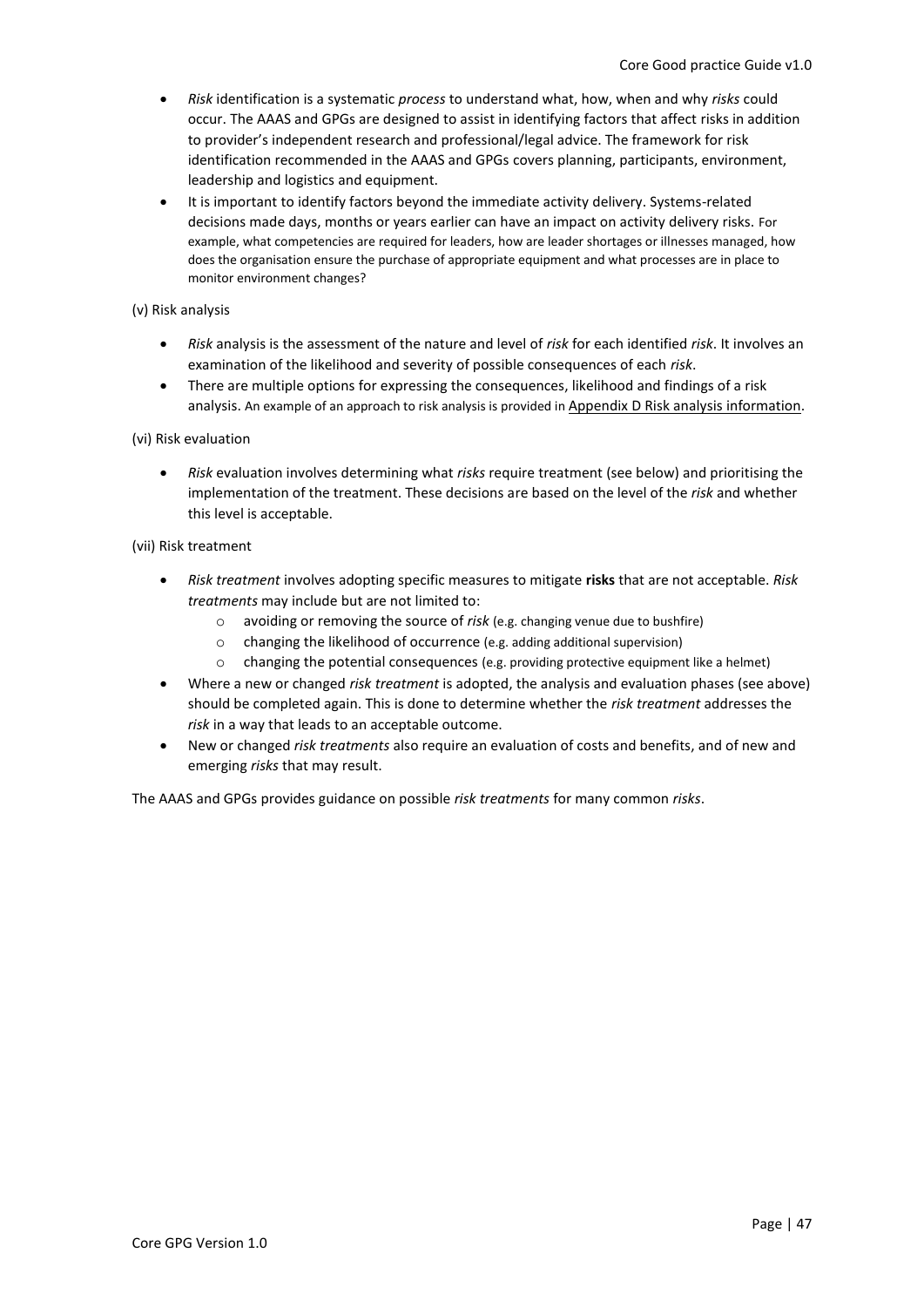# <span id="page-47-0"></span>Appendix D Risk analysis information

This appendix provides more detail about risk analysis discussed i[n Appendix C Risk management process.](#page-45-0)

#### <span id="page-47-1"></span>D1 What is risk analysis?

Risk analysis is about understanding *risk*. What is the likelihood of the *risk* occurring and the expected consequences if it does occur? What are the existing risk treatments or controls to minimise either the likelihood or consequences?

Estimating the likelihood and the expected consequence allows the level of *risk* to be determined and then evaluated.

#### <span id="page-47-2"></span>D2 Likelihood

The likelihood of occurrence is determined using a scale that reflects aspects of the *risks* being managed.

An example of a likelihood scale is:

- Rare: may only occur in exceptional circumstances
- Unlikely: not expected to occur; and/or no recorded incidents
- Possible: might occur at some time; and/or few, infrequent, random recorded incidents
- Likely: will probably occur in most circumstances; and/or regular recorded incidents
- Almost certain: expected to occur in most circumstances; and/or high level of recorded incidents.

The descriptors and their definition used for the likelihood scale should be defined and can be customised to suit the *context*.

#### <span id="page-47-3"></span>D3 Consequences

The consequences of an occurrence are determined using a scale that reflects aspects of the *risks* being managed.

An example of a consequences scale based on injury to people is:

- Insignificant: no injury or fatality; first aid not required
- Minor: injury requiring first aid and able to continue
- Moderate: injury requiring medical treatment, possibly some hospitalisation and/or unable to continue
- Major: extensive injuries requiring significant hospitalisation
- Catastrophic: fatality, possible threat to life or severe injuries causing permanent disablement.

The descriptors and their definition used for the consequences scale should be defined and can be customised to suit the *context*.

#### <span id="page-47-4"></span>D4 Level of risk matrix

The level of risk matrix combines the scales for likelihood and consequence to produce a qualitative description of the level of *risk*. An example of the level of risk descriptors are low, moderate, high and extreme.

There is a direct relationship between the increased likelihood of something occurring, the worse the consequences are and the higher the level of *risk*.

Table B1 provides an example risk level matrix.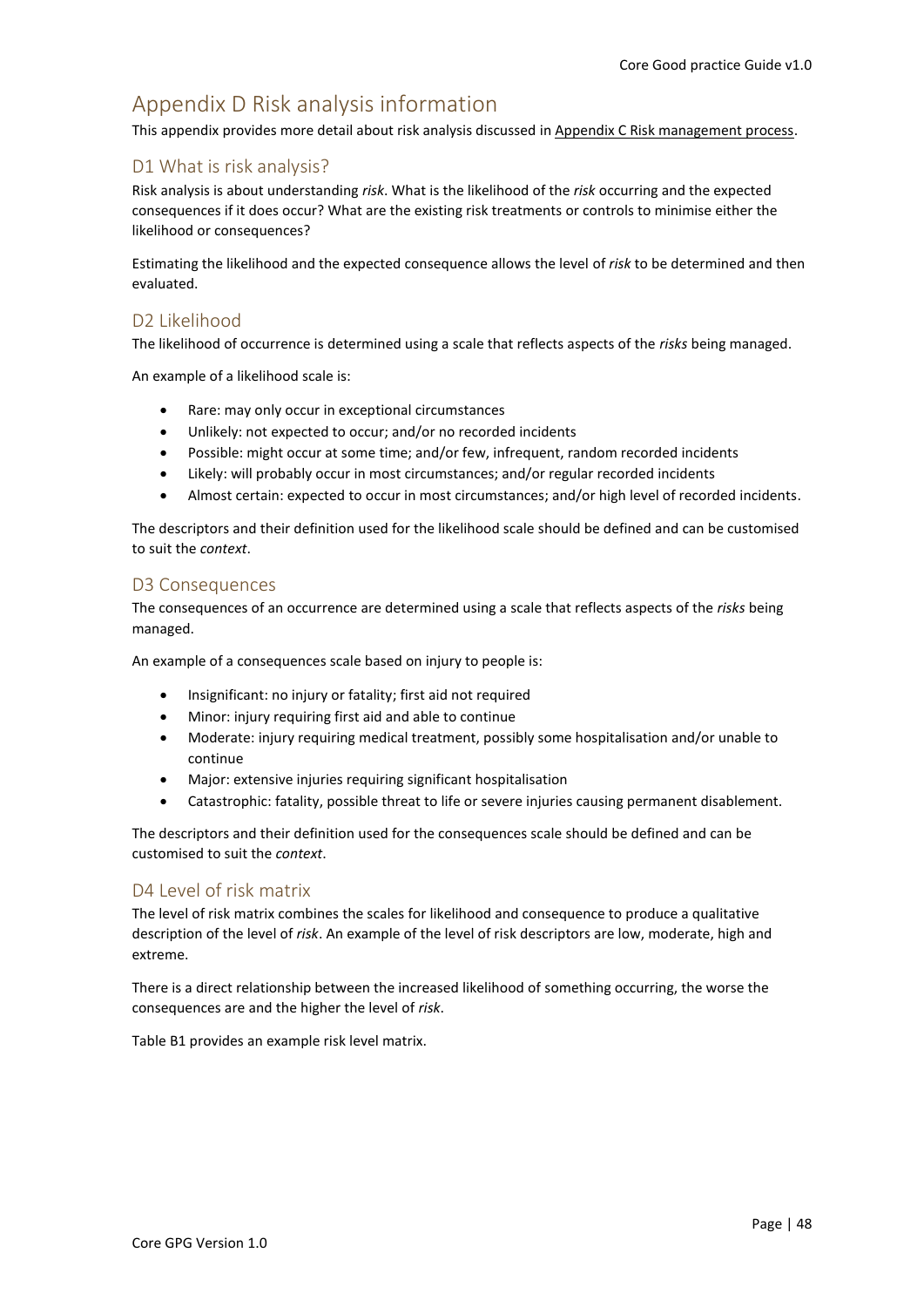| Likelihood               | <b>Consequences</b> |                 |                 |                |                |
|--------------------------|---------------------|-----------------|-----------------|----------------|----------------|
|                          | Insignificant       | <b>Minor</b>    | <b>Moderate</b> | <b>Major</b>   | Catastrophic   |
| <b>Almost</b><br>certain | High                | High            | <b>Extreme</b>  | <b>Extreme</b> | <b>Extreme</b> |
| <b>Likely</b>            | <b>Moderate</b>     | High            | High            | <b>Extreme</b> | <b>Extreme</b> |
| <b>Possible</b>          | Low                 | <b>Moderate</b> | High            | <b>Extreme</b> | <b>Extreme</b> |
| <b>Unlikely</b>          | Low                 | Low             | <b>Moderate</b> | High           | <b>Extreme</b> |
| Rare                     | Low                 | Low             | <b>Moderate</b> | High           | High           |

#### **Table B1**

The level of risk descriptors and the position they occur within the matrix can be customised to suit the *context*.

The level of risk descriptor can assist in determining the priority by which *risks* are managed (e.g. risk levels of high or extreme would be of a higher priority to control or treat than those classified as low or moderate).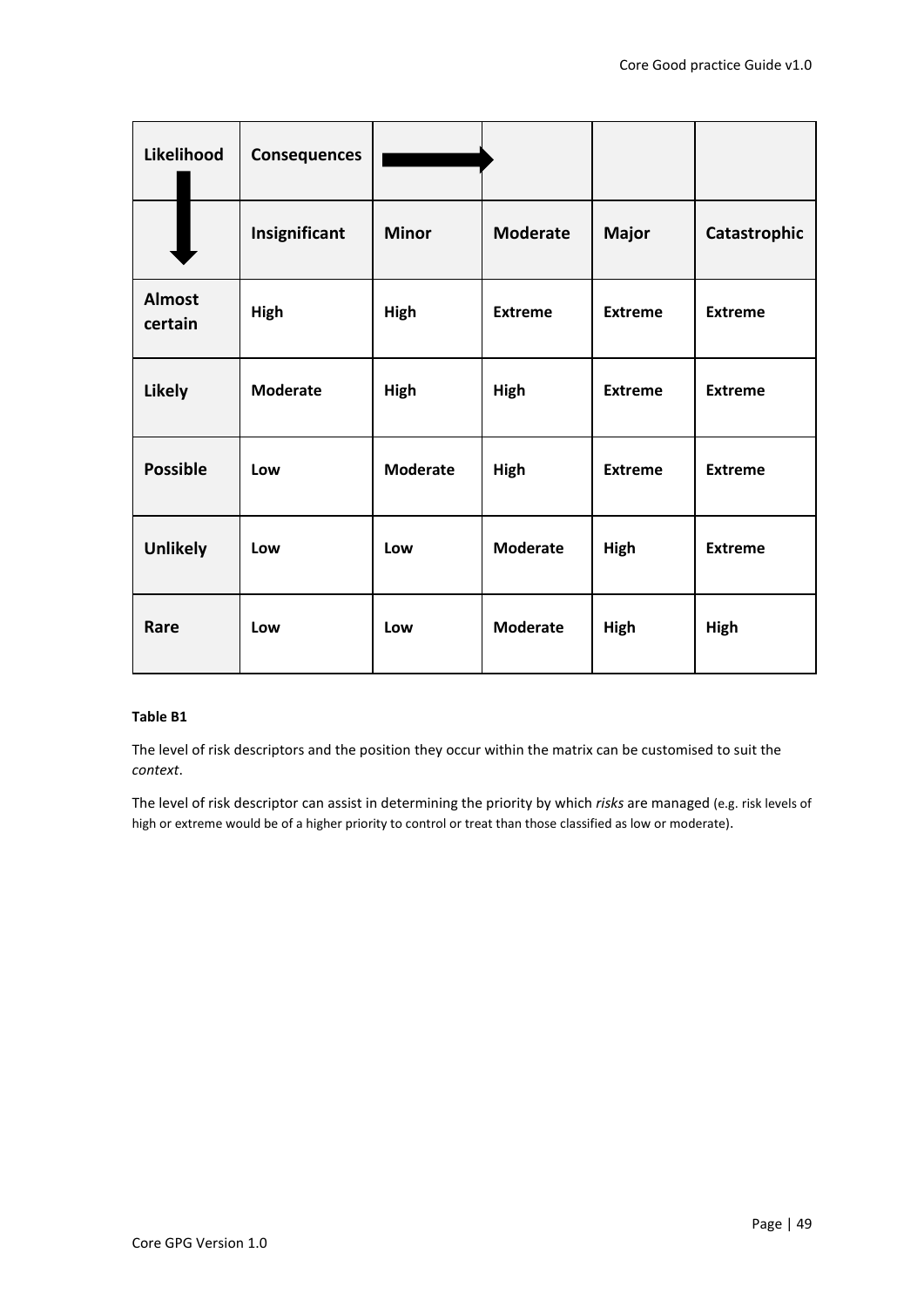# <span id="page-49-0"></span>Appendix E Risk management plan template examples

This appendix provides example risk management templates discussed i[n 2.3 Risk management plan](#page-6-1) and [Appendix C Risk management process](#page-45-0)

#### <span id="page-49-1"></span>E1 Template A – Establish the context

|                              | <b>Activity</b>                |  |  |  |  |  |
|------------------------------|--------------------------------|--|--|--|--|--|
|                              | <b>Type</b>                    |  |  |  |  |  |
|                              | Purpose of activity            |  |  |  |  |  |
|                              | Date & time                    |  |  |  |  |  |
|                              | <b>Participants</b>            |  |  |  |  |  |
|                              | Participants                   |  |  |  |  |  |
|                              | Experience                     |  |  |  |  |  |
|                              | Restrictions                   |  |  |  |  |  |
|                              | Health & wellbeing             |  |  |  |  |  |
|                              | Gender considerations          |  |  |  |  |  |
| <b>Establish the Context</b> | <b>Cultural considerations</b> |  |  |  |  |  |
|                              | <b>Environment</b>             |  |  |  |  |  |
|                              | Location                       |  |  |  |  |  |
|                              | Climate & weather              |  |  |  |  |  |
|                              | Sustainability                 |  |  |  |  |  |
|                              | Land owner/manager             |  |  |  |  |  |
|                              | requirements                   |  |  |  |  |  |
|                              | Leadership                     |  |  |  |  |  |
|                              | Roles & responsibilities       |  |  |  |  |  |
|                              | Leadership competencies        |  |  |  |  |  |
|                              | required                       |  |  |  |  |  |
|                              | Supervision                    |  |  |  |  |  |
|                              | Logistics & equipment          |  |  |  |  |  |
|                              | Equipment                      |  |  |  |  |  |
|                              | Logistics                      |  |  |  |  |  |
|                              | Communications                 |  |  |  |  |  |

#### <span id="page-49-2"></span>E2 Template B – Risk identification and management strategy summary

| <b>Risks</b>        | $1 - e.g.$ falling off ledge                | $7 -$                                         |
|---------------------|---------------------------------------------|-----------------------------------------------|
| (List possible      | $2 -$                                       | $8 -$                                         |
| events where an     | $\overline{3}$ -                            | $9 -$                                         |
| accident, injury or | $4 -$                                       | $10 -$                                        |
| loss could occur)   | $5-$                                        | $11 -$                                        |
|                     | $6 -$                                       | $12 -$                                        |
|                     | <b>Risk Factors</b>                         | <b>Risk Management Strategies</b>             |
|                     | (What could lead to risks listed above?)    | (What will reduce the level of risk?)         |
|                     | Transfer to template C for analysis         | <b>Obtain from Template C.</b>                |
| People (Leaders &   | e.g. 1-new leaders unaware of ledge         | e.g. 1 - Inform leaders to directly supervise |
| participants)       |                                             | while negotiating ledge                       |
|                     | e.g. $1$ – participants not warned of ledge | e.g. 1 - Leaders to directly supervise        |
|                     |                                             | negotiating ledge                             |
|                     |                                             |                                               |
|                     |                                             |                                               |
| Environment         | e.g. $1$ – only pathway is via ledge        | e.g. 1 - Inform leaders to directly supervise |
|                     |                                             | while negotiating ledge                       |
|                     |                                             |                                               |
|                     |                                             |                                               |
|                     |                                             |                                               |
| Logistics &         |                                             |                                               |
| equipment           |                                             |                                               |
|                     |                                             |                                               |
|                     |                                             |                                               |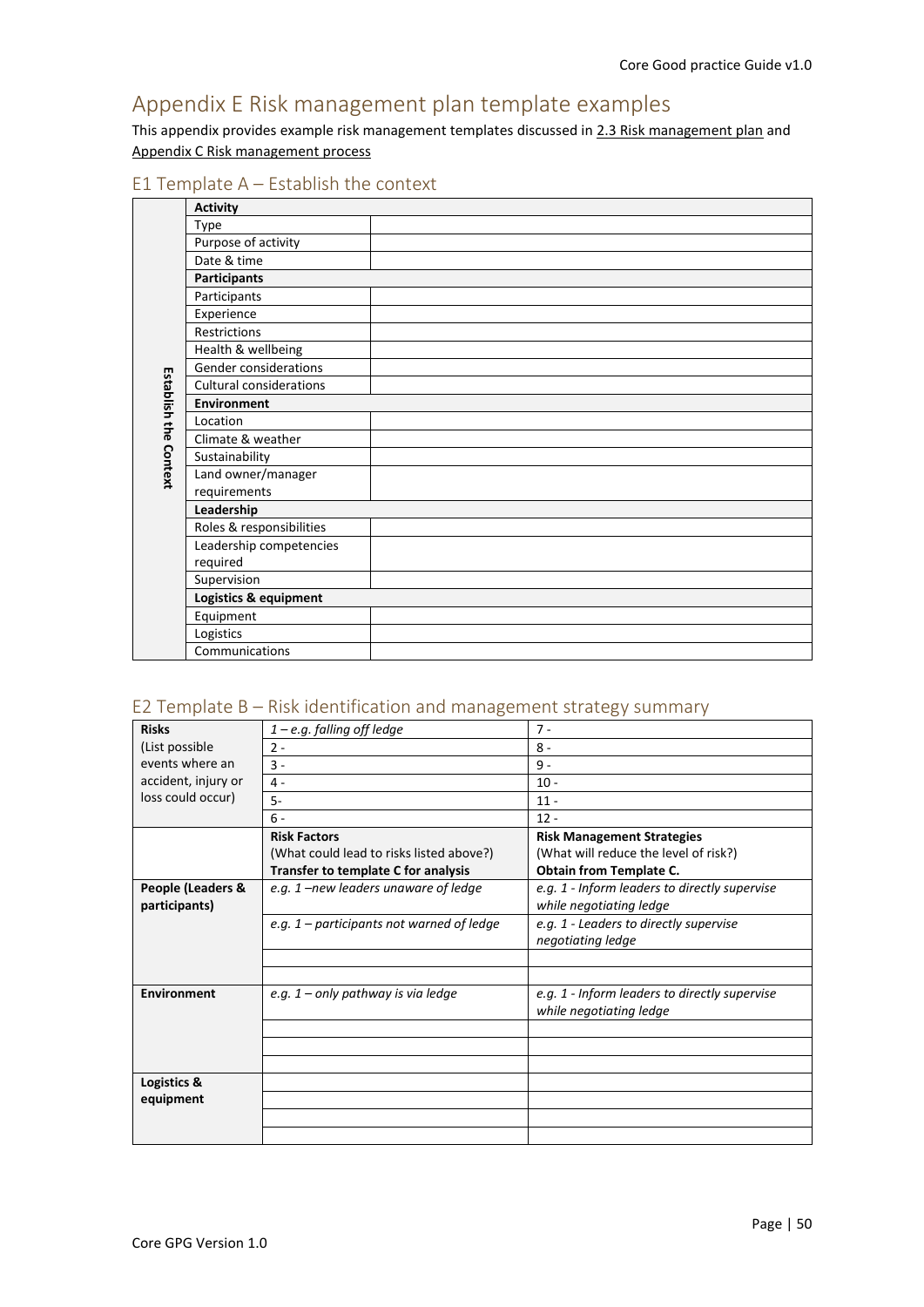<span id="page-50-0"></span>

|                                  | <b>Obtain from Template B</b>             |                                                                           | <b>Risk analysis</b>                                                      |                                              |                                                           |                                                                                                 |                                                                                     |                                             |                        |                                                           |                              |                                                   |
|----------------------------------|-------------------------------------------|---------------------------------------------------------------------------|---------------------------------------------------------------------------|----------------------------------------------|-----------------------------------------------------------|-------------------------------------------------------------------------------------------------|-------------------------------------------------------------------------------------|---------------------------------------------|------------------------|-----------------------------------------------------------|------------------------------|---------------------------------------------------|
| <b>Risk</b>                      | <b>Risk factor</b>                        | Likelihood                                                                | consequences                                                              | Level of<br>risk                             | <b>Comments on</b><br>risk                                | <b>Risk management</b><br>strategy                                                              | <b>Resources</b><br>required                                                        | <b>Responsibility</b><br>(owner of<br>risk) | Completion<br>Due date | Communication<br>required                                 | Confirmed<br>risk<br>treated | <b>Review</b><br>date                             |
|                                  |                                           | e.g.<br>almost<br>certain,<br>likely,<br>possible,<br>unlikely<br>or rare | e.g.<br>insignificant,<br>minor,<br>moderate,<br>major or<br>catastrophic | e.g. low,<br>moderate,<br>high or<br>extreme |                                                           | <b>Transfer the risk</b><br>management<br>strategies back<br>to template B to<br>summarise them |                                                                                     |                                             |                        |                                                           |                              |                                                   |
| e.g. 1<br>falling<br>οf<br>ledge | <b>New leaders</b><br>unaware of<br>ledge | likely                                                                    | catastrophic                                                              | extreme                                      | Possible fall<br>if group not<br>appropriately<br>managed | Inform leaders to<br>directly supervise<br>while<br>negotiating<br>ledge                        | Note in<br>activity<br>briefing to<br>leaders                                       | Program<br>Manager                          |                        | All new<br>leaders                                        | Yes,<br>todays<br>date       | Date -<br>before<br>start of<br>walking<br>season |
| e.g. 1<br>falling<br>of<br>ledge | participants<br>not warned of<br>ledae    | possible                                                                  | catastrophic                                                              | extreme                                      | Possible fall<br>if group not<br>appropriately<br>managed | Leaders to<br>directly supervise<br>negotiating<br>ledge                                        | Note in<br>activity<br>briefing to<br>leaders                                       | Leader                                      |                        | All<br>participants                                       | Yes,<br>todays<br>date       | Date -<br>before<br>start of<br>walking<br>season |
| e.g. 1<br>falling<br>οf<br>ledge | only pathway<br>is via ledge              | possible                                                                  | catastrophic                                                              | extreme                                      | Possible fall<br>if group not<br>appropriately<br>managed | Inform leaders to<br>directly supervise<br>while<br>negotiating<br>ledge                        | <b>Standard</b><br>operating<br>procedures,<br>pre-activity<br>briefing<br>material | Program<br>designer                         |                        | Client<br>organisation,<br>Program<br>manager,<br>leaders | Yes,<br>todays<br>date       | Date -<br>before<br>start of<br>walking<br>season |

# E3 Template C – Risk analysis and management strategy detail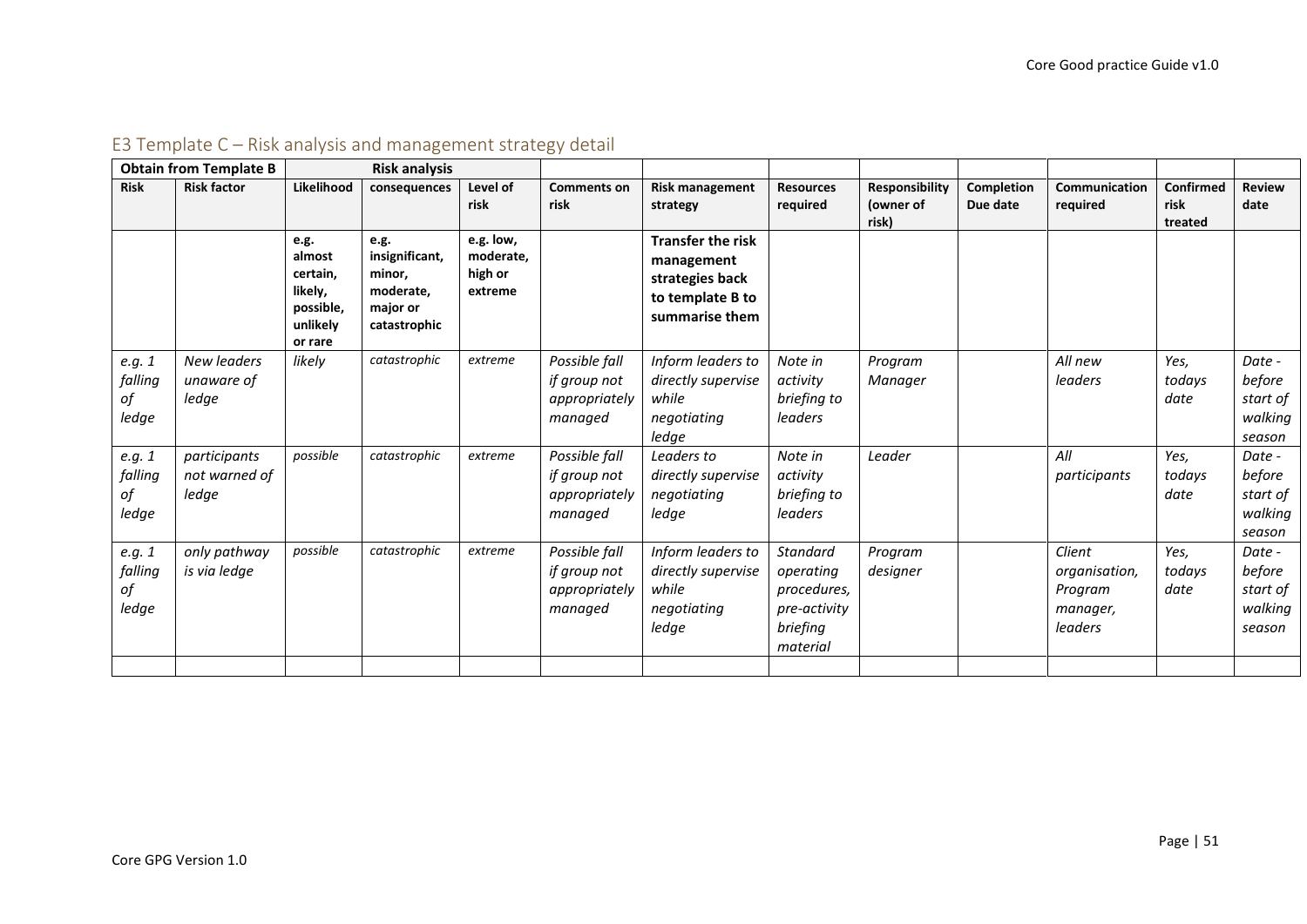# <span id="page-51-0"></span>Appendix F Dynamic risk assessment process

This appendix provides more detail about dynamic risk assessment discussed i[n 2.4 Dynamic risk](#page-6-2)  [assessment.](#page-6-2)

Hazards and risks *can* change over time, requiring dynamic management if or when they occur. It is therefore necessary to maintain situational awareness to identify and address hazards and risks using dynamic risk assessment.



Diagram D1 outlines a process of dynamic risk assessment.

#### **Diagram D1**

The steps in the *dynamic risk assessment* process are:

- **Monitor and review**: the activity and all *hazards* and *risks* are dynamically monitored in a continuation of the risk management process
- **Action**: the types of actions necessary for the activity are accessed for *hazards* and *risks*
- **Risk versus benefits assessment**: the assessment considers the benefits and goals of the *activity* against the *risks*
- **Acceptable risk**: the *activity* continues to proceed unchanged or with new control measures if the risk versus benefits assessment indicates it is an acceptable *risk*
- **Not acceptable risk**: where the risk versus benefits assessment indicates the *risk* is unacceptable, additional control measures are considered:
	- $\circ$  if the risk versus benefits assessment indicates that additional control measure(s) lead to an acceptable *risk*, then the *activity* proceeds with these additional control measure(s)
	- $\circ$  if the risk versus benefits assessment indicates that there are no additional control measure(s) that lead to an acceptable *risk*, then stop the *activity* and consider what new action is required
	- o any new action is then assessed for risk versus benefits.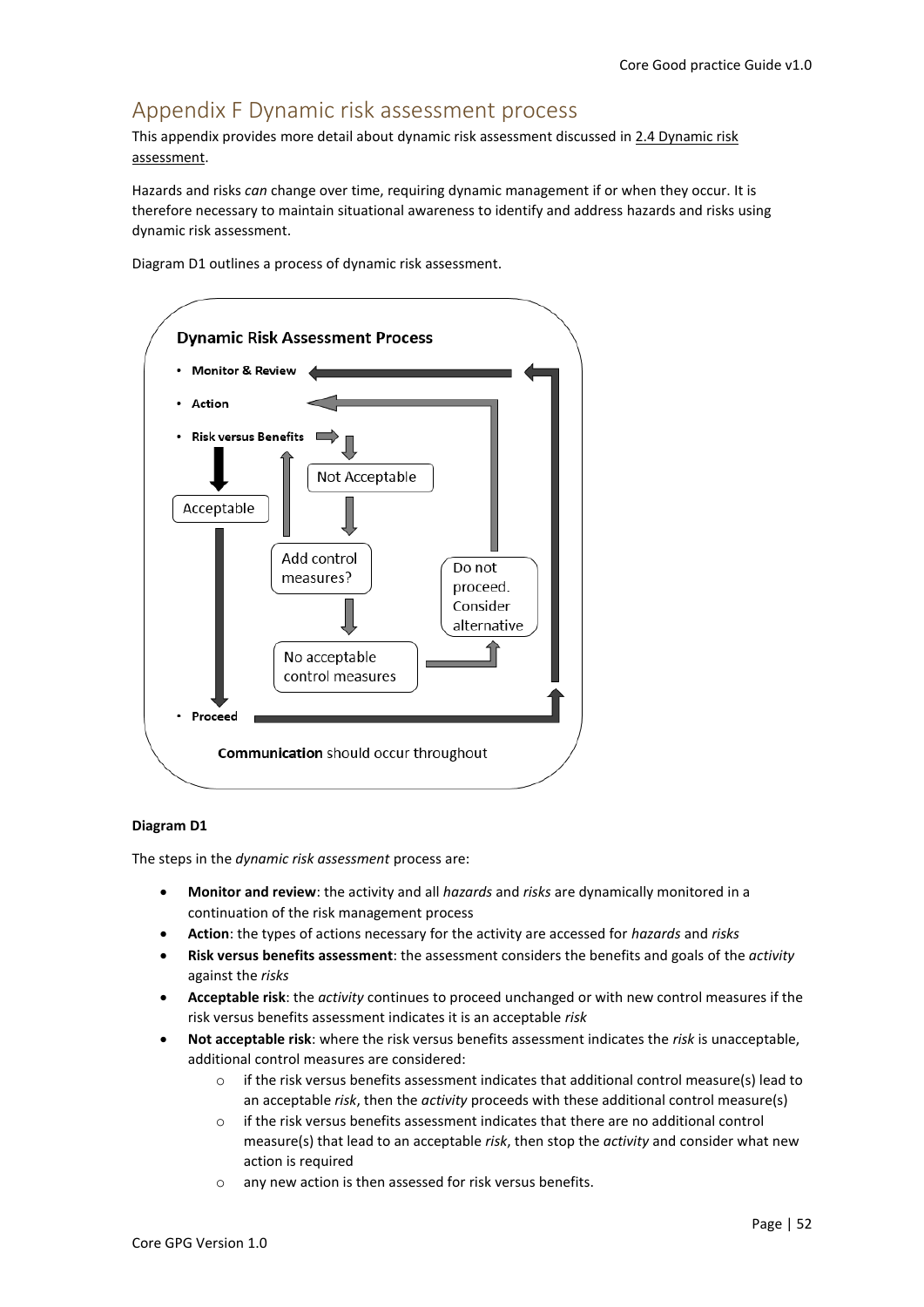The use of *dynamic risk assessment* should not undermine *risk management plans*. This can occur when *dynamic risk assessment* is used:

- as a reason to accept a higher level of *risk* than what was originally intended and outlined in the *risk management plan*
- to eliminate or reduce the effectiveness of risk treatment or control measures that were in the *risk management plan*.

Examples of dynamic risk assessment are:

- A large tree blocks the track with the easiest route around the obstacle takes participants close to a cliff edge. The dynamic risk assessment indicates that by adding the additional control measures of warning the participants and directly supervising the section, it is acceptable to proceed.
- A tree has fallen into the river very close to the path boats paddle to avoid other obstacles. The risk vs benefits assessment is not acceptable and no control measures can be used to mitigate the risks. The alternative to portage around the tree and other obstacles is considered and found to be acceptable. The group carry the boats around the obstacles and then continue paddling the river.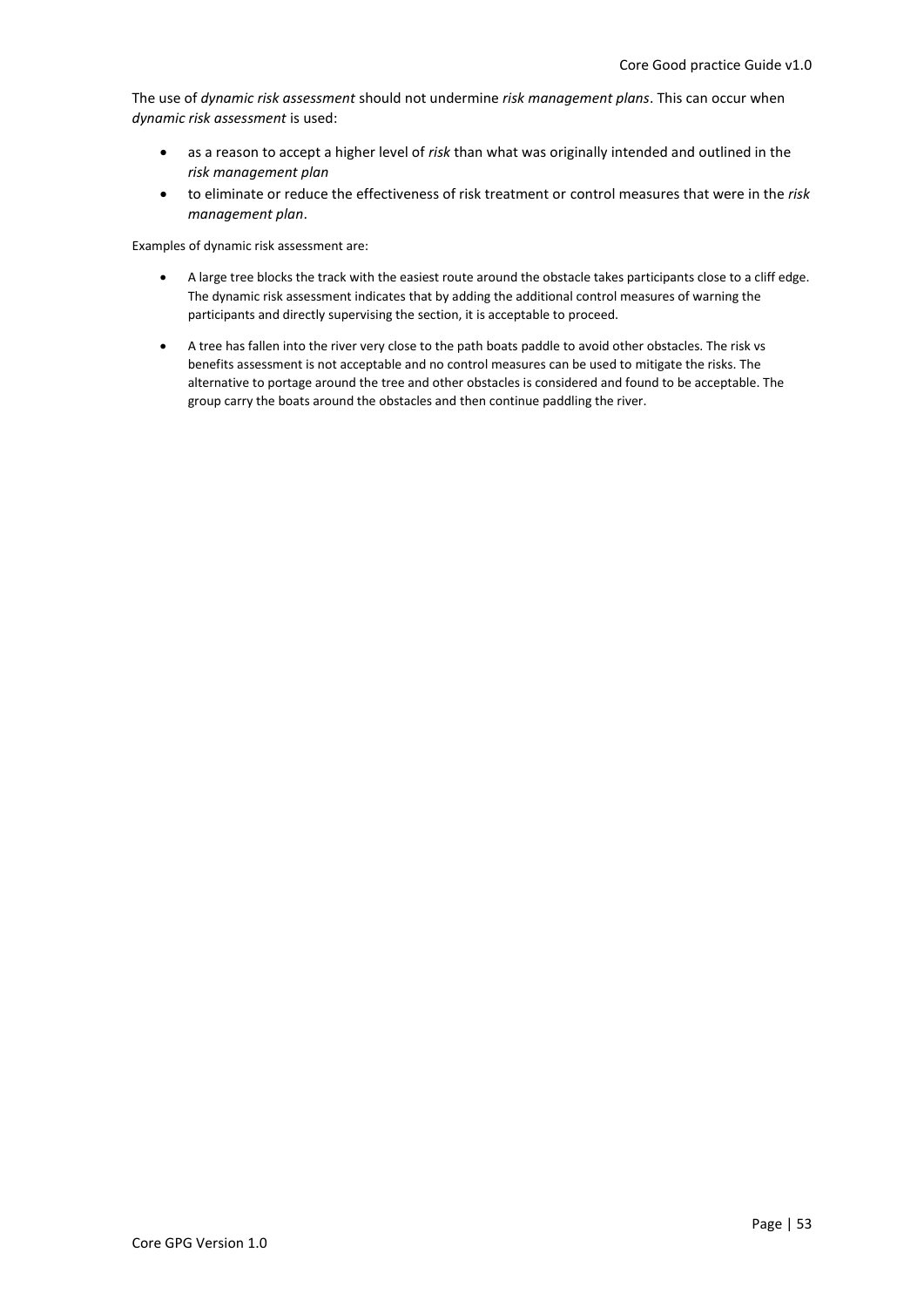# <span id="page-53-0"></span>Appendix G Emergency management planning framework

An emergency management plan for an *activity* will vary according to the *context*, however the issues it covers should include but is not limited to:

#### 1. Planning

- emergency response actions, allocated roles and responsibilities
- closest available professional medical care (e.g. hospital, clinic, doctor)
- contingency plans for foreseeable emergencies (e.g. injuries, fire, flood)
- strategies relevant to the features of the area being visited

#### 2. Preparation

- emergency access and escape routes (where possible)
- assembly points where appropriate
- details of key organisations (e.g. ambulance, land manager, local police) and how to best contact them in an emergency
- communication equipment that will be used, including coverage notes and/or limitations (e.g. mobile phone, satellite phone, radio)
- relevant aspects of the *land manager*'s emergency strategy (e.g. gaining assess past locked gates)

#### 3. Response

- the process or procedures for responding to an emergency
- the *process* or *procedures* to confirm or ensure the safety of a group that fails to return or check-in as planned
- the emergency *trigger* for a *non-participating contact*, to commence the planned process or procedures to confirm the safety of the *group* and/or inform emergency services if the *group* fails to return or check-in
- a strategy for maintaining appropriate *participant* supervision if the planned activity changes (e.g. an injured leader is evacuated or escorting participants who are withdrawing from the activity)
- access to personal contact and medical information

#### 4. Recovery

• reporting requirements for fatalities, serious injuries or illness and dangerous incidents (refer to [3.4.4 Reporting notifiable incidents](#page-12-0) an[d 2.5 Incident reporting\)](#page-7-0).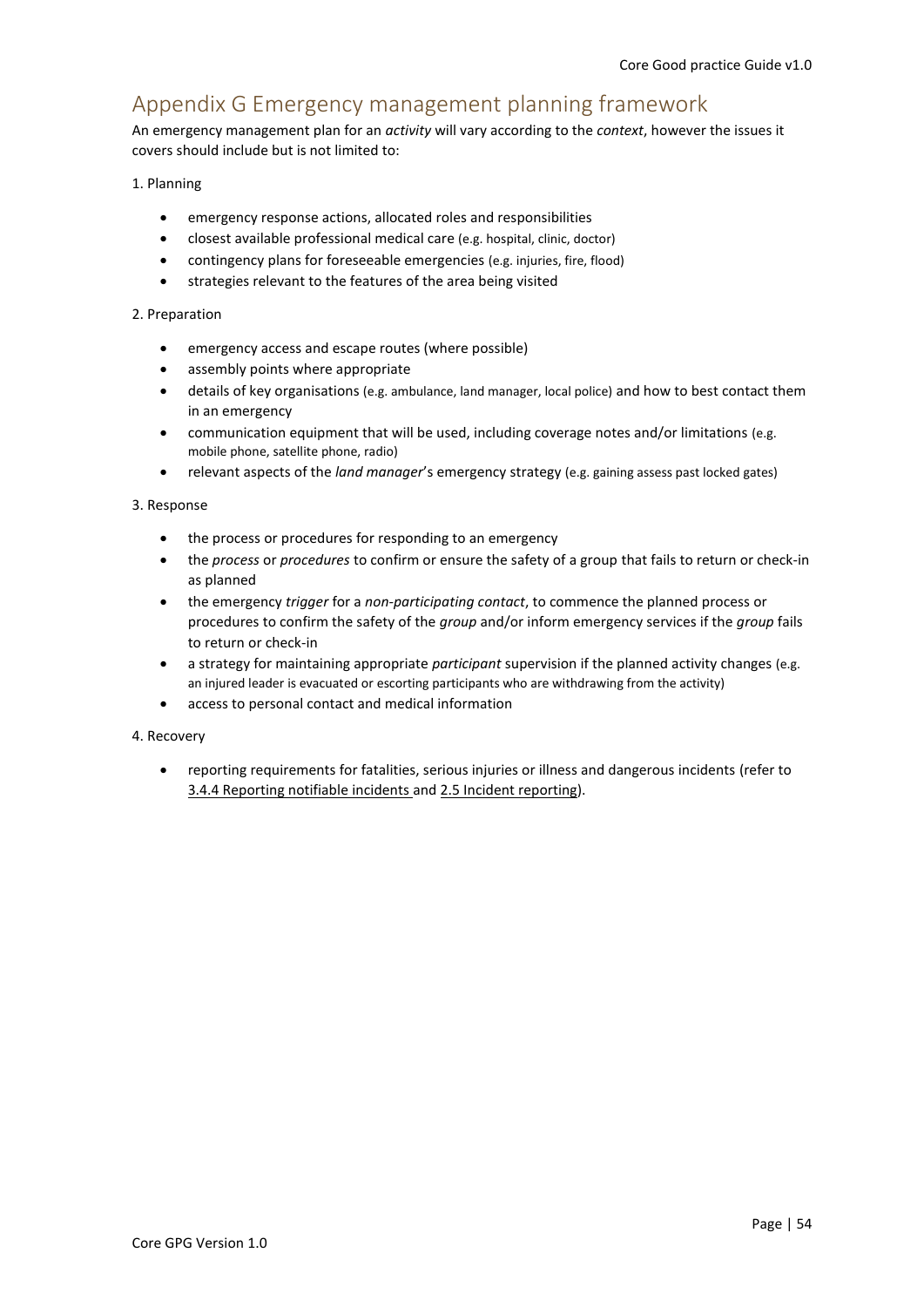# <span id="page-54-0"></span>Appendix H Health & wellbeing considerations for risk management

This appendix provides additional information referred to in [4.4 Health and wellbeing.](#page-16-0)

#### <span id="page-54-2"></span>H1 Risk Management Plans

Conditions that should be considered in risk management plans and may affect participation include but are not limited to:

- affected balance
- allergies and/or anaphylaxis
- asthma
- behavioural issues
- blood conditions that may affect bleeding or clotting
- blood pressure
- diabetes
- dietary requirements
- epilepsy
- fainting and dizziness
- fatigue
- heart conditions
- infectious diseases (e.g. Gastroenteritis)
- impaired sight
- impaired hearing
- mental health issues
- migraines
- mood disorders
- muscular/skeletal complaints
- physical disability
- pregnancy
- reactions or side effects to medications
- recent or longstanding injuries
- repetitive strain injuries (RSI).

#### <span id="page-54-3"></span>H2 Impacts on performance

Some conditions and medications may affect performance during an **activity**, including but not limited to:

- drowsiness
- dizziness
- difficulty concentrating
- loss of balance
- impaired or altered memory
- reduced reaction times
- decreased dexterity
- mood changes
- altered behaviour.

#### <span id="page-54-1"></span>H3 Allergy and anaphylaxis safety for minors law(s) and/or regulation(s)

#### considerations

Considerations relating to 'allergy and anaphylaxis safety for minors' law(s) and/or regulation(s) may include but is not limited to:

- exclusion of certain foods that have a high prevalence of allergies in the community (e.g. peanuts)
- having allergy management plans in place
- having appropriate training to manage allergies and anaphylaxis and provide first aid treatment
- having appropriate medication available to treat allergies and anaphylaxis

#### <span id="page-54-4"></span>H4 Thinking about reviewing health and wellbeing requirements

The following questions may help when considering developing risk management plans and procedures to address issues relating to participant's health and wellbeing:

- Have you written essential eligibility criteria for your activity/programs?
- Do your participants know what is expected of them physically and mentally? Are participants informed of this, is this in your pre-activity information and how is it portrayed in your marketing?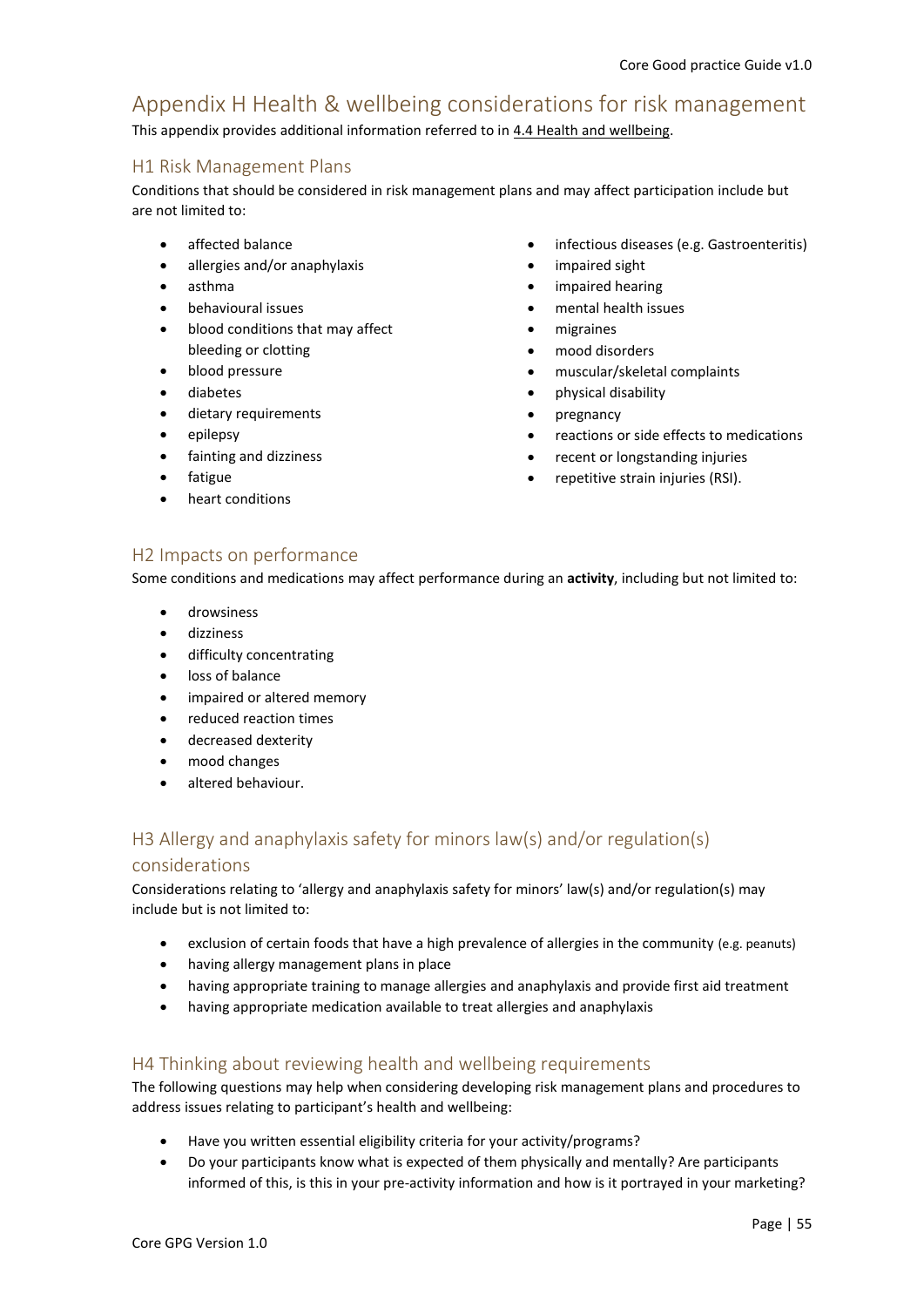- Do you have a medical advisor or access to one?
- If a doctor is required to complete a participant health form, do they understand the extent and rigour of the activity/program? Do you provide them with information to improve this understanding?
- If you receive health information, who reviews the information? How do they decide what to do with the information?
- Who makes the ultimate decision about participants provider, activity leaders, participant's doctor or your medical advisor?
- What tools does the person have, to make these decisions?
- Would a decision-making document that indicates the type of considerations and what level of participation is appropriate be useful? (For example, see table below)
- How and when do you share health information with the activity leaders?
- Is there a mechanism for participants to update you on new or changed medical conditions? Does this ensure that the people that need to know about the change do?

| <b>Diabetes</b>         | Can do in base  | Can do easy access | Can do             |
|-------------------------|-----------------|--------------------|--------------------|
| decision making matrix  | activities      | <b>locations</b>   | remote/backcountry |
|                         |                 |                    | <b>locations</b>   |
| recently diagnosed      | Yes if $\ldots$ | Yes if             | No unless          |
|                         | No if           | No if              |                    |
| level interferes with   | Yes if $\ldots$ | Yes if             | Yes if             |
| physical activity       | No if           | No if              | No if              |
| recent hospitalisations | Yes if          | Yes if             | No unless          |
|                         | No if           | $No$ if            |                    |
| Continued etc.          | Continued etc.  | Continued etc.     | Continued etc.     |

#### Decision-making document example: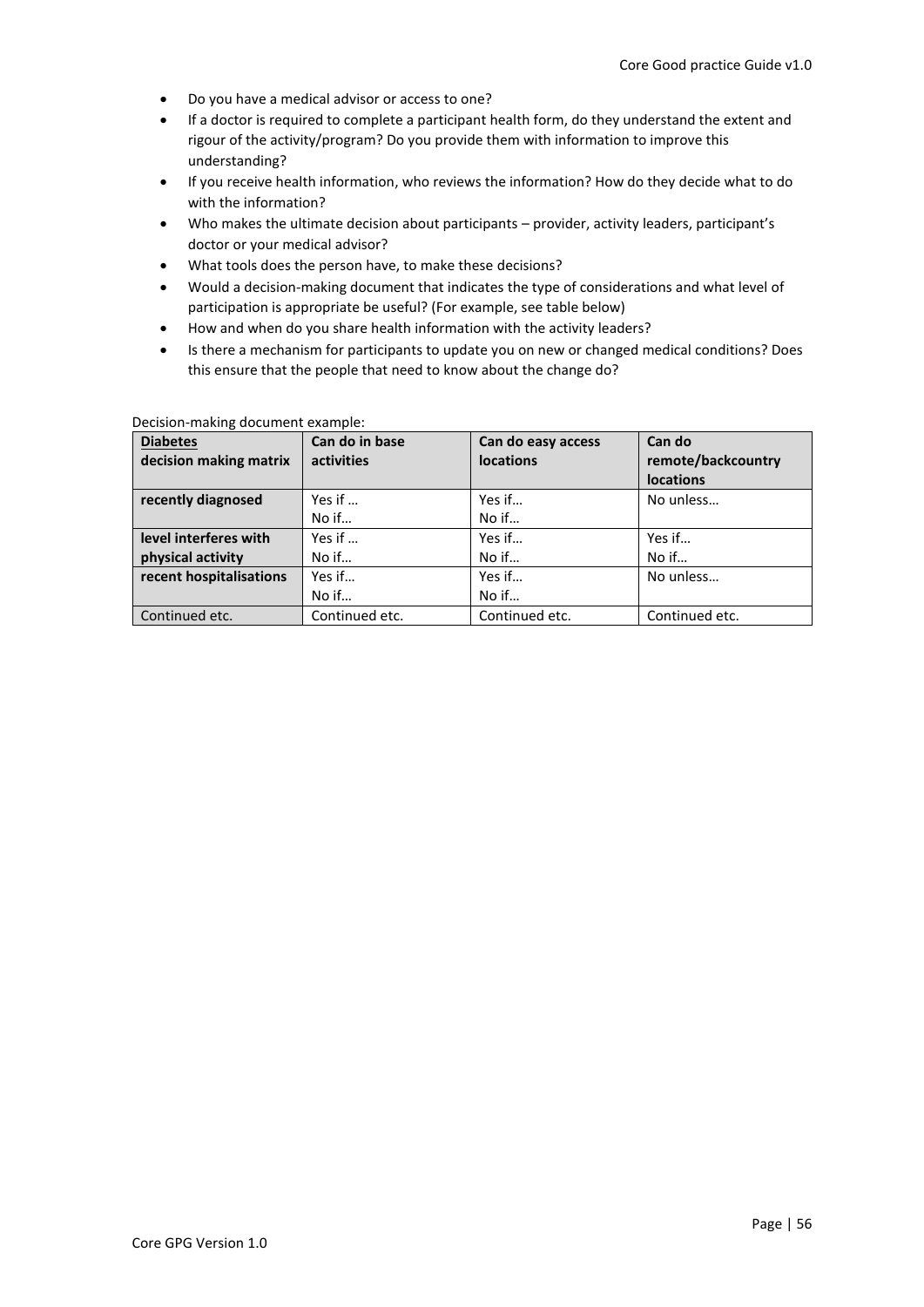# <span id="page-56-0"></span>Appendix I Privacy of information

This appendix provides more detail referred to in [4.5 Privacy of information.](#page-17-1)

The collection, storing and distribution of confidential information in Australia is regulated by the Privacy Act 1988 (Privacy Act).

Personal information collected about *participants* and *activity leade*rs may include but is not limited to:

- names
- addresses
- phone numbers
- email address
- medical details that might be relevant to the *activity*.

Some *providers* may not be required to comply with the Privacy Act. This may include small business operators or not-for-profits with annual turnover of less than \$3 million.

There may be a 'duty of confidence' regardless of whether the Privacy Act applies.

This duty makes it unlawful to use certain confidential information for unauthorised purposes. This could include providing a *participant*'s personal details to third parties for purposes unrelated to their participation in the relevant *activity*. For instance, selling personal details to a mail-order company or providing personal details to a related organisation that offers *activities* that the *participant* might be interested in, even if this is done in good faith and not for financial gain.

The 'duty of confidence' law(s) and/or regulation(s) of the relevant *jurisdiction*(s) must be complied with.

Information about privacy is available from The Office of the Australian Information Commissioner (OAIC).

Work health and safety laws may require *providers* to ensure appropriate assistance is provided in an emergency for all involved in the *activity*, not just the *participants.* This may require *activity leaders* to have access to each other's medical information.

*Providers* should consider means by which to protect the confidentially of an *activity leader*'s medical records, while still ensuring other *activity leaders* have appropriate access in the event this information is required in an emergency.

Possible ways confidentiality may be addressed include but are not limited to:

- holding the records centrally when they can be accessed immediately in an emergency
- requiring *activity leaders* to carry a copy of their own personal medical form with them in an assessable location
- holding sealed copies to be opened only if required.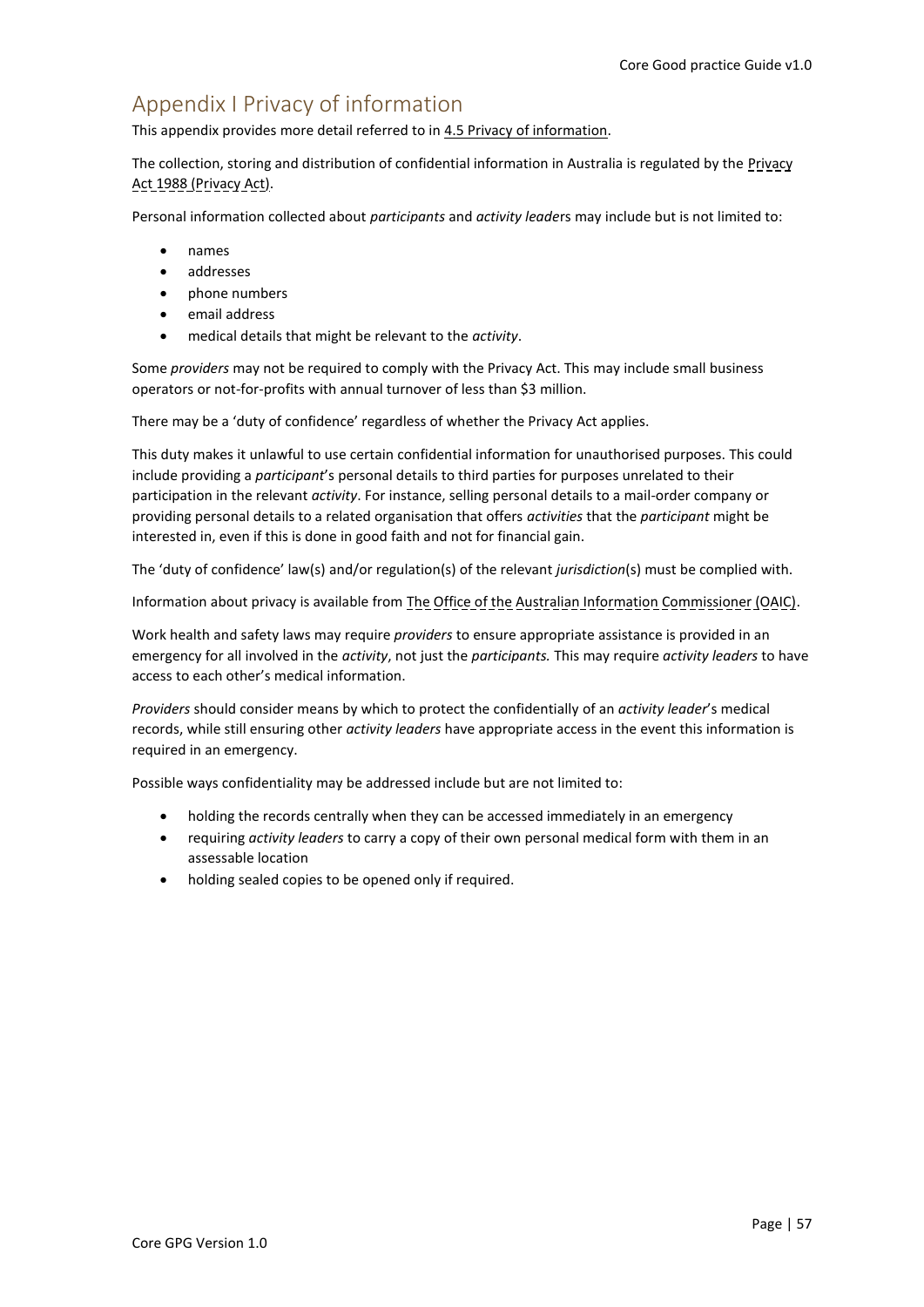# <span id="page-57-0"></span>Appendix J Environmental sustainability procedures

The *procedures* may include but are not limited to the following:

#### <span id="page-57-1"></span>J1 Plan ahead and prepare

• Develop a plan to leave no trace.

#### <span id="page-57-2"></span>J2 Travel and camp on durable surfaces

Durable surfaces include established tracks and campsites, gravel, rock and dry grass.

Travelling in an area on durable services may include but is not limited to:

- using existing tracks, pathways or roads
- not establishing new tracks
- walking in small parties to minimise the damage
- walking in single file when on narrow paths to avoid widening the track.

Camping on durable surfaces may include but is not limited to:

- using existing campsites when possible
- keeping campsites small
- focusing activity where there is minimal vegetation
- dispersing campsite activity in natural areas to avoid creating focused areas of impact
- locating campsites so as to avoid negatively impacting any water sources
- avoiding disturbing or modifying vegetation and natural features around campsites
- using floored tents with poles
- not digging trenches around tents
- attempting to leave the campsite in a better condition than which it was found.

#### <span id="page-57-3"></span>J3 Dispose of waste properly

Rubbish disposal may include but is not limited to:

- carrying out and disposing of all food, organic and general waste appropriately
- separating recyclable waste where possible, and carrying out and disposing of appropriately
- burying or burning food waste only where permitted by the *land owner* or *land manager*
- disposing of waste water (from food preparation or personal hygiene) by scattering a suitable distance from any water source after straining out any food and solid matter (strained food waste is disposed of as described above)
- checking tracks, activity sites and campsites are free of spilled food waste prior to departure
- using only biodegradable detergents and hygiene products, and using only sparingly
- carrying out cigarette waste in a suitable container and disposing of appropriately
- removing any rubbish left by previous users where practicable.

Human waste and hygiene disposal may include but is not limited to:

- using existing established toilets for human waste where possible
- where no toilets are available, either carrying human waste out in a suitable container to be disposed of later or, if allowed in the area, disposing of human waste in a temporary '*pit toilet*'
- constructing a *pit toilet* (when appropriate) at a suitable distance from watercourses to avoid contaminating the water and campsites (e.g. dig the pit or hole, 8–15cm deep in the biologically active layer in the soil and refill the hole after toileting)
- carrying out personal hygiene waste in a suitable container to be disposed of later
- burial or burning of personal hygiene waste only conducted where permitted by the *land owner* or *land manager*.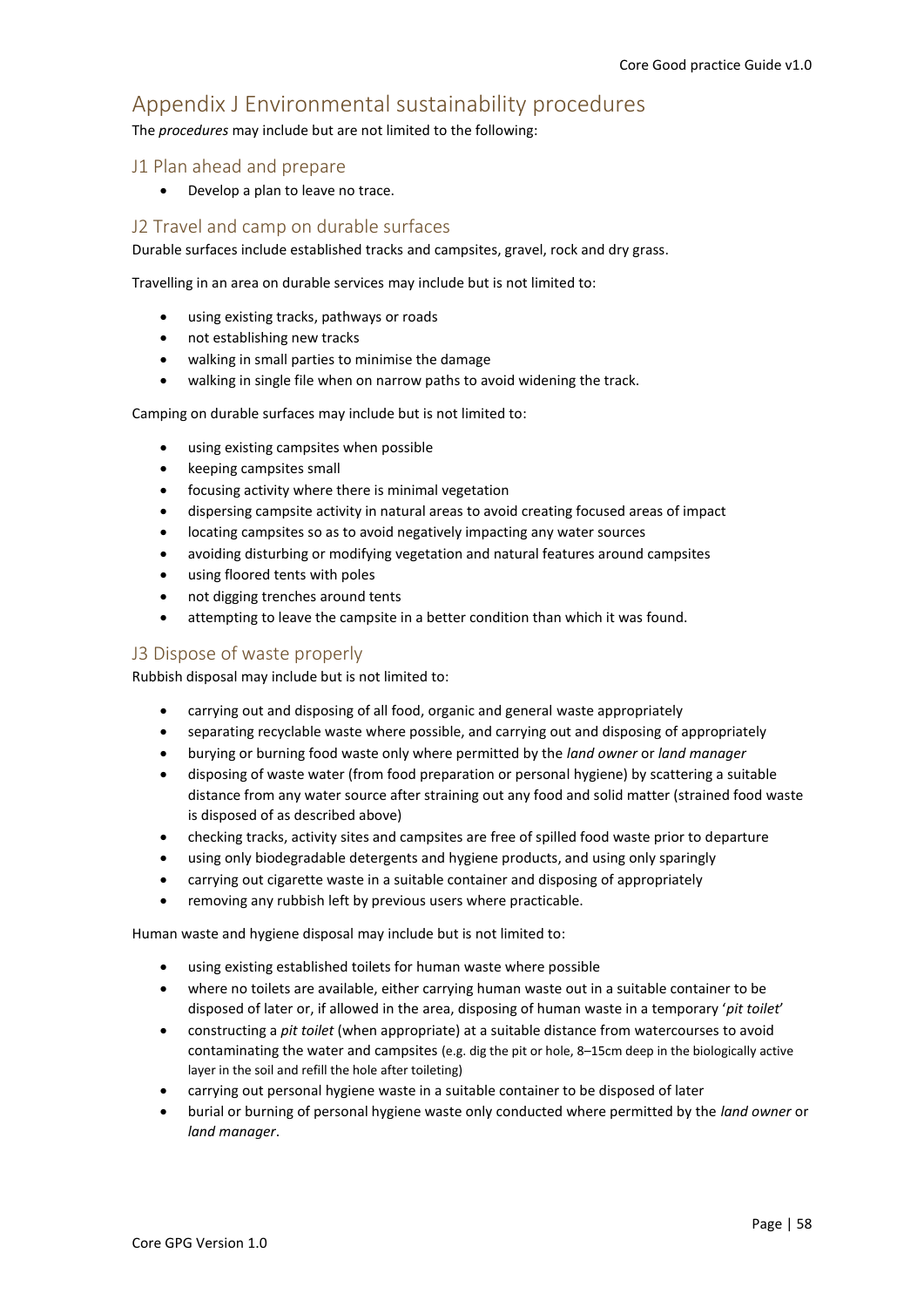#### <span id="page-58-1"></span>J4 Leave what you find

Leaving what you find may include but is not limited to:

- ensuring vegetation, rock formations and natural features are not disturbed, modified or removed
- ensuring culturally significant sites are afforded appropriate respect (e.g. rock art is not touched, artefacts are not disturbed, sacred sites are visited only with appropriate permission)
- avoiding introducing or transporting non-native species of flora and fauna (e.g. avoid transporting firewood between areas)
- helping prevent the spread of weeds and pathogens by cleaning vehicles, equipment, boots and clothing where appropriate.

#### <span id="page-58-2"></span>J5 Minimise the impact of fires

Minimising the impact of campfires may include but is not limited to:

- using portable stoves for cooking
- using alternative night-time light sources (e.g. head torches, lanterns)
- lighting fires only where and when permitted
- checking with the *land owner* or *land manager* for current requirements and restrictions on lighting fires
- ensuring firewood is collected from fallen dead wood only where firewood collection is permitted by the *land owner* or *land manager* and in accordance with their requirements
- using existing fireplaces where available and avoiding creating new fireplaces
- not placing rocks around a fire where there is no existing fireplace to avoid creating the impression it is an established fireplace.

Also refer to [5.2 Bushfires, prescribed fire](#page-20-0) and fire danger.

#### <span id="page-58-3"></span>J6 Respect wildlife

Respecting wildlife may include but not limited to:

- travelling quietly
- educating participants where appropriate about the role a species plays in its environment and the importance of its position within an ecosystem
- not approaching nesting, feeding or breeding sites
- reporting injured wildlife to the *land owner* or *land manager*
- reporting sightings of known feral animal species and locations of invasive plant species to the *land owner* or *land manager*
- ensuring vehicles and equipment are appropriately cleaned to avoid spreading environmental pathogens (e.g. fungal spores) and invasive plant species
- checking that vehicles and equipment are free of plant material prior to leaving or entering an area
- ensuring activities are not conducted in quarantine areas
- identifying and avoiding areas that are ecological sensitivity or fragile.

#### <span id="page-58-0"></span>J7 Be considerate of your hosts and other visitors

Consideration of hosts and other visitors may include but is not limited to:

- securing permits, bookings and suitable permission before visiting
- appropriately acknowledging the traditional inhabitants of the country
- learning about the cultural history of the land
- recognising, acknowledging and respecting local knowledge
- respecting the wishes and regulations of all hosts, including Indigenous and pastoral *land manager*s and locals
- identifying and avoiding areas that are culturally sensitive or require permission
- obtaining permission to enter culturally sensitive areas
- identifying and avoiding impacting sensitive or fragile areas of heritage significance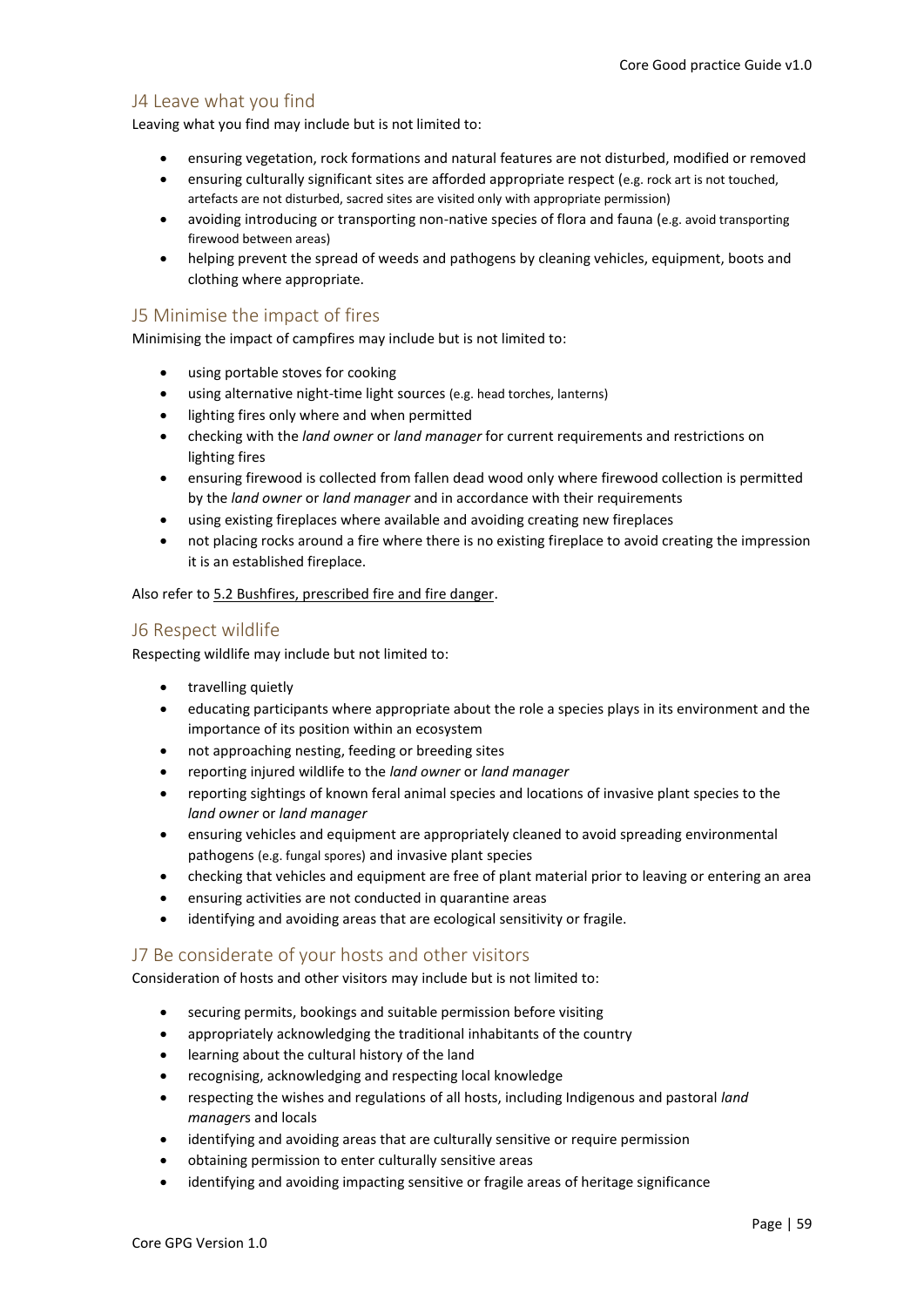- affording other users the courtesy of peaceful enjoyment of the area
- applying strategies to avoid overcrowding at popular public areas
- minimising the use of powered generators, amplified sound, music or lighting to reduce disturbance to other users
- managing *activity* sites and *group* congregation areas to reduce disturbance to other users
- observing the safety of other *groups* by signalling appropriately to warn of dangers (e.g. falling rocks, snakes).

# <span id="page-59-0"></span>Appendix K First aid and medication considerations

This appendix provides additional information referred to in [6.3 First aid equipment and medication.](#page-23-1)

Recommendations for a first aid kit contents may include but is not limited to:

#### **Group First Aid Kit**

- waterproof storage
- disposable gloves
- resuscitation mask or shield
- conforming bandages
- elastic bandages
- triangular bandages
- non-adhesive sterile dressings
- waterproof sterile dressings
- saline solution
- antiseptic solution
- safety pins
- adhesive strapping tape
- adhesive medical dressings
- blister dressings
- hand sanitiser
- scissors
- notebook &h pencil
- portable splint
- support bandages for knees and elbows
- space blanket
- asthma medication
- asthma spacer
- anaphylaxis medication auto-injector
- antihistamine medication
- cream for chaffing
- pain relief
- rehydration solution
- tweezers
- splinter probes
- booklet/notes on first aid treatment where necessary

#### **Participant First Aid Kit**

- personal medications
- strapping tape
- blister dressings
- adhesive medical dressing (small)
- sunscreen
- insect repellent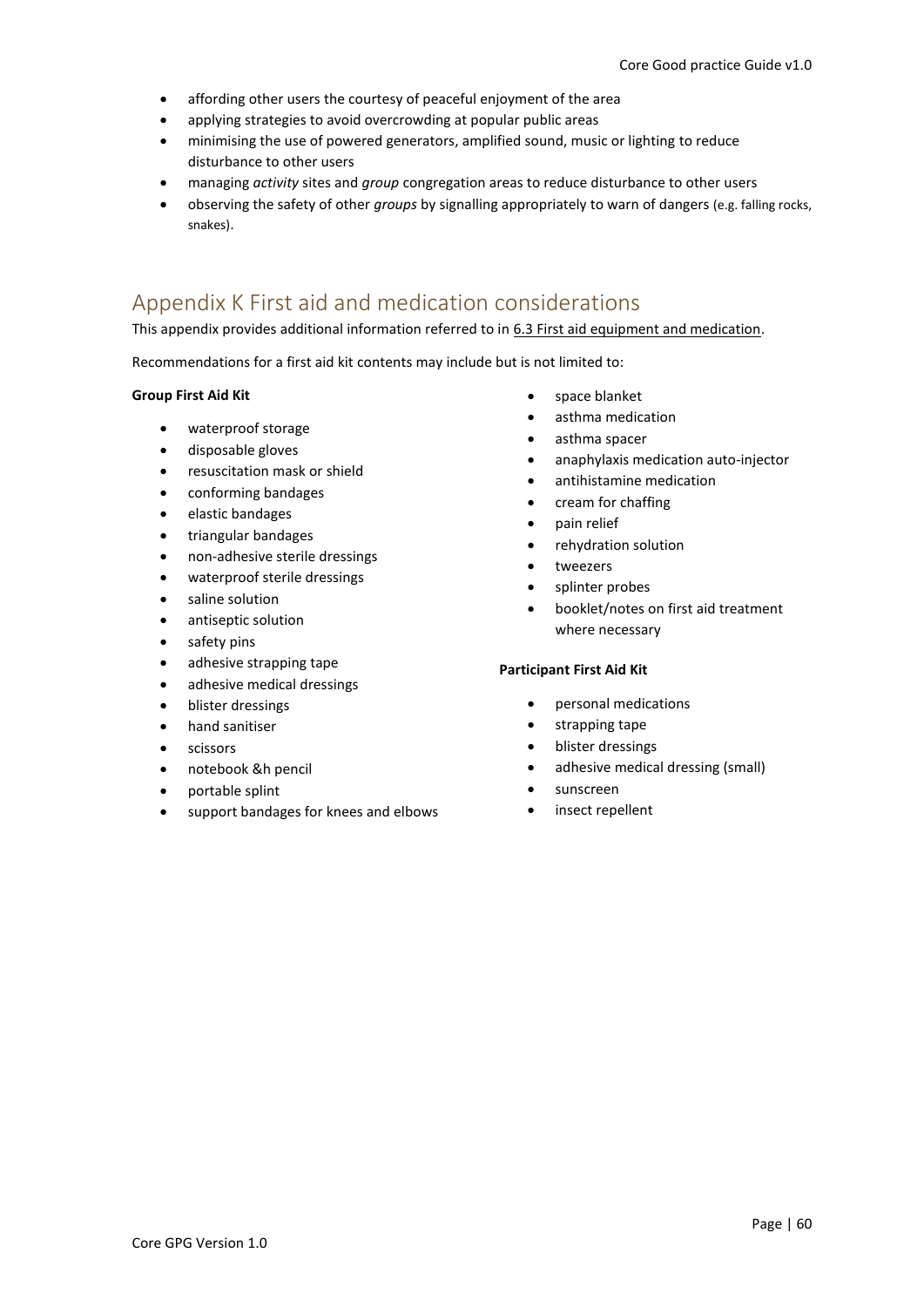# <span id="page-60-1"></span>Appendix L Recognition of competence pathways

#### <span id="page-60-0"></span>L1 Training qualification and/or training course

In this instance, *providers* accept as proof that its *activity leaders* have the necessary *competence* through holding a qualification or completing a course, supported by details of the experience where appropriate.

Factors to be considered in using training qualification or course may include but are not limited to:

- the relevance of the qualification or course to the *activity*
- the type, relevance and *currency* of previous experience
- whether the qualification or training course is industry standard and/or industry accepted.

For example:

- providing a certificate or statement of attainment for a qualification such as TAFE certificate or University Degree
- statement of attendance for a training course such as non-accredited or internal organisational training,
- along with a log book describing their experience.

#### <span id="page-60-2"></span>L2 Outdoor sector and/or organisational accreditation system

In this instance, *providers* use an internal system to accredit *activity leaders*.

For example, accepting an Australian Canoeing accredited award or the organisation developing and using its own canoeing accreditation.

Factors to be considered for using an outdoor sector or organisational accreditation system may include but are not limited to:

- assessing or recognising *competence* using a formal documented *process*
- supporting and recognising the progressive development of skills
- maintaining documented evidence of the accreditation system and those accredited
- maintaining the accreditation system by a group of more experienced *leaders* (e.g. a training committee)
- identifying individuals who are approved to conduct assessments using the system
- *benchmarking* against other recognised guidelines or criteria
- requirements and/or limitations for the accreditation are based on specific contexts (e.g. guiding canoeing on up to grade 3 white-water)
- limited by time as to how long the accreditation remains current for.

#### <span id="page-60-3"></span>L3 Leader registration schemes

In this instance, *providers* accept as proof that *activity leaders* have the necessary *competence* the holding of a registration as an *activity leader* for the type of *activity*.

For example, a leader provides proof of registration with the National Outdoor Leader Registration Scheme (NOLRS).

Factors to be considered for using a leader registration scheme may include but are not limited to:

- provides proof of current registration
- recognises *competence* that is relevant to the *activity* and *activity context*
- recognises the *competence* of *activity leaders* using an appropriate formal *process*
- supports and recognises the progressive development of skills
- maintains documented evidence of registrations under the scheme
- processes are overseen by a group of more experienced *leaders* (e.g. a registration committee)
- identifies *competent* individuals who are approved to conduct assessment of the registration requirements
- *benchmarking* of the registration requirements is against recognised guidelines or criteria
- limiting by time as to how long the registration remains current for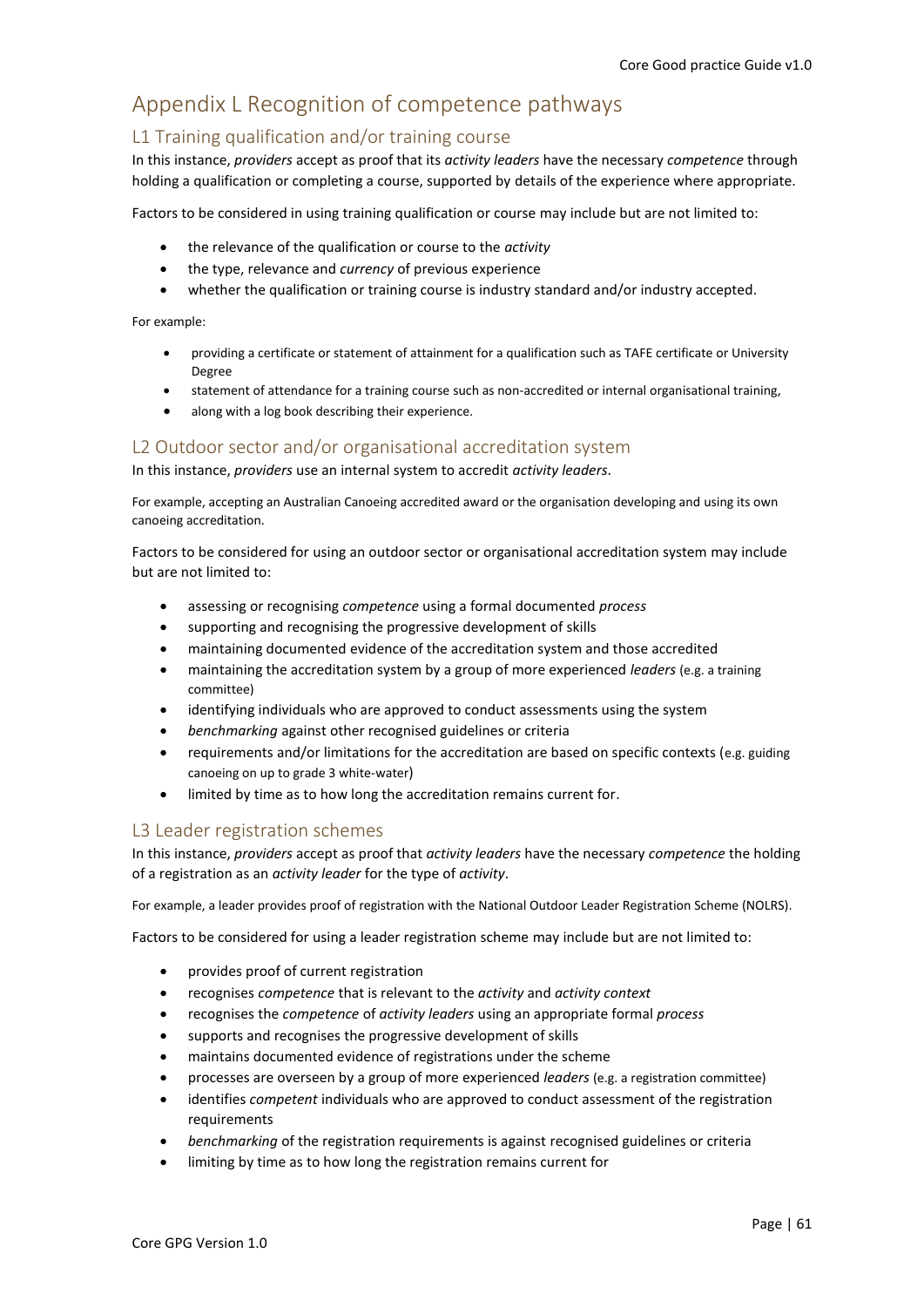• has a process to address *currency* requirements of *competencies* (e.g. such as an accompanying log book detailing experience.)

#### <span id="page-61-0"></span>L4 Peer recognition and verification process

In this instance, *providers* use *peer*s to verify the *competence* of *activity leaders*.

For example, prospective leaders demonstrate skills while being observed by a peer assessor.

Factors to be considered for using *peer* recognition and verification may include but are not limited to:

- recognises *competence* using a formal documentation *process*
- recognises and supports progressive skills development
- documents evidence of participation (e.g. log books, other records)
- verifies *competence* during participation
- uses the experience and judgement of *peers* observing the candidate
- uses *benchmarks* based on the *provider's context*
- uses regular participation to demonstrate *currency* of *competence*.

#### <span id="page-61-1"></span>L5 Examples of applying recognition pathways

- A community group may consider peer recognition and verification an appropriate means of recognising activity leaders within their context and expectations.
- A small organisation determines that it will use a registration scheme as its primary recognition pathway.
- A large community-based organisation may use their own organisational accreditations, but also allow for peer recognition and verification in specific situations.
- A commercial provider may consider that a qualification is the basis for employment, supplementing this with peer recognition and verification during a period of probationary employment.
- A provider uses an industry recognised and accepted training course that provides a statement of attendance rather than a qualification or statement of attainment, as a formal training pathway.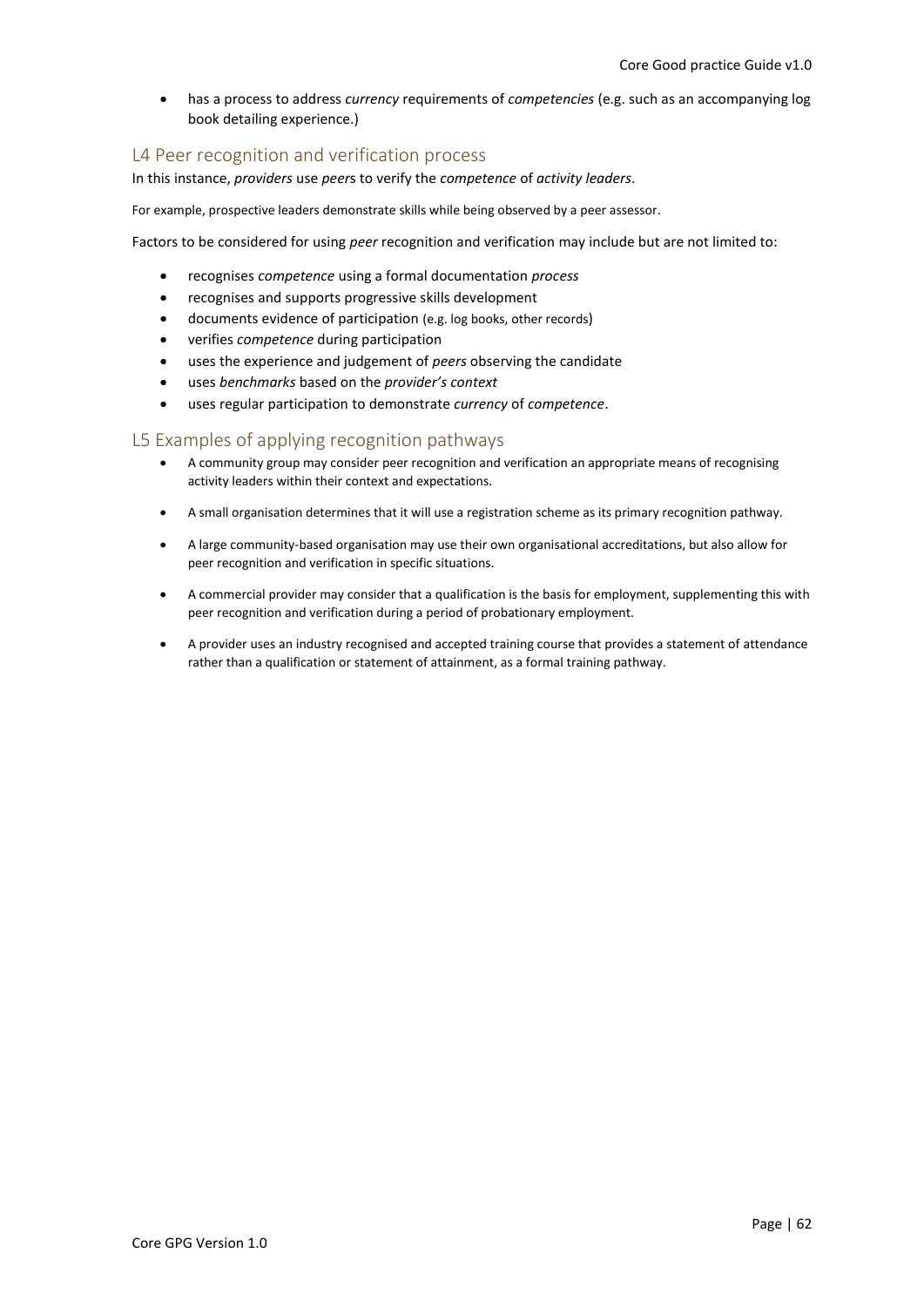# <span id="page-62-0"></span>Appendix M Leader competencies

#### <span id="page-62-1"></span>M1 General competencies

All *activity leaders* must have the *competencies* listed in the following units or the equivalent:

- Organise personal work priorities and development BSBWOR301 or BSBWOR301B
- Plan outdoor recreation activities SISOODR302A
- Guide outdoor recreation sessions SISOODR303A
- Minimise environmental impact SISOOPS201A
- Interpret weather conditions in the field SISOOPS306A
- Facilitate groups SISXCAI306A
- Provide quality service SISXCCS001 or Provide customer service SISXCCS201A
- Respond to emergency situations SISXEMR201A
- Follow occupational health and safety policies SISXOHS101A
- Undertake risk analysis of activities SISXRSK301A
- Provide work skill instruction TAEDEL301A.

#### <span id="page-62-2"></span>M2 First aid competencies

The minimum requirement for first aid training must be the unit Provide First Aid unit code HLTAID003, or its equivalent.

A higher level of first aid qualification should be used for *activities* and programs that are in *remote areas*, with the minimum requirement being the unit Provide First Aid in a Remote Location Unit code SISOOPS305A, or its equivalent.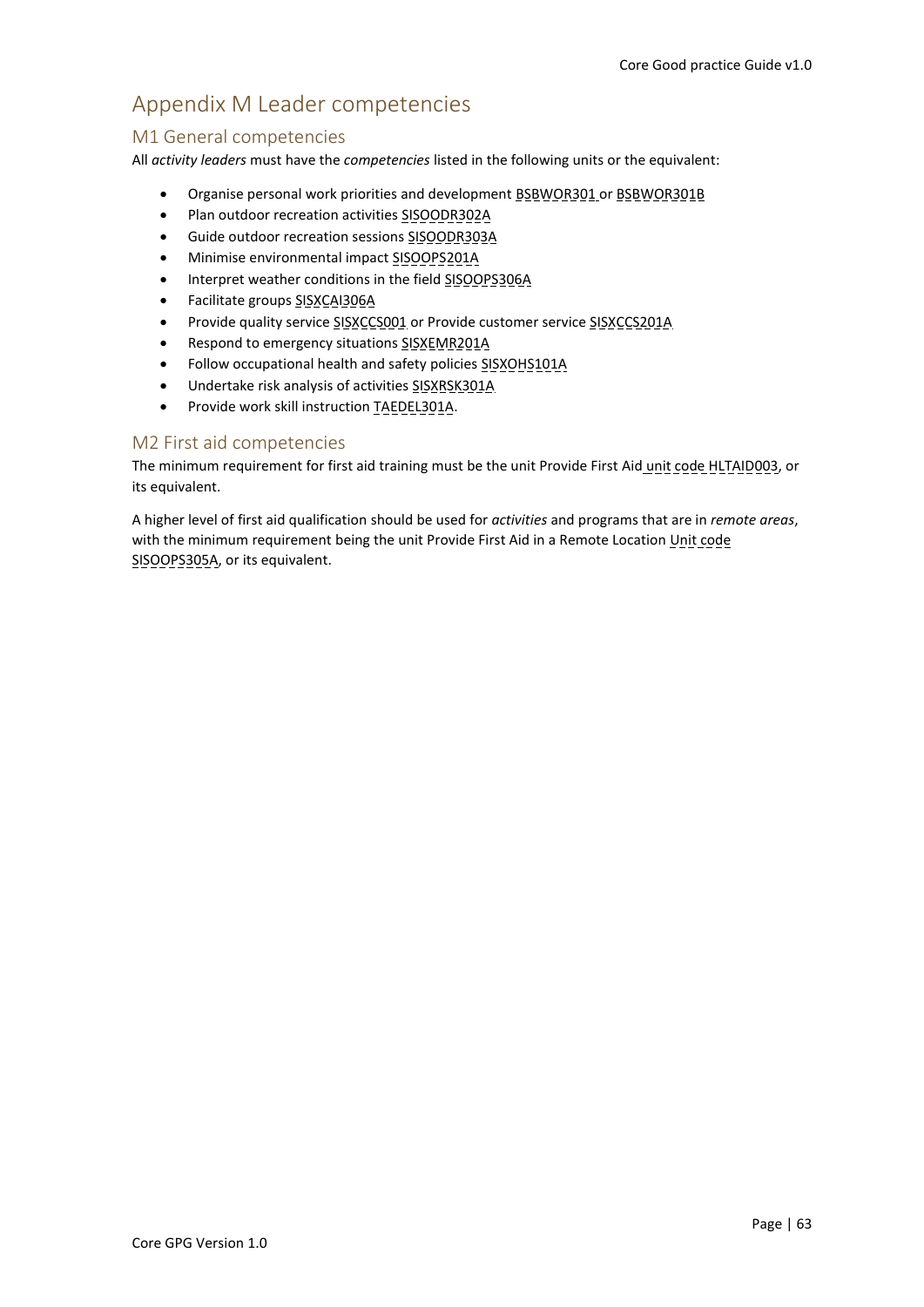# <span id="page-63-0"></span>Table of contents

# Contents

|                                                                                                 | 4              |
|-------------------------------------------------------------------------------------------------|----------------|
|                                                                                                 |                |
|                                                                                                 |                |
|                                                                                                 |                |
|                                                                                                 |                |
| 1.2 Does the Standard and Good Practice Guides apply to me? __________________________________5 |                |
|                                                                                                 |                |
| 1.4 Structure of the Standard and Good Practice Guides____________________________6             |                |
|                                                                                                 |                |
|                                                                                                 |                |
|                                                                                                 |                |
|                                                                                                 |                |
|                                                                                                 |                |
|                                                                                                 |                |
|                                                                                                 | 9              |
|                                                                                                 | $\overline{9}$ |
|                                                                                                 |                |
|                                                                                                 |                |
|                                                                                                 |                |
|                                                                                                 |                |
|                                                                                                 |                |
|                                                                                                 |                |
|                                                                                                 |                |
| 3.3.3 Environmental sustainability principles                                                   | 11             |
|                                                                                                 | 12             |
|                                                                                                 |                |
|                                                                                                 |                |
|                                                                                                 | 13             |
|                                                                                                 |                |
|                                                                                                 |                |
|                                                                                                 | 14             |
| 4 Participants                                                                                  | 14             |
|                                                                                                 | 14             |
|                                                                                                 | 14             |
|                                                                                                 |                |
|                                                                                                 |                |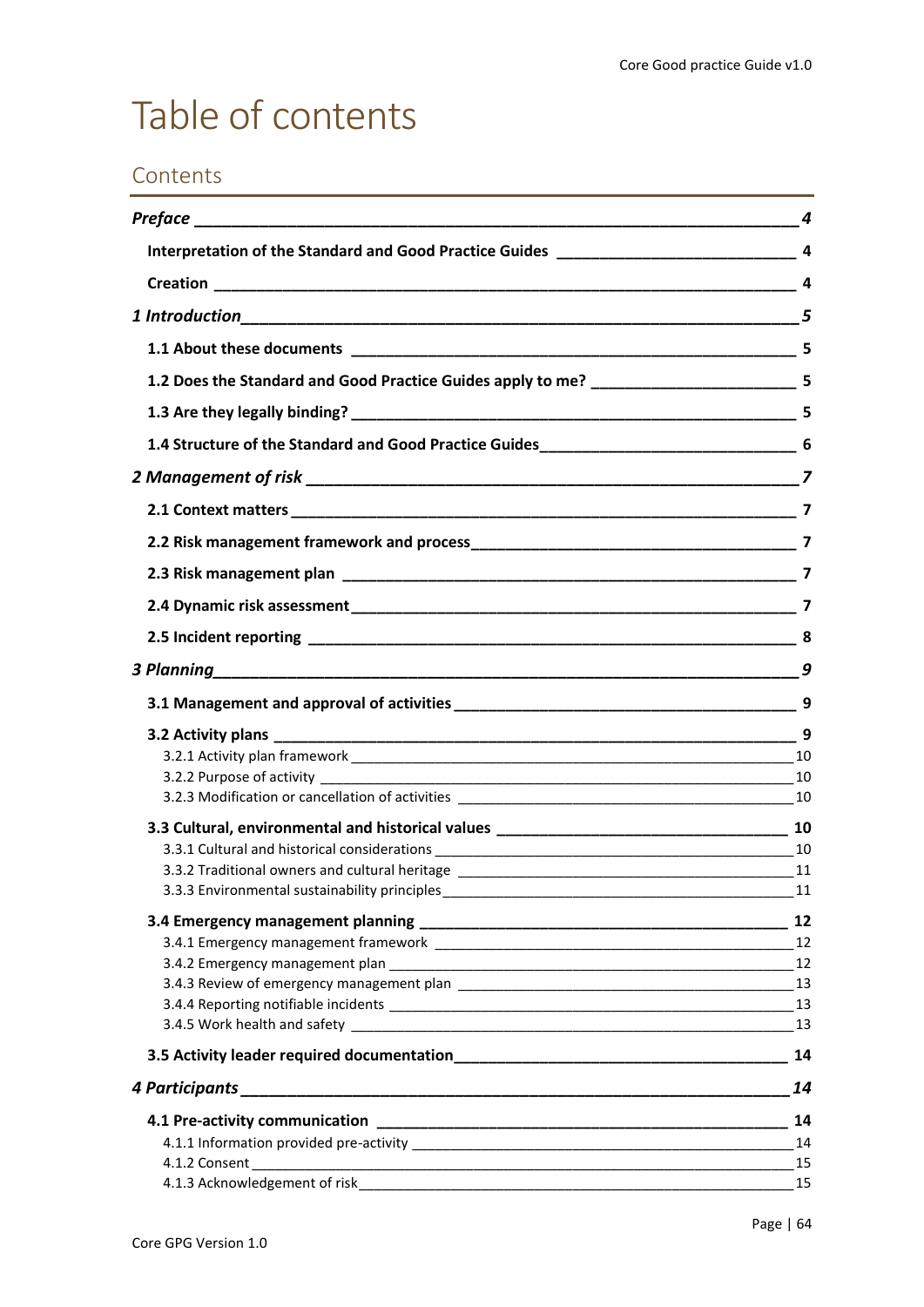|                                                                                                                                                                                                                               | 15 |
|-------------------------------------------------------------------------------------------------------------------------------------------------------------------------------------------------------------------------------|----|
|                                                                                                                                                                                                                               | 16 |
| 4.3.1 Who might be vulnerable example and the set of the set of the set of the set of the set of the set of the set of the set of the set of the set of the set of the set of the set of the set of the set of the set of the |    |
|                                                                                                                                                                                                                               |    |
|                                                                                                                                                                                                                               |    |
|                                                                                                                                                                                                                               |    |
|                                                                                                                                                                                                                               |    |
|                                                                                                                                                                                                                               |    |
|                                                                                                                                                                                                                               |    |
|                                                                                                                                                                                                                               |    |
|                                                                                                                                                                                                                               | 18 |
|                                                                                                                                                                                                                               |    |
|                                                                                                                                                                                                                               | 19 |
|                                                                                                                                                                                                                               |    |
|                                                                                                                                                                                                                               |    |
|                                                                                                                                                                                                                               |    |
|                                                                                                                                                                                                                               |    |
|                                                                                                                                                                                                                               |    |
|                                                                                                                                                                                                                               |    |
|                                                                                                                                                                                                                               |    |
|                                                                                                                                                                                                                               |    |
|                                                                                                                                                                                                                               |    |
|                                                                                                                                                                                                                               | 23 |
|                                                                                                                                                                                                                               |    |
|                                                                                                                                                                                                                               | 23 |
| 5.7 Land owner and/or manager requirements                                                                                                                                                                                    | 23 |
|                                                                                                                                                                                                                               | 24 |
|                                                                                                                                                                                                                               |    |
|                                                                                                                                                                                                                               |    |
|                                                                                                                                                                                                                               |    |
|                                                                                                                                                                                                                               |    |
|                                                                                                                                                                                                                               |    |
|                                                                                                                                                                                                                               |    |
|                                                                                                                                                                                                                               |    |
|                                                                                                                                                                                                                               |    |
|                                                                                                                                                                                                                               |    |
|                                                                                                                                                                                                                               |    |
|                                                                                                                                                                                                                               |    |
|                                                                                                                                                                                                                               |    |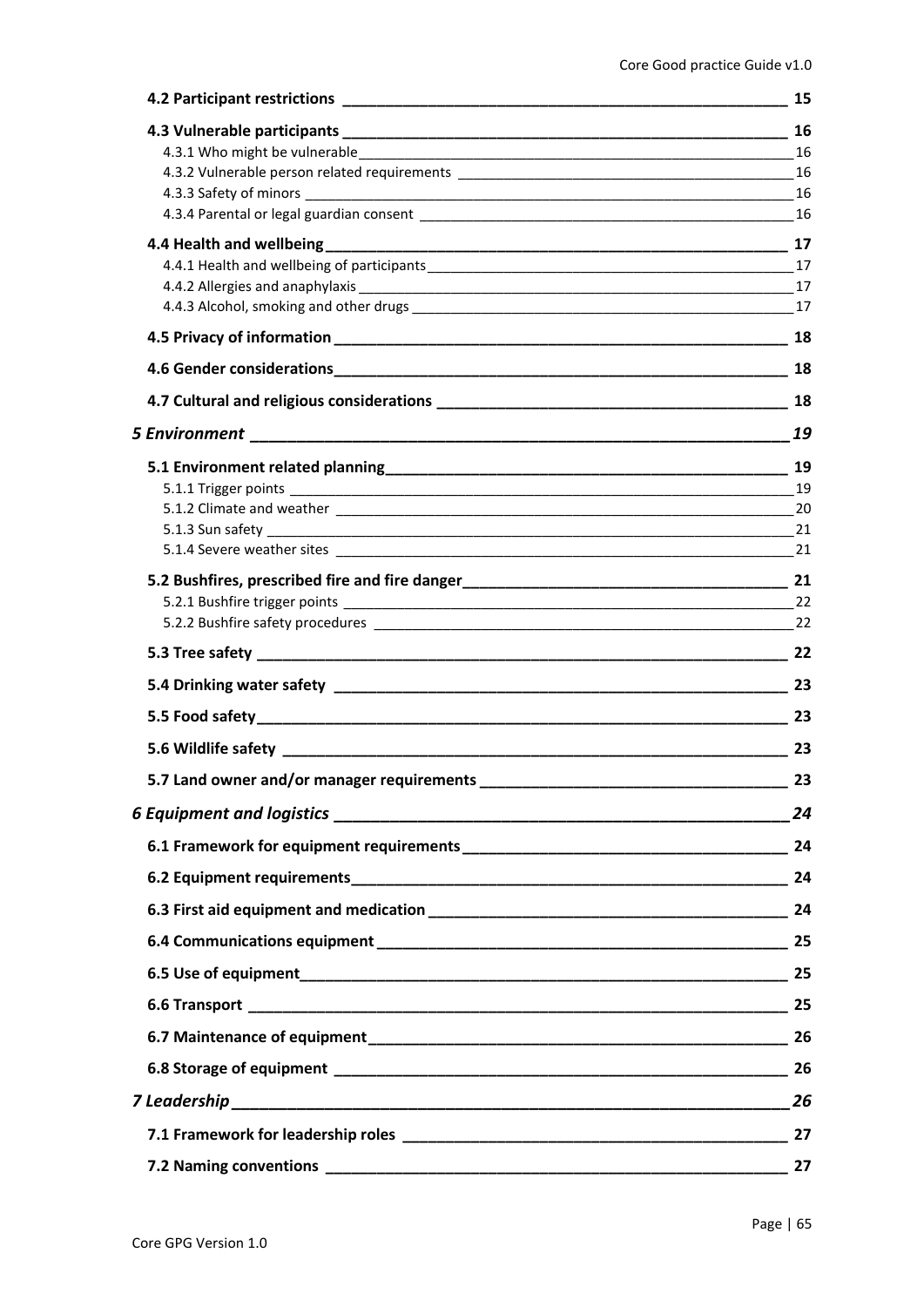|                                                                                                         | 27        |
|---------------------------------------------------------------------------------------------------------|-----------|
|                                                                                                         | 28        |
|                                                                                                         | 28        |
|                                                                                                         |           |
|                                                                                                         | 29        |
|                                                                                                         |           |
|                                                                                                         |           |
|                                                                                                         |           |
|                                                                                                         |           |
|                                                                                                         |           |
|                                                                                                         |           |
|                                                                                                         |           |
|                                                                                                         |           |
|                                                                                                         |           |
|                                                                                                         |           |
|                                                                                                         |           |
|                                                                                                         |           |
|                                                                                                         |           |
|                                                                                                         |           |
|                                                                                                         |           |
|                                                                                                         |           |
|                                                                                                         |           |
| 7.10.1 Land owners, land managers and other authorities activity leader ratios______________________ 36 |           |
|                                                                                                         |           |
|                                                                                                         | 36        |
|                                                                                                         | $\sim$ 37 |
| Appendices _______________________________                                                              | 41        |
|                                                                                                         | 41        |
|                                                                                                         | 41        |
|                                                                                                         |           |
|                                                                                                         | 41        |
| Appendix B Summary of ISO 31000 - risk management ______________________________                        | 42        |
|                                                                                                         | 42        |
|                                                                                                         |           |
|                                                                                                         |           |
|                                                                                                         |           |
|                                                                                                         |           |
| B6 Risk management framework - Continuous improvement____________________________                       | 45        |
|                                                                                                         | 46        |
|                                                                                                         | 48        |
|                                                                                                         | 48        |
|                                                                                                         | 48        |
|                                                                                                         | 48        |
|                                                                                                         | 48        |
| Appendix E Risk management plan template examples ______________________________                        | 50        |